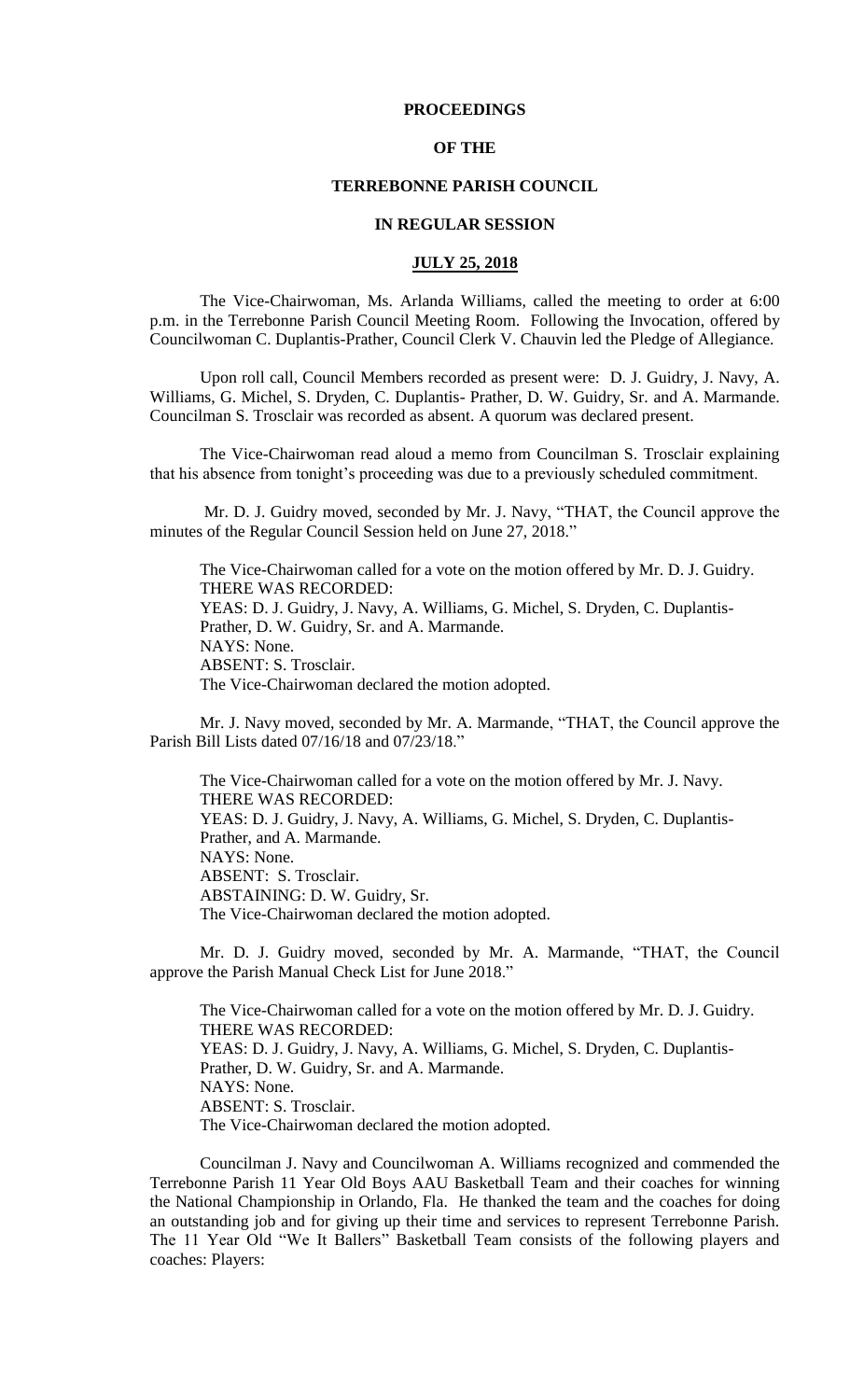Rhanige Smith, Kade Adkins, Jaden Carter, Jayce Johnson, Bailey Streams, Jayden Coleman, Devin Spencer, Josiah Johnson, Jordan Matthews and Cedric Braziel; Coaches: Jahyri Coleman, Kenyoda Matthews and Jeremy Carter.

Parish President G. Dove presented an update on the American Legion Building. He stated that funding was allocated to renovate the American Legion Building and the process has started. He noted that construction and/or renovations are progressing on schedule.

Mr. Lee Shaffer, Commander of the American Legion Post 31, gave a brief overview of the construction and/or renovation of the American Legion Post 31 located on Legion Ave. He thanked the Council and Administration for all of their support with this endeavor. He stated that the "Veteran Center" will be a center for the community as well as the veterans. The center will be a great asset to everyone because it will offer services that are vital for everyday life, such as a gym, a garden, a senior center location, meals support to the homeless/unemployed veterans, study areas, etc. Mr. Shaffer suggested that a board be developed to help with the implementation of the new ideas and/or plans. He invited the Council and Administration to the Veterans' Center Open House on Friday, August 3, 2018 from 5:30 p.m. to 7:30 p.m.

Parish Manager M. Toups explained that \$500,000 was budgeted for renovation of the American Legion building and an environmental engineer was hired to perform test on the building to determine if there was lead paint and asbestos present. He continued by noting that \$200,000 of the allocated funding can be used for the modifications. Mr. Toups further explained that this building could be used for the elderly and for TPR events, in addition to supporting the veterans.

Several Council Members thanked Mr. Shaffer for his presentation and for helping the Veterans of Terrebonne Parish and surrounding areas; and stated that funding for this project is not being deducted from the Parish's General Fund. The Council suggested that the proposed board for this project be diversified to include Council on Aging, TEDA and other agencies so that there will be input from various groups.

Parish President G. Dove thanked Lee Shaffer and the Veterans for a job well done.

Mr. D. J. Guidry moved, seconded by Mr. J. Navy, "THAT, it now being 6:30 p.m., the Council open public hearings."

The Vice-Chairwoman called for a vote on the motion offered by Mr. J. Guidry. THERE WAS RECORDED: YEAS: D. J. Guidry, J. Navy, A. Williams, G. Michel, S. Dryden, C. Duplantis-Prather, D. W. Guidry, Sr. and A. Marmande. NAYS: None. ABSENT: S. Trosclair. The Vice-Chairwoman declared the motion adopted.

The Vice-Chairwoman recognized the public for comments on the following:

A. A proposed ordinance that will establish a "3-Way Stop" at the intersection of Sugar Plum Street and Sugar Brook Street.

Mr. Joe Boudreaux, a resident of Sugar Trail Street, addressed the Council and stated that he is in favor of the stop signs in the neighborhood because of the excessive speeding. He explained that the area has no sidewalks; therefore, the children play in the street thus causing a safety hazard. Mr. Boudreaux asked for the Council's support in placing stop signs in their neighborhood to reduce speeding.

Mr. G. Michel moved, seconded by Mr. D. J. Guidry, "THAT, the Council close the aforementioned public hearing."

The Vice-Chairwoman called for a vote on the motion offered by Mr. G. Michel. THERE WAS RECORDED: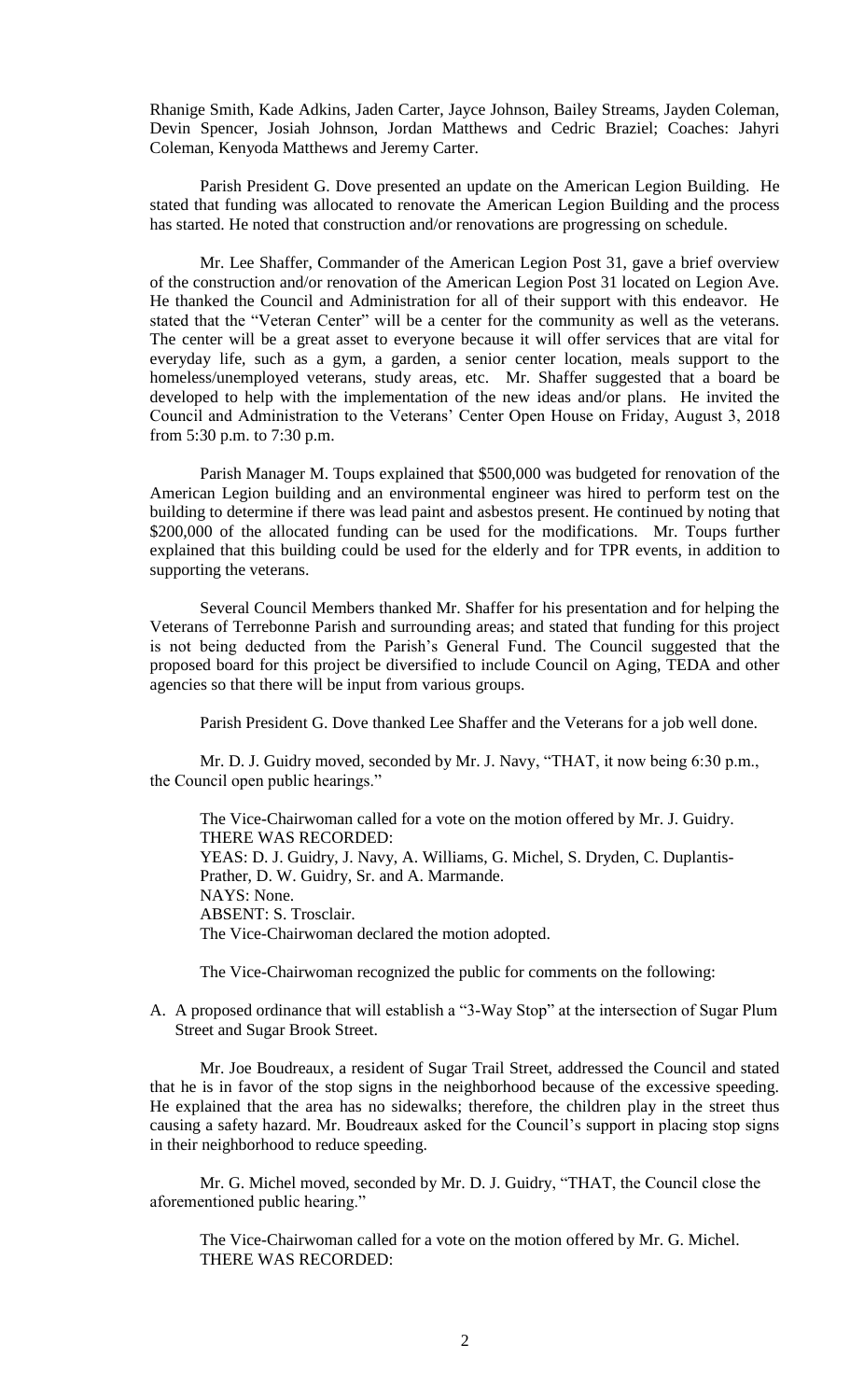YEAS: D. J. Guidry, J. Navy, A. Williams, G. Michel, S. Dryden, C. Duplantis-Prather, D. W. Guidry, Sr. and A. Marmande. NAYS: None. ABSENT: S. Trosclair. The Chairman declared the motion adopted.

Councilman S. Dryden stated the he is a resident and Council Member of a portion of this subdivision and he is not in favor of the stop signs. He continued that he has researched the effects of stops signs used to reduce speeding and gave statistical information on the pros and cons of stops signs. He added that, in his opinion, stop signs rarely decrease speeding, and suggested that education and enforcement of existing laws reduces speeding. Mr. Dryden suggested that a radar traffic trailer be placed in the area to monitor the amount of traffic and speeding to see if this measure would curtail speeding.

Councilman G. Michel explained that he has had numerous calls regarding speeding in his district; and noted that placing stop signs in this area can reduce speeding, in his opinion, and stated that law enforcement does not have the funding in their budget to have an officer patrol and/or monitor this area on a twenty-four (24) hour bases.

Planning and Zoning Director C. Pulaski recommended that the Council contact the MPO (Metropolitan Planning Organization) at South Central Planning, so that a free feasibility study can be conducted to determine which traffic calming mechanism can be placed in this area to alleviate speeding; and that this process takes approximately three to four weeks to complete.

Mr. D. J. Guidry moved, seconded by Ms. C. Duplantis-Prather, "THAT, the Council revisit and re-open the public hearing on Agenda Item 6:30 A - Establishing a '3Way-Stop' at the intersection of Sugar Plum Street and Sugar Brook Street."

The Vice-Chairwoman called for a vote on the motion offered by Mr. D. J. Guidry. THERE WAS RECORDED: YEAS: D. J. Guidry, J. Navy, A. Williams, G. Michel, S. Dryden, C. Duplantis-Prather, D. W. Guidry, Sr. and A. Marmande. NAYS: None. ABSENT: S. Trosclair. The Vice-Chairwoman declared the motion adopted.

Mr. J. Navy moved, seconded by Ms. C. Duplantis-Prather, "THAT, the Council continue the public hearing for Agenda Item 6:30 A – Establishing a '3Way-Stop' at the intersection of Sugar Plum Street and Sugar Brook Street until a feasibility study is conducted and/or completed to determine if a traffic calming device is need in the area to reduce speeding."

The Vice-Chairwoman called for a vote on the motion offered by Mr. J. Navy. THERE WAS RECORDED: YEAS: D. J. Guidry, J. Navy, A. Williams, G. Michel, S. Dryden, C. Duplantis-Prather, D. W. Guidry, Sr. and A. Marmande. NAYS: None. ABSENT: S. Trosclair. The Vice-Chairwoman declared the motion adopted.

The Vice-Chairwoman recognized the public for comments on the following:

B. A proposed ordinance that will establish a "3- Way Stop" at the intersection of Sugar Brook Street and Sugar Land Street.

There were no comments from the public on the proposed ordinance.

Mr. D. J. Guidry moved, seconded by Ms. G. Michel, "THAT, the Council continue the aforementioned public hearing until a feasibility study is conducted and/or completed."

The Vice-Chairwoman called for a vote on the motion offered by Mr. D. J. Guidry.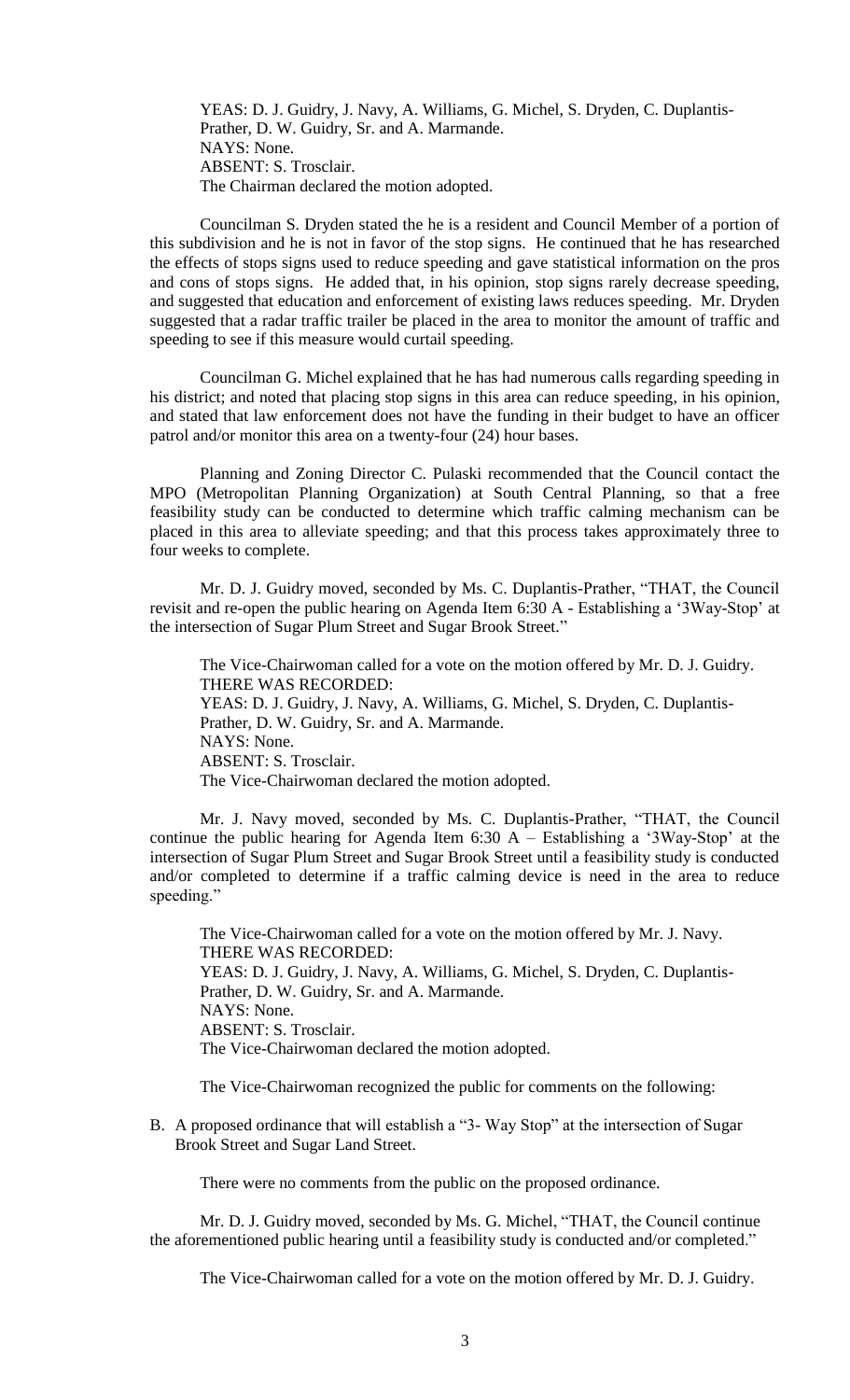THERE WAS RECORDED: YEAS: D. J. Guidry, J. Navy, A. Williams, G. Michel, S. Dryden, C. Duplantis-Prather, D. W. Guidry, Sr. and A. Marmande. NAYS: None. ABSENT: S. Trosclair. The Vice-Chairwoman declared the motion adopted.

The Vice-Chairwoman recognized the public for comments on the following:

C. A proposed ordinance that will establish a "3-Way Stop" at the intersection of Sugar Hill Street and Sugar Plum Street.

There were no comments from the public on the proposed ordinance.

Mr. D. J. Guidry moved, seconded by Mr. S. Dryden, "THAT, the Council continue the aforementioned public hearing until a feasibility study is conducted and/or completed."

The Vice-Chairwoman called for a vote on the motion offered by Mr. D. J. Guidry. THERE WAS RECORDED: YEAS: D. J. Guidry, J. Navy, A. Williams, G. Michel, S. Dryden, C. Duplantis-Prather, D. W. Guidry, Sr. and A. Marmande. NAYS: None. ABSENT: S. Trosclair. The Vice-Chairwoman declared the motion adopted.

The Vice-Chairwoman recognized the public for comments on the following:

D. A proposed ordinance that will establish a "3-Way Stop" at the intersection of Sugar Hill and Sugar Land Street.

There were no comments from the public on the proposed ordinance.

Mr. D. J. Guidry moved, seconded by Ms. C. Duplantis-Prather, "THAT, the Council continue the aforementioned public hearing until a feasibility study can be conducted and/or completed."

The Vice-Chairwoman called for a vote on the motion offered by Mr. D. J. Guidry. THERE WAS RECORDED: YEAS: D. J. Guidry, J. Navy, A. Williams, G. Michel, S. Dryden, C. Duplantis-Prather, D. W. Guidry, Sr. and A. Marmande. NAYS: None. ABSENT: S. Trosclair. The Vice-Chairwoman declared the motion adopted.

The Vice-Chairwoman recognized the public for comments on the following:

E. A proposed ordinance that will establish a "4-Way Stop" at the intersection of Central Avenue and Pear Street.

There were no comments from the public on the proposed ordinance.

Councilwoman C. Duplantis-Prather explained for clarification purposes that this 4- Way Stop is adjacent to a park and motorists need to stop when approaching this area.

Mr. G. Michel moved, seconded by Ms. C. Duplantis-Prather, "THAT, the Council close the aforementioned public hearing."

The Vice-Chairwoman called for a vote on the motion offered by Mr. G. Michel. THERE WAS RECORDED: YEAS: D. J. Guidry, J. Navy, A. Williams, G. Michel, S. Dryden, C. Duplantis-Prather, D. W. Guidry, Sr. and A. Marmande. NAYS: None.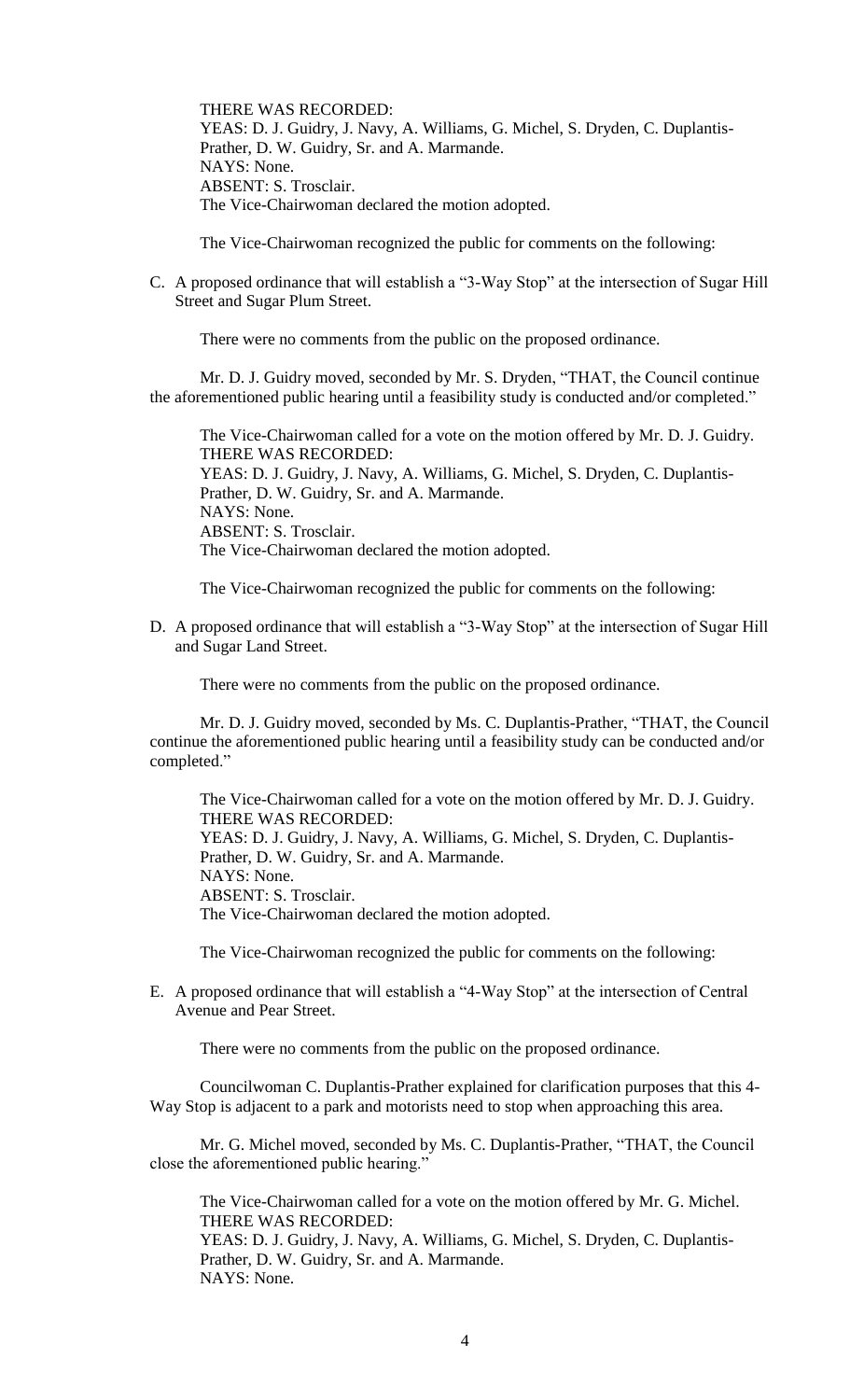ABSENT: S. Trosclair. The Vice-Chairwoman declared the motion adopted.

OFFERED BY: MS. C. DUPLANTIS-PRATHER SECONDED BY: MR.G. MICHEL

#### **ORDINANCE NO. 8986**

AN ORDINANCE AMENDING THE PARISH CODE OF TERREBONNE PARISH, CHAPTER 18, MOTOR VEHICLES AND TRAFFIC, ARTICLE IV. OPERATION OF VEHICLES, DIVISION 2. PARISH, SECTION 18-87. FOUR-WAY STOP INTERSECTIONS, TO ESTABLISH A "4-WAY STOP" AT THE INTERSECTION OF CENTRAL AVENUE AND PEAR STREET, TO AUTHORIZE THE INSTALLATION OF THE REQUIRED SIGNS; AND TO ADDRESS OTHER MATTERS RELATIVE THERETO.

## **SECTION I**

**BE IT ORDAINED** by the Terrebonne Parish Council, in regular session convened, acting pursuant to the authority invested in it by the Constitution and laws of the State of Louisiana, the Home Rule Charter for a Consolidated Government for Terrebonne Parish, and including, but not limited to, LSA R.S. 33:1368 and other statutes of the State of Louisiana, to amend the parish Codes of Terrebonne Parish, Chapter 18. Motor Vehicles and Traffic, Article IV. Operation of Vehicles, Division 2. Parish, Section 18-87. Four-way stop intersections, so as to establish a "4 Way Stop" at the intersection of Central Avenue and Pear Street. as follows:

## **CHAPTER 18. MOTOR VEHICLES AND TRAFFIC ARTICLE IV. OPERATION OF VEHICLES DIVISION 2. PARISH SECTION 18-87. FOUR-WAY STOP INTERSECTIONS**

The intersection of Central Avenue and Pear Street shall hereby be established as a "4 Way Stop" and the appropriate "4 Way Stop" signs shall be erected and maintained at said location. Any vehicle traveling at the aforementioned location shall respect and adhere to the signs as posted.

## **SECTION II**

If any word, clause, phrase, section or other portion of this ordinance shall be declared null, void, invalid, illegal, or unconstitutional, the remaining words, clauses, phrases, sections or other portions of this ordinance shall remain in full force and effect, the provisions of this section hereby being declared to be severable.

### **SECTION III**

Any ordinance or part thereof in conflict herewith is hereby repealed.

## **SECTION IV**

This ordinance shall become effective upon approval by the Parish President or as otherwise provided in Section 2-13 (b) of the Home Rule Charter for Consolidated Government for Terrebonne Parish, whichever occurs sooner.

This ordinance, having been introduced and laid on the table for at least two weeks, was voted upon as follows:

THERE WAS RECORDED: YEAS: D.J. Guidry, J. Navy, A. Williams G. Michel, S. Dryden, C. Duplantis-Prather, D.W. Guidry, Sr. and A. Marmande. NAYS: None. NOT VOTING: None. ABSTAINING: None.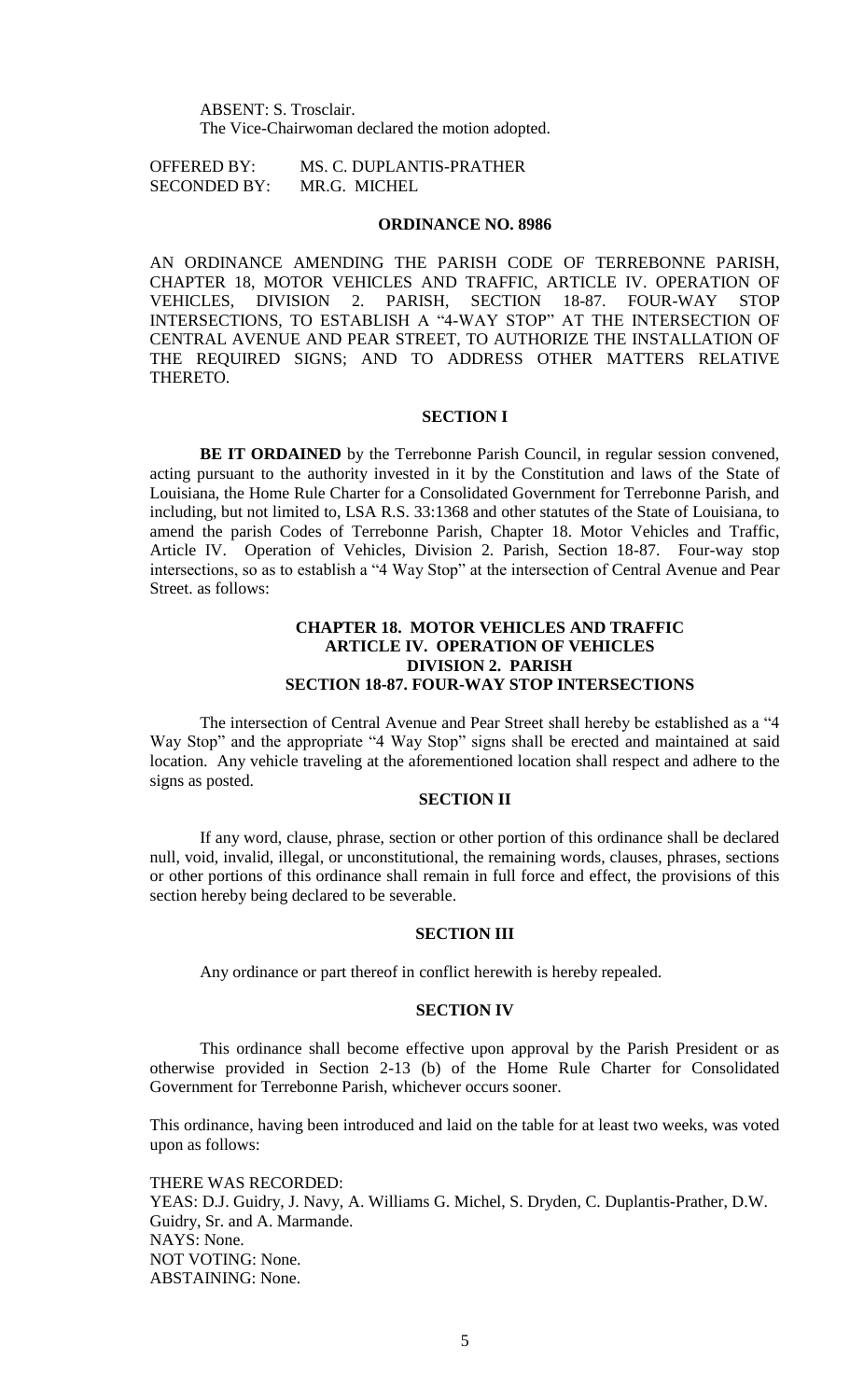ABSENT: S. Trosclair.

The Chairman declared the ordinance adopted on this, the 25th day of July 2018.

The Vice-Chairwoman recognized the public for comments on the following:

F. A proposed ordinance to adopt revisions to the Southdown Cemetery Boundaries and legal description.

Ms. Lucretia McBride, a Houma resident, addressed the Council and explained that she is in favor of establishing boundaries for cemeteries because cemetery workers are digging up unmarked graves; and noting that some of the cemeteries have historical meanings.

Mr. D. Guidry moved, seconded by Mr. D. W. Guidry, Sr., "THAT, the Council extend Ms. McBride's time an additional minute."

The Vice-Chairwoman called for a vote on the motion offered by Mr. D. J. Guidry. THERE WAS RECORDED: YEAS: D. J. Guidry, J. Navy, A. Williams, G. Michel, S. Dryden, C. Duplantis-Prather, D. W. Guidry, Sr. and A. Marmande. NAYS: None. ABSENT: S. Trosclair. The Vice-Chairwoman declared the motion adopted.

Ms. McBride continued and asked Administration and the Council to support establishing boundaries for the cemeteries.

Mr. D. J. Guidry moved, seconded by Mr. D. W. Guidry, Sr., "THAT, the Council close the aforementioned public hearing."

The Vice-Chairwoman called for a vote on the motion offered by Mr. D. J. Guidry. THERE WAS RECORDED: YEAS: D. J. Guidry, J. Navy, A. Williams, G. Michel, S. Dryden, C. Duplantis-Prather, D. W. Guidry, Sr. and A. Marmande. NAYS: None. ABSENT: S. Trosclair. The Vice-Chairwoman declared the motion adopted.

OFFERED BY: MR. D. J. GUIDRY SECONDED BY: MR. D. W. GUIDRY, SR.

#### **ORDINANCE NO. 8987**

# AN ORDINANCE REVISING THE BOUNDARIES OF SOUTHDOWN CEMETERY AND TO PROVIDE FOR RELATED MATTERS.

**WHEREAS**, the Terrebonne Parish Consolidated Government is the title holder of the property containing the area known as Southdown Cemetery, and

**WHEREAS**, the land containing the Southdown Cemetery has by custom and use expanded, and reached capacity for new plot burials, and

**WHEREAS**, the Terrebonne Parish Consolidated Government desires to amend the legal description and the boundaries of the cemetery, and

**NOW, THEREFORE BE IT ORDAINED** by the Terrebonne Parish Council, on behalf of the Terrebonne Parish Consolidated Government, that:

#### **SECTION I**

# **ARTICLE XVI. Public Cemeteries.**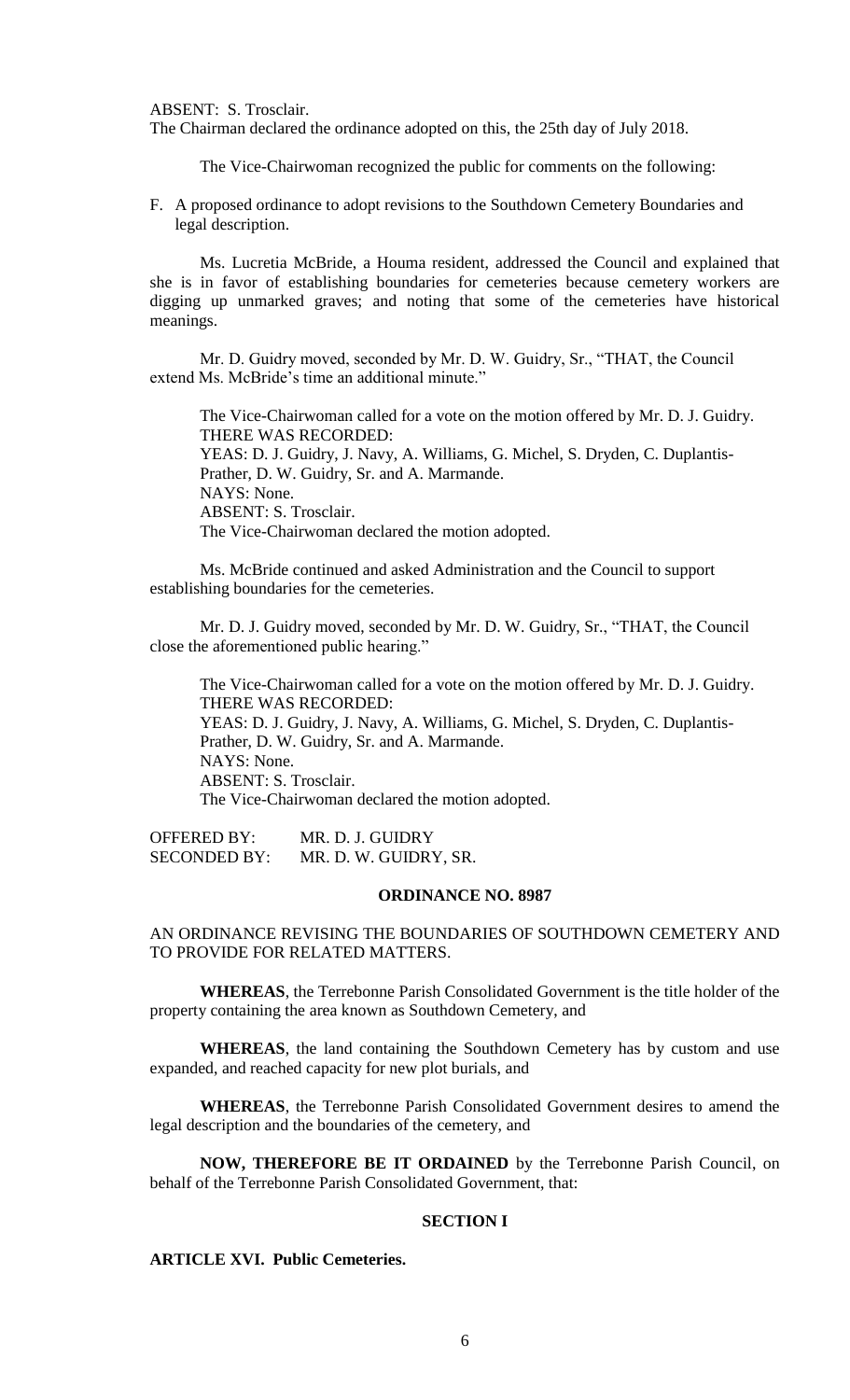Sec. 2-502. Southdown Cemetery created.

A. Southdown Cemetery is established as a public cemetery for Terrebonne Parish.

B. The property comprising Southdown Cemetery is amended as follows:

A certain tract of land located in Section 102, T17S-R17E, Terrebonne Parish, Louisiana, as shown on a map entitled "PLAT SHOWING REVISED BOUNDARY LINES OF SOUTHDOWN CEMETERY PROPERTY BELONGING TO TERREBONNE PARISH CONSOLIDATED GOVERNMENT LOCATED IN SECTION 102, T17S – R17E TERREBONNE PARISH, LOUISIANA", prepared by Keneth L. Rembert, dated June 5, 2018 and recorded under Entry No. 1561653 of the records of Terrebonne Parish, Louisiana, more fully described as follows:

COMMENCING at the Terrebonne Parish Benchmark Monument 2006-15, Thence N1°59'49"W for a distance of 2,638.98 feet to a point. Said point being the POINT OF BEGINNING;

THENCE,  $S38^{\circ}16'49''W$ , a distance of 5.93 feet to a point;; THENCE,  $N51^{\circ}43'11''W$ , a distance of 16 feet to a point; THENCE N38°16'49"E, a distance of 347.89 feet to a point; THENCE S42°46'02"E, a distance of 188.98 feet to a point; THENCE, S46°27'16"E, a distance of 23.05 feet to a point; THENCE, S38°16'49"W, a distance of 251.67 feet to a point; THENCE, S85°09'03"W, a distance of 3.72 feet to a point; THENCE, S4°50'57"E, a distance of 20.91 feet to a point; THENCE, S85°09'03"W, a distance of 48 feet to a point; THENCE,  $N4^{\circ}50'57''W$ , a distance of 20.91 feet to a point; THENCE, S85°09'03"W, a distance of 70.80 feet to a point; THENCE, N49°50'57"W, a distance of 65.00 feet to a point; THENCE, N40°09'03"E, a distance of 22.90 feet to a point; THENCE, N51°43'16"W, a distance of 40.00 feet to the POINT OF BEGINNING.

Said Property contains an area of 1.593 acres is more clearly shown on a map prepared by Keneth L. Rembert, Surveyors dated June 5, 2018 and entitled "PLAT SHOWING REVISED BOUNDARY LINES OF SOUTHDOWN CEMETERY PROPERTY BELONGING TO TERREBONNE PARISH CONSOLDIATED GOVERNMENT, LOCATED IN SECTION 102, T17S-R17E, TERREBONNE PARISH, LOUISIANA".

# **SECTION II**

If any word, clause, phrase, section or other portion of this ordinance shall be declared null, void, invalid, illegal, or unconstitutional, the remaining words, clauses, phrases, sections and other portions of this ordinance shall remain in full force and effect, the provisions of this ordinance hereby being declared to be severable.

## **SECTION III**

This ordinance shall become effective upon approval by the Parish President.

This ordinance, having been introduced and laid on the table for at least two weeks, was voted upon as follows:

THERE WAS RECORDED:

YEAS: D.J. Guidry, J. Navy, A. Williams, G. Michel, S. Dryden, C. Duplantis-Prather, D.W. Guidry, Sr. and A. Marmande. NAYS: None. NOT VOTING: None. ABSTAINING: None. ABSENT: S. Trosclair. The Chairman declared the ordinance adopted on this, the 25th day of July 2018.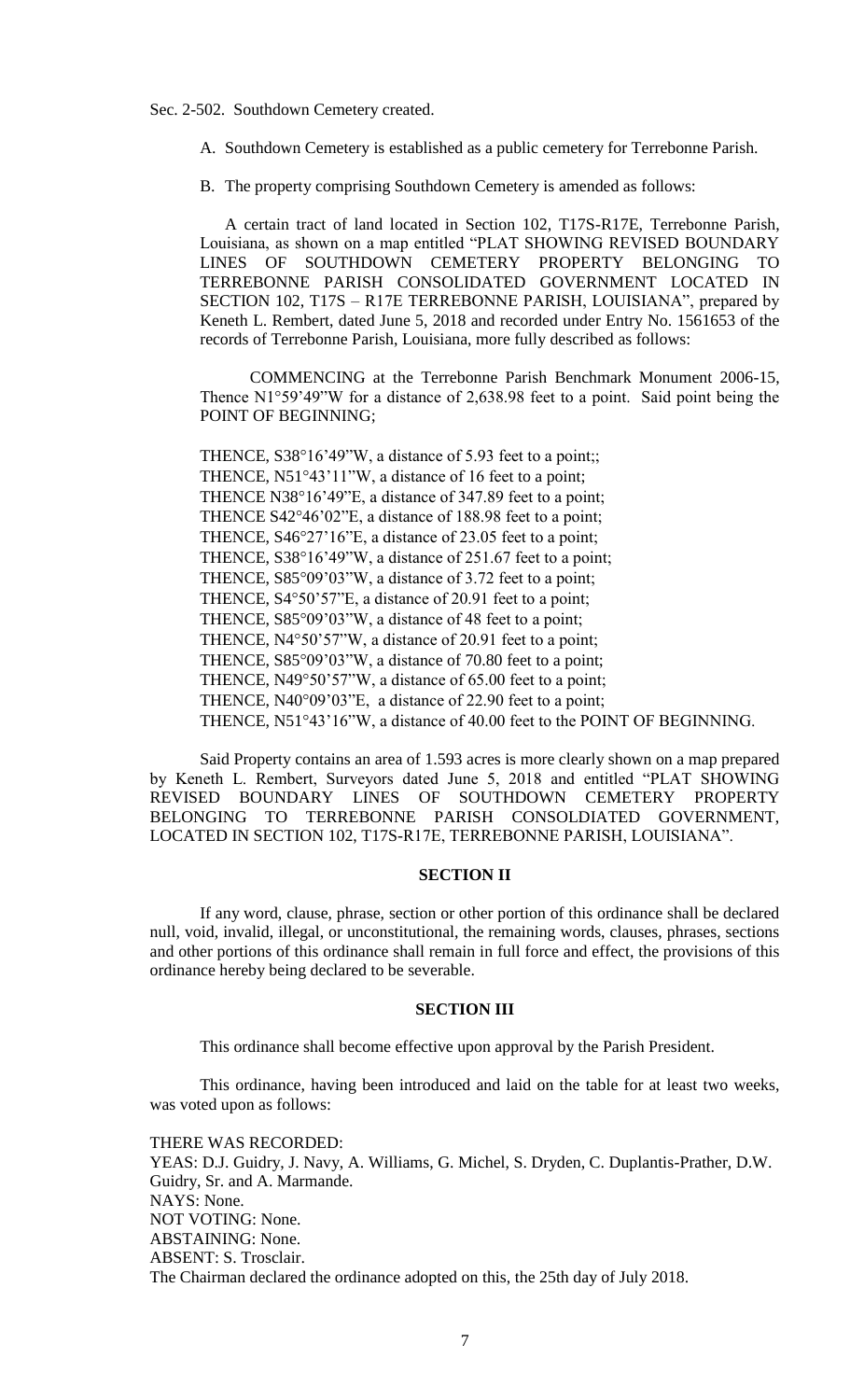The Vice-Chairwoman recognized the public for comments on the following:

G. A proposed ordinance to declare as surplus a tax property located at 162 Fellowship Lane adjudicated to the Terrebonne Parish Consolidated Government and to acquire authorization to dispose of said property in accordance with LA R. S. 47:2196.

There were no comments from the public on the proposed ordinance.

Mr. G. Michel moved, seconded by Mr. D. W. Guidry, Sr., "THAT, the Council close the aforementioned public hearing."

The Vice-Chairwoman called for a vote on the motion offered by Mr. G. Michel. THERE WAS RECORDED: YEAS: D. J. Guidry, J. Navy, A. Williams, G. Michel, S. Dryden, C. Duplantis-Prather, D. W. Guidry, Sr. and A. Marmande. NAYS: None. ABSENT: S. Trosclair. The Vice-Chairwoman declared the motion adopted.

OFFERED BY: MR. G. MICHEL SECONDED BY: MR. D. W. GUIDRY, SR.

#### **ORDINANCE NO. 8988**

An ORDINANCE DECLARING property adjudicated to terrebonne parish consolidated government as surplus and not needed for a public purpose; **162 Fellowship Lane. (Parcel #9655)** with an owner of record of **Genevieve T. Gauno ½ (Estate), Keith A. Gauno 1/4, Belton Gauno, III 1/4** and to address other matters relative thereto.

**WHEREAS**, 100% of immovable property owned by GENEVIEVE T. GAUNO ½ (ESTATE), KEITH A. GAUNO ¼, BELTON GAUNO, III ¼ and described below was adjudicated to the Terrebonne Parish Consolidated Government on JUNE 24, 2014 for nonpayment of taxes; and

**WHEREAS**, LA R.S. 47:2196, *et seq.* authorizes the parish to sell adjudicated property in accordance with law; and

**WHEREAS**, the three (3) year period for redemption provided by Art. 7, §25 of the Louisiana Constitution has elapsed without redemption; and

**WHEREAS**, the Terrebonne Parish Consolidated Government now wishes to declare the property described below surplus and not needed for a public purpose and to dispose of said property in accordance with LA R.S. 47:2196, *et seq*.; and

**NOW BE IT ORDAINED** by the Terrebonne Parish Council, on behalf of the Terrebonne Parish Consolidated Government, that the following described property adjudicated to the Terrebonne Parish Consolidated Government, with an owner of record of Genevieve T. Gauno ½ (Estate), Keith A. Gauno ¼, Belton Gauno, III ¼ and depicted on the attached plat, if any, is hereby declared surplus:

ON THE LEFT DESCENDING BANK OF BAYOU BLACK. A CERTAIN LOT OF GROUND SITUATED IN THE PARISH OF TERREBONNE, NEAR BAYOU LITTLE TERREBONNE, CONTAINING ABOUT THREE-FOURTHS OF AN ACRE IN SURFACE, IMMEDIATELY IN THE REAR OF THE PROPERTY FORMERLY, OR NOW BELONGING TO THE FIRST BAPTIST CHURCH. BOUNDED ABOVE BY THE LAND OF NUMA OLIVER, FORMERLY LANDS OF P.J. TOMPKINS. BOUNDED BELOW BY THE LANDS OF ROLAND BABIN, FORMERLY OWNED BY THEODORE LEBLANC. BOUNDED IN THE REAR BY LANDS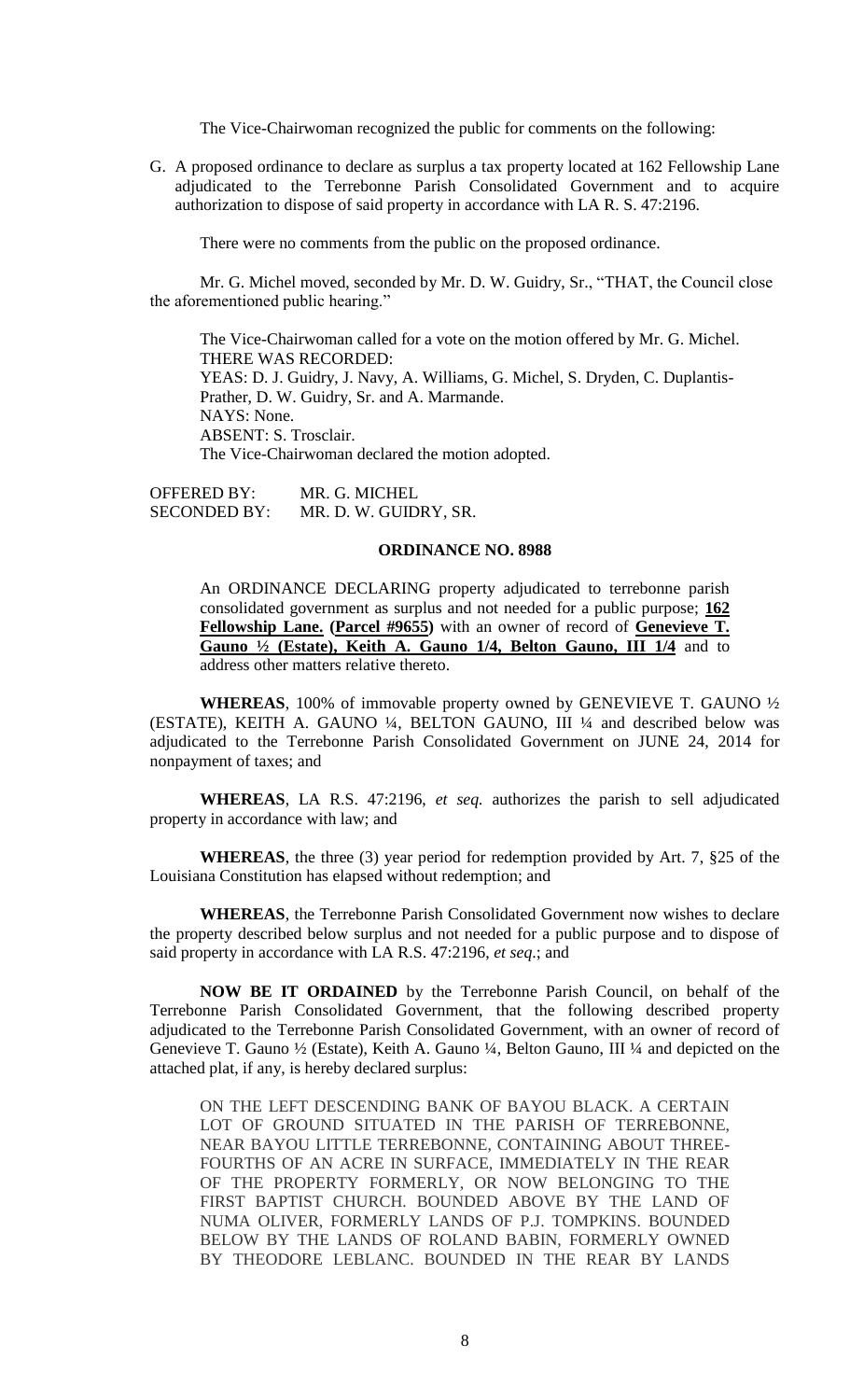FORMERLY BELONGING TO MRS. TOMPKINS, TOGETHER WITH ONE-THIRD OF THE SWAMP IN THE REAR THEREOF. CB 2381/414.

**BE IT FURTHER ORDAINED**, by the Terrebonne Parish Council, on behalf of the Terrebonne Parish Consolidated Government, that Administration be hereby authorized to dispose of the property in accordance with LA R.S. 47:2196, *et seq*. and inclusive of the following terms.

#### **SECTION I**

Each bid shall be accompanied by a deposit in the form of a Certified Check, Cashier's Check, Money Order or Bid Bond with Power of Attorney (Letters of Credit WILL NOT be accepted) in the amount of five percent (5%) of the proposed price made payable to the Terrebonne Parish Consolidated Government. Bid deposits made for non-winning bids shall be returned. The bid deposit made with the winning bid shall be non-refundable, unless redemption occurs, and paid towards the purchase price. The balance of the purchase price is due at the time of closing and payable in the form of a Certified Check, Cashier's Check, or Money Order.

# **SECTION II**

Additionally, the winning bidder shall bear the cost of recording the sale document into the conveyance records of the Parish of Terrebonne pursuant to La. R.S. 47:2207.

## **SECTION III**

The winning bidder, otherwise known as the Purchaser or Acquirer, of this adjudicated property is solely responsible for compliance with La. R.S. 47:2206 regarding notification of parties who may have had an interest in the property regarding their rights of redemption and La. R.S. 47:2208 regarding recordation of those notices. Copies of the applicable law will be distributed along with bid packets for this adjudicated property. Terrebonne Parish Consolidated Government has not and will not perform these requirements; thus, it is the purchaser's or acquiring person's responsibility to do so. Terrebonne Parish Consolidated Government encourages the Purchaser or Acquiring Person to consult legal counsel regarding Louisiana law on adjudicated property.

#### **SECTION IV**

By acquiring a bid packet for the bid/purchase of this adjudicated property, each bidder acknowledges that he/she/it has received all information discussed in this ordinance as well as the statutes (laws) discussed in Section II above, and that he/she/it understands these procedures must be followed in order to fully protect he/she/its rights in the adjudicated property purchased from the parish.

## **SECTION V**

If any word, clause, phrase, section or other portion of this ordinance shall be declared null, void, invalid, illegal, or unconstitutional, the remaining words, clauses, phrases, sections and other portions of this ordinance shall remain in force and effect, the provisions of this ordinance hereby being declared to be severable.

#### **SECTION VI**

Any ordinance or part thereof in conflict herewith is hereby repealed.

#### **SECTION VII**

This ordinance shall become effective upon approval by the Parish President or as otherwise provided in Section 2-13 (b) of the Home Rule Charter for a Consolidated Government for Terrebonne Parish, whichever occurs sooner.

#### **SECTION VIII**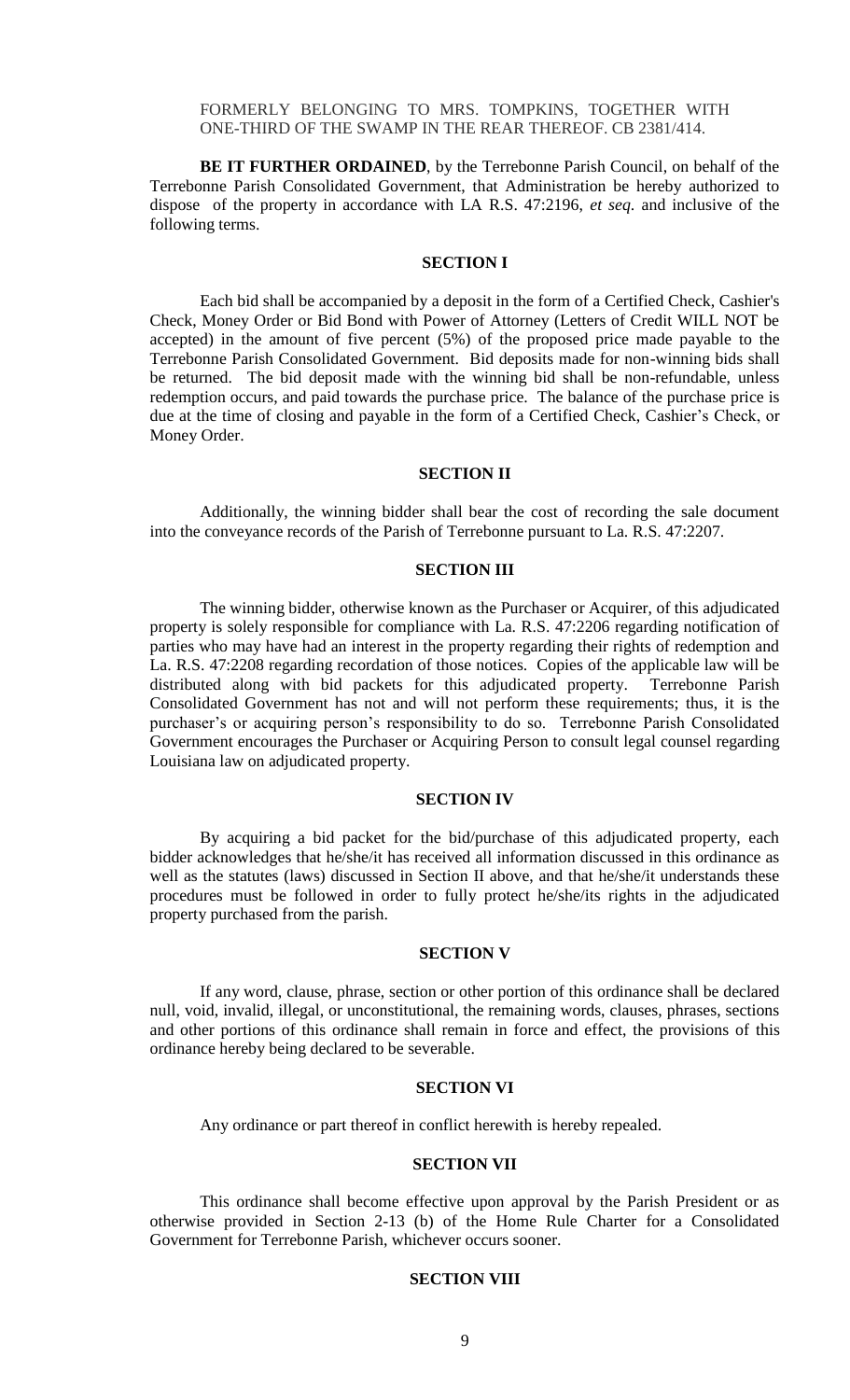If any word, clause, phrase, section or other portion of this ordinance shall be declared null, void, invalid, illegal, or unconstitutional, the remaining words, clauses, phrases, sections and other portions of this ordinance shall remain in full force and effect, the provisions of this ordinance hereby being declared to be severable.

## **SECTION IX**

This ordinance shall become effective upon approval by the Parish President or as otherwise provided in Section 2-13(b) of the Home Rule Charter for a Consolidated Government for Terrebonne Parish, whichever occurs sooner.

This ordinance, having been introduced and laid on the table for at least two weeks, was voted upon as follows:

#### THERE WAS RECORDED:

YEAS: D.J. Guidry, J. Navy, A. Williams, G. Michel, S. Dryden, C. Duplantis-Prather, D.W. Guidry, Sr. and A. Marmande. NAYS: None. NOT VOTING: None. ABSTAINING: None. ABSENT: S. Trosclair. The Chairman declared the ordinance adopted on this, the 25th day of July 2018.

The Vice-Chairwoman recognized the public for comments on the following:

H. A proposed ordinance amending the 2018 Budget of the Terrebonne Parish Consolidated Government so as to adjust the 2018 Adopted Beginning Fund Balances and the net positions to actual as per the 2017 Audited Financial Statements.

There were no comments from the public on the proposed ordinance.

Mr. G. Michel moved, seconded by Mr. D. J. Guidry, "THAT, the Council close the aforementioned public hearing."

The Vice-Chairwoman called for a vote on the motion offered by Mr. G. Michel. THERE WAS RECORDED: YEAS: D. J. Guidry, J. Navy, A. Williams, G. Michel, S. Dryden, C. Duplantis-Prather, D. W. Guidry, Sr. and A. Marmande. NAYS: None. ABSENT: S. Trosclair. The Vice-Chairwoman declared the motion adopted.

OFFERED BY: MR. G. MICHEL SECONDED BY: MR. D. J. GUIDRY

#### **ORDINANCE NO. 8989**

AN ORDINANCE AMENDING THE 2018 BUDGET OF THE TERREBONNE PARISH CONSOLIDATED GOVERNMENT SO AS TO ADJUST THE 2018 ADOPTED BEGINNING FUND BALANCES AND THE NET POSITIONS TO ACTUAL AS PER THE 2017 AUDITED FINANCIAL STATEMENTS.

#### **SECTION I**

**WHEREAS,** the Parish Finance Department estimates the beginning fund balances and net positions of the next year for the adopted budget prior to the end of the current year, and

**WHEREAS**, the Parish Finance Department completes the Audited Comprehensive Financial Statements no later than June  $30<sup>th</sup>$  of each year for the prior year.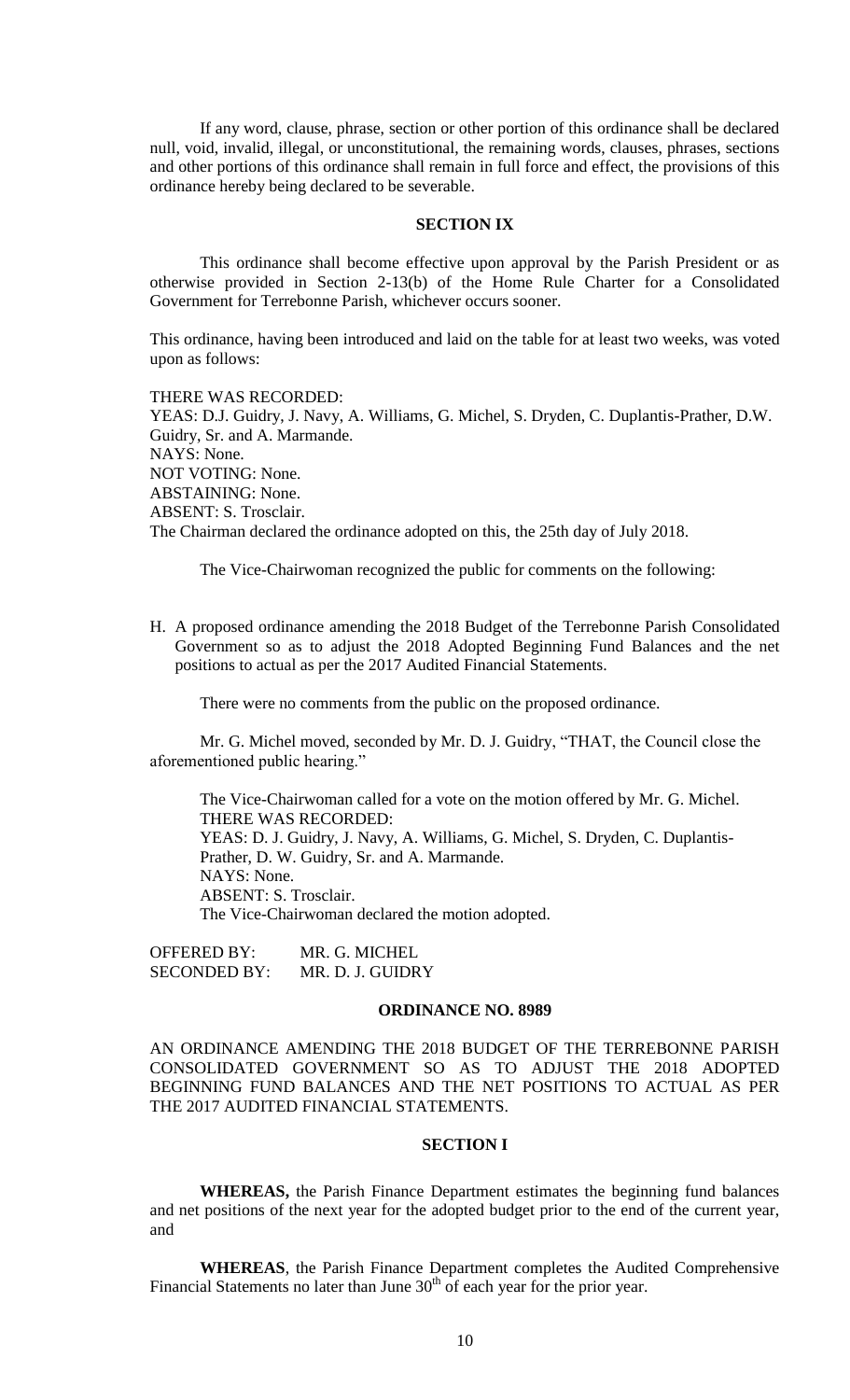**BE IT ORDAINED,** that the Parish Council on the behalf of the Terrebonne Parish Consolidated Government, adopt the actual ending fund balances and net positions of 2017 as per the audited Comprehensive Financial Statements. (Attachment A)

AN ORDINANCE AMENDING THE 2018 BUDGET OF THE TERREBONNE PARISH CONSOLIDATED GOVERNMENT SO AS TO ADJUST THE 2018 ADOPTED BEGINNING FUND BALANCES AND THE NET POSITIONS TO ACTUAL AS PER THE 2017 AUDITED FINANCIAL STATEMENTS.

## **SECTION II**

**WHEREAS,** the Parish Finance Department estimates the beginning fund balances and net positions of the next year for the adopted budget prior to the end of the current year, and

**WHEREAS**, the Parish Finance Department completes the Audited Comprehensive Financial Statements no later than June  $30<sup>th</sup>$  of each year for the prior year.

**BE IT ORDAINED,** that the Parish Council on the behalf of the Terrebonne Parish Consolidated Government, adopt the actual ending fund balances and net positions of 2017 as per the audited Comprehensive Financial Statements. (Attachment A)

## **SECTION III**

If any word, clause, phrase, section or other portion of this ordinance shall be declared null, void, invalid, illegal, or unconstitutional, the remaining words, clauses, phrases, sections and other portions of this ordinance shall remain in full force and effect, the provisions of this ordinance hereby being declared to be severable.

### **SECTION IV**

This ordinance shall become effective upon approval by the Parish President or as otherwise provided in Section 2-13(b) of the Home Rule Charter for a Consolidated Government for Terrebonne Parish, whichever occurs sooner.

This ordinance, having been introduced and laid on the table for at least two weeks, was voted upon as follows:

THERE WAS RECORDED: YEAS: D.J. Guidry, J. Navy, A. Williams, G. Michel, S. Dryden, C. Duplantis-Prather, D.W. Guidry, Sr. and A. Marmande. NAYS: None. NOT VOTING: None. ABSTAINING: None. ABSENT: S. Trosclair. The Chairman declared the ordinance adopted on this, the 25th day of July 2018.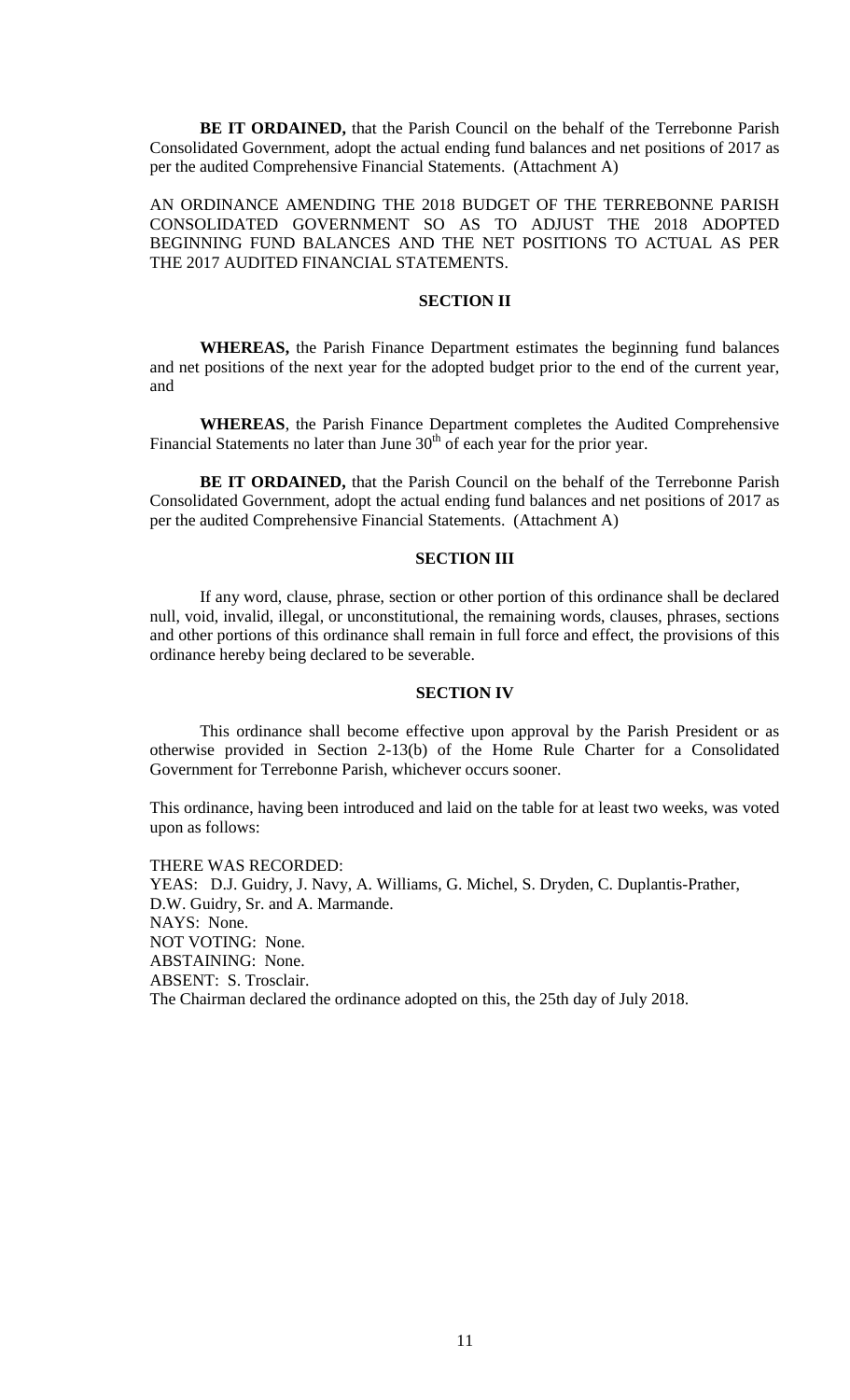|                                | Adopted             | Adjustment | Actual              |
|--------------------------------|---------------------|------------|---------------------|
|                                | Beginning           | Increase   | Beginning           |
| Fund                           | <b>Fund Balance</b> | (Decrease) | <b>Fund Balance</b> |
| <b>General Fund</b>            | 4,876,070           | 4,245,892  | 9,121,962           |
| Dedicated Emergency Fund       | 2,211,099           | 38,627     | 2,249,726           |
| Terr. Juvenile Det.            | 598,830             | 130,200    | 729,030             |
| Parish Prisoners Fund          | 120,675             | 26,041     | 146,716             |
| <b>Public Safety Fund</b>      | 1,994,105           | 1,013,867  | 3,007,972           |
| <b>Non-District Recreation</b> | 138,226             | 58,421     | 196,647             |
| Local Law Enforcement Grant    | 4,705               | 31         | 4,736               |
| Marshall's Fund                | 206,702             | 19,525     | 226,227             |
| G.I.S. Mapping Systems         | 206,608             | 0          | 206,608             |
| HMGP 4080 Isaac                |                     | 3,702      | 3,702               |
| Coastal Restore/Preservation   | 131,326             | 30,623     | 161,949             |
| OJP - LCLE                     | 6,140               | 24,200     | 30,340              |
| <b>Hazardous Mitigation</b>    | 57,061              | (63, 513)  | (6, 452)            |
| Moderate Rehab SRO             | 69,071              | (35)       | 69,036              |
| <b>Section 8 Vouchers</b>      | 197,121             | 74,655     | 271,776             |
| Dept. of Education             | 17,719              | 39         | 17,758              |
| Dept. of Transportation        | 71,605              | (59, 390)  | 12,215              |
| Housing/Urban Dev. Grant       | 161,096             | (45, 595)  | 115,501             |
| Severe Repetitive Loss         | (26, 058)           | 70         | (25, 988)           |
| Dept. of Energy                |                     | 475        | 475                 |
| Dept of Labor CSBG Grant       | (215)               | 215        |                     |
| LHFA LIHEAP Program            | 170,113             | 36,762     | 206,875             |
| <b>HMGP Gustav</b>             | 121,681             | 114,451    | 236,132             |
| DHAP - Ike                     | 595                 | (595)      |                     |
| Terre. Homeless Shelter        | 24,279              | 22,151     | 46,430              |
| <b>HOME Grant Fund</b>         | 168,505             | (14, 577)  | 153,928             |
| <b>FEMA Emer Food/Shelter</b>  | 1                   | 3,969      | 3,970               |
| <b>FTA Grant</b>               | 1,286,003           | 493,605    | 1,779,608           |
| FTA - City of Thibodaux        | 63                  | (2,510)    | (2, 447)            |
| <b>Head Start</b>              | 22,909              | 112,138    | 135,047             |
| Federal Hwy Administration     | 39,642              | 2,076      | 41,718              |
| <b>HUD CDBG Recovery</b>       | 336,667             | 12,841     | 349,508             |
| <b>PDMC/RFC Grants</b>         |                     | 3,396      | 3,396               |
| Parish Transportation Fund     | 440,229             | 2,080,345  | 2,520,574           |
| Road & Bridge Fund             | 1,092,935           | 1,352,329  | 2,445,264           |
| Drainage Tax Fund              | 3,720,962           | 1,772,000  | 5,492,962           |
| Sales Tax Revenue Fund         | 2,589,732           | 116,703    | 2,706,435           |
| Road District #6 - O&M         | 35,836              | 235,056    | 270,892             |
| Road Lighting District #1      | 125,977             | 430,577    | 556,554             |
| Road Lighting District #2      | 346,658             | (6,306)    | 340,352             |
| Road Lighting District #3A     | 451,807             | 10,706     | 462,513             |
| Road Lighting District #4      | 194,375             | (8, 135)   | 186,240             |
| Road Lighting District #5      | 140,819             | (4, 191)   | 136,628             |
| Road Lighting District #6      | 164,307             | 26,913     | 191,220             |
| Road Lighting District #7      | 244,857             | (11, 345)  | 233,512             |
| Road Lighting District #8      | 91,170              | 361        | 91,531              |
| Road Lighting District #9      | 149,900             | 1,847      | 151,747             |
| Road Lighting District #10     | 68,951              | (2,654)    | 66,297              |
| <b>Health Unit Fund</b>        | 3,115,731           | 319,541    | 3,435,272           |
| Council on Aging               | 3,369,031           | 601,261    | 3,970,292           |
| Terrebonne - ARC               | 146,686             | (35, 444)  | 111,242             |
| Parishwide Recreation Fund     | 381,979             | (16, 433)  | 365,546             |
| Mental Health Unit             | 788,473             | 64,360     | 852,833             |
|                                |                     |            |                     |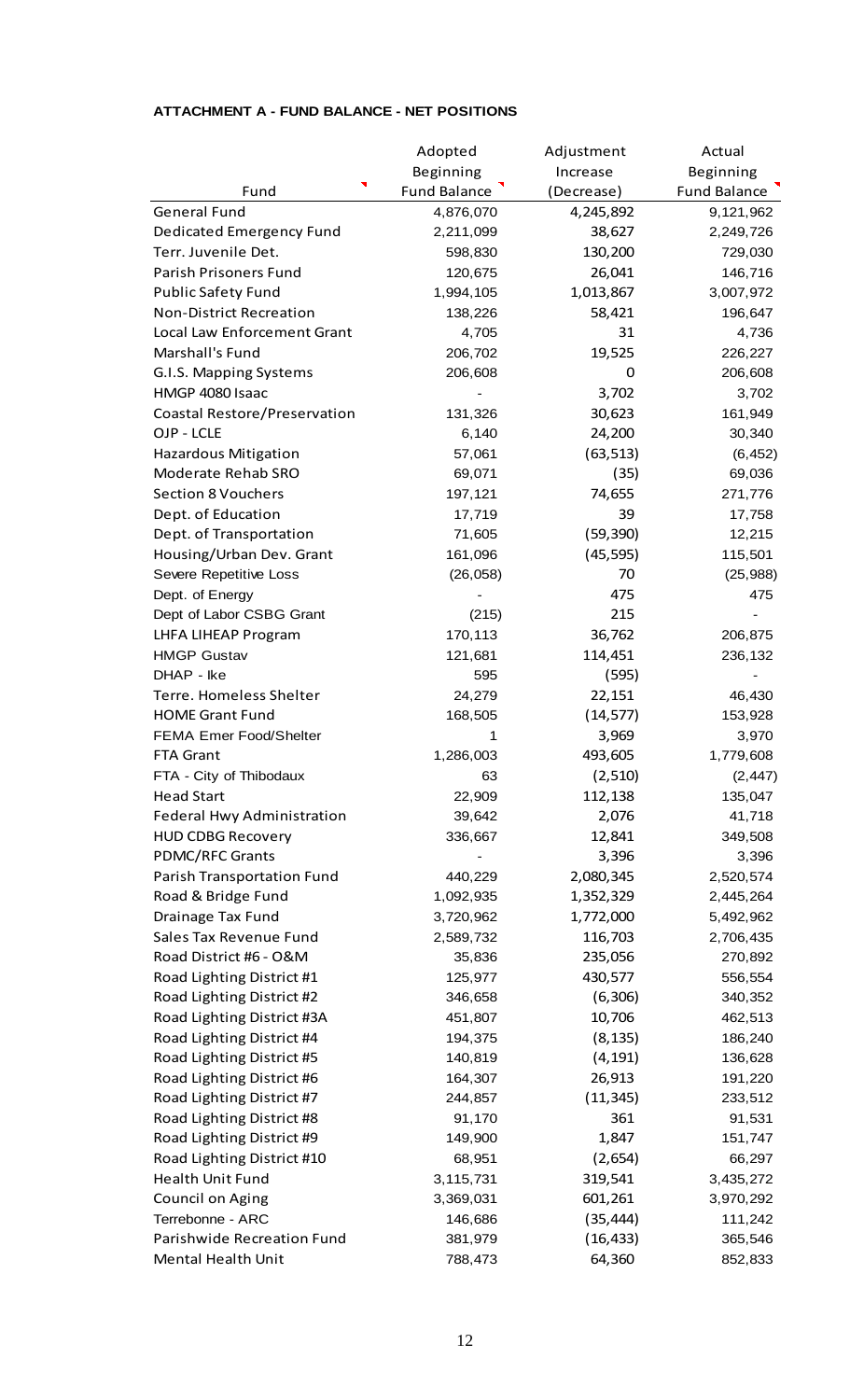|                                     | Adopted             | Adjustment   | Actual              |
|-------------------------------------|---------------------|--------------|---------------------|
|                                     | Beginning           | Increase     | Beginning           |
| Fund                                | <b>Fund Balance</b> | (Decrease)   | <b>Fund Balance</b> |
| Coastal Restore - Bonds             | 295                 | 130,340      | 130,635             |
| Terrebonne Levee & Cons. Distr.     | 5,590,854           | (2,086,570)  | 3,504,284           |
| <b>Bayou Country Sports Park</b>    | 94,779              | 650,513      | 745,292             |
| <b>Criminal Court Fund</b>          | 389,375             | (224, 962)   | 164,413             |
| Public Safety Pension & Relief      | 27,681              | 584          | 28,265              |
| Road & Bridge Bond Sinking          |                     | 0            |                     |
| Capital Improv Bond Res             | 3,323,999           | (1, 439)     | 3,322,560           |
| Capital Improv Bond Sinking         | 3,784,819           | (194, 385)   | 3,590,434           |
| 2011 Levee Sinking Fund             | 1,737,405           | (37, 593)    | 1,699,812           |
| 2011 Levee Reserve Fund             | 3,703,856           | (39, 569)    | 3,664,287           |
| S/F Aragon Road Paving Asmt.        | 15,132              | 0            | 15,132              |
| S/F Paving Assessment 2 of 83       |                     | (95)         | (95)                |
| <b>Bayou Country Sports Park</b>    | 1,362               | (1, 362)     |                     |
| S/F Pav Asmt 3 of 85                |                     | 136          | 136                 |
| Kramer/Maplewood S/F                |                     | 2            | $\overline{2}$      |
| 2015 GO Refund Sinking              | 1,176,720           | (11, 223)    | 1,165,497           |
| <b>City Court Building Fund</b>     | 13,360              | 193,502      | 206,862             |
| Fd 241 HUD CDBG Rec Cons            |                     | 78,034       | 78,034              |
| P/W Drainage Construction Fund      | 26,994              | 18,393,291   | 18,420,285          |
| P/W Sewerage Construction Fund      | 104,231             | 1,323,281    | 1,427,512           |
| Capital Projects Control Fund       | 312,920             | 5,520,426    | 5,833,346           |
| Road Construction Fund              | 300,822             | 5,923,481    | 6,224,303           |
| Civic Center Admin. Bldg            | 34,670              | 401,068      | 435,738             |
| 1-1B Construction                   | 13,570              | 820,869      | 834,439             |
| 2005 Public Improvement Constr      | 33,200              | 110,806      | 144,006             |
| 2005 Sales Tax Construction         | 46,057              | 17,850       | 63,907              |
| <b>Sanitation Construction Fund</b> | 68,537              | 516          | 69,053              |
| 1998 Public Impr. Construction      | 6,208               | 385,418      | 391,626             |
|                                     |                     |              |                     |
|                                     | Adopted             | Adjustment   | Actual              |
|                                     | Beginning           | Increase     | Beginning           |
| Fund                                | <b>Net Assets</b>   | Decrease     | <b>Net Assets</b>   |
| Utilities System Fund               | 19,639,116          | (13,607,544) | 6,031,572           |
| Utilities Revene Fund               | 54,398,230          | 9,184,519    | 63,582,749          |
| Capital Adds/Contingency            | 2,131,130           | (50, 890)    | 2,080,240           |
| G.I.S. Mapping System               | 80,416              | 33,014       | 113,430             |
| Sewerage Fund                       | 77,015,588          | (2,338,040)  | 74,677,548          |
| Sewer Capital R&R Fd                | 10,848,502          | 372,048      | 11,220,550          |
| 2010 Sewer Bond Sinking             | (8,467,832)         | (97, 189)    | (8, 565, 021)       |
| 2010 Sewer Bond Reserve             | 482,117             | (1)          | 482,116             |
| Sewer Bonds                         | 1,706,958           | 1,714,652    | 3,421,610           |
| <b>Sanitation Fund</b>              | 29, 159, 265        | 250,721      | 29,409,986          |
| Landfill Closure                    | 189,106             | 18,275       | 207,381             |
| <b>Insurance Control Fund</b>       | 4,604,797           | 101,422      | 4,706,219           |
| Group Insurance Fund                | 1,360,888           | (810, 641)   | 550,247             |

Human Resource Fund **805,343** (17,630) 787,713

Centralized Purchasing Fund 200,000 (144,219) 55,781<br>Civic Center O&M 9,832,733 (69,418) 9,763,315 Civic Center O&M 9,832,733 (69,418) 9,763,315 Information Systems Fd 117,175 (46,710) 70,465 Centralized Fleet Maint. 161,121 (136,375) 24,746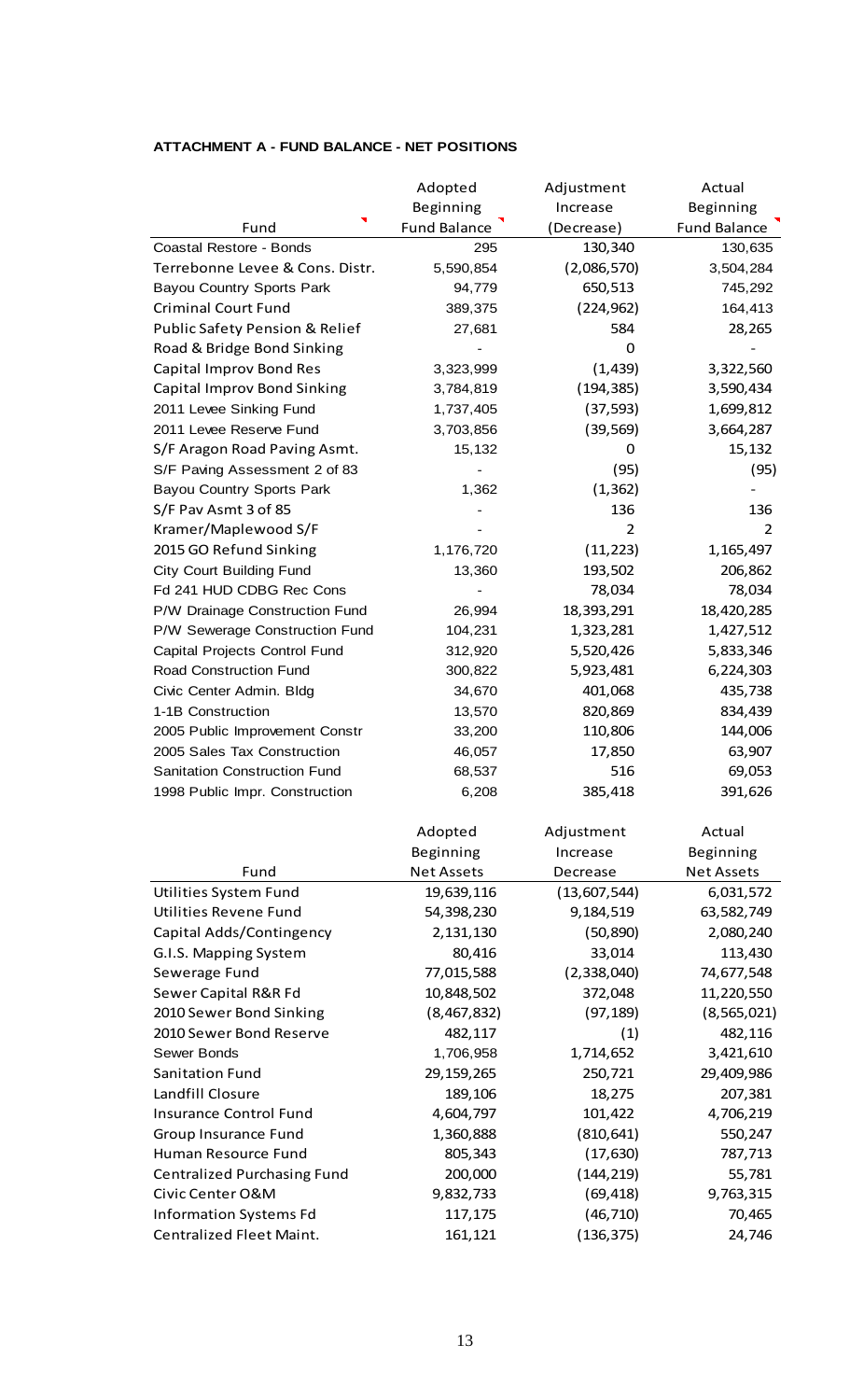|                                | Adopted             | Adjustment | Actual              |
|--------------------------------|---------------------|------------|---------------------|
|                                | Beginning           | Increase   | Beginning           |
| Fund                           | <b>Fund Balance</b> | (Decrease) | <b>Fund Balance</b> |
| <b>General Fund</b>            | 4,876,070           | 4,245,892  | 9,121,962           |
| Dedicated Emergency Fund       | 2,211,099           | 38,627     | 2,249,726           |
| Terr. Juvenile Det.            | 598,830             | 130,200    | 729,030             |
| Parish Prisoners Fund          | 120,675             | 26,041     | 146,716             |
| <b>Public Safety Fund</b>      | 1,994,105           | 1,013,867  | 3,007,972           |
| <b>Non-District Recreation</b> | 138,226             | 58,421     | 196,647             |
| Local Law Enforcement Grant    | 4,705               | 31         | 4,736               |
| Marshall's Fund                | 206,702             | 19,525     | 226,227             |
| G.I.S. Mapping Systems         | 206,608             | 0          | 206,608             |
| HMGP 4080 Isaac                |                     | 3,702      | 3,702               |
| Coastal Restore/Preservation   | 131,326             | 30,623     | 161,949             |
| OJP - LCLE                     | 6,140               | 24,200     | 30,340              |
| <b>Hazardous Mitigation</b>    | 57,061              | (63, 513)  | (6, 452)            |
| Moderate Rehab SRO             | 69,071              | (35)       | 69,036              |
| <b>Section 8 Vouchers</b>      | 197,121             | 74,655     | 271,776             |
| Dept. of Education             | 17,719              | 39         | 17,758              |
| Dept. of Transportation        | 71,605              | (59, 390)  | 12,215              |
| Housing/Urban Dev. Grant       | 161,096             | (45, 595)  | 115,501             |
| Severe Repetitive Loss         | (26, 058)           | 70         | (25, 988)           |
| Dept. of Energy                |                     | 475        | 475                 |
| Dept of Labor CSBG Grant       | (215)               | 215        |                     |
| LHFA LIHEAP Program            | 170,113             | 36,762     | 206,875             |
| <b>HMGP Gustav</b>             | 121,681             | 114,451    | 236,132             |
| DHAP - Ike                     | 595                 | (595)      |                     |
| Terre. Homeless Shelter        | 24,279              | 22,151     | 46,430              |
| <b>HOME Grant Fund</b>         | 168,505             | (14, 577)  | 153,928             |
| <b>FEMA Emer Food/Shelter</b>  | 1                   | 3,969      | 3,970               |
| FTA Grant                      | 1,286,003           | 493,605    | 1,779,608           |
| FTA - City of Thibodaux        | 63                  | (2,510)    | (2, 447)            |
| <b>Head Start</b>              | 22,909              | 112,138    | 135,047             |
| Federal Hwy Administration     | 39,642              | 2,076      | 41,718              |
| <b>HUD CDBG Recovery</b>       | 336,667             | 12,841     | 349,508             |
| PDMC/RFC Grants                |                     | 3,396      | 3,396               |
| Parish Transportation Fund     | 440,229             | 2,080,345  | 2,520,574           |
| Road & Bridge Fund             | 1,092,935           | 1,352,329  | 2,445,264           |
| Drainage Tax Fund              | 3,720,962           | 1,772,000  | 5,492,962           |
| Sales Tax Revenue Fund         | 2,589,732           | 116,703    | 2,706,435           |
| Road District #6 - O&M         | 35,836              | 235,056    | 270,892             |
| Road Lighting District #1      | 125,977             | 430,577    | 556,554             |
| Road Lighting District #2      | 346,658             | (6,306)    | 340,352             |
| Road Lighting District #3A     | 451,807             | 10,706     | 462,513             |
| Road Lighting District #4      | 194,375             | (8, 135)   | 186,240             |
| Road Lighting District #5      | 140,819             | (4, 191)   | 136,628             |
| Road Lighting District #6      | 164,307             | 26,913     | 191,220             |
| Road Lighting District #7      | 244,857             | (11, 345)  | 233,512             |
| Road Lighting District #8      | 91,170              | 361        | 91,531              |
| Road Lighting District #9      | 149,900             | 1,847      | 151,747             |
| Road Lighting District #10     | 68,951              | (2,654)    | 66,297              |
| <b>Health Unit Fund</b>        | 3,115,731           | 319,541    | 3,435,272           |
| Council on Aging               | 3,369,031           | 601,261    | 3,970,292           |
| Terrebonne - ARC               | 146,686             | (35, 444)  | 111,242             |
| Parishwide Recreation Fund     | 381,979             | (16, 433)  | 365,546             |
| Mental Health Unit             | 788,473             | 64,360     | 852,833             |
|                                |                     |            |                     |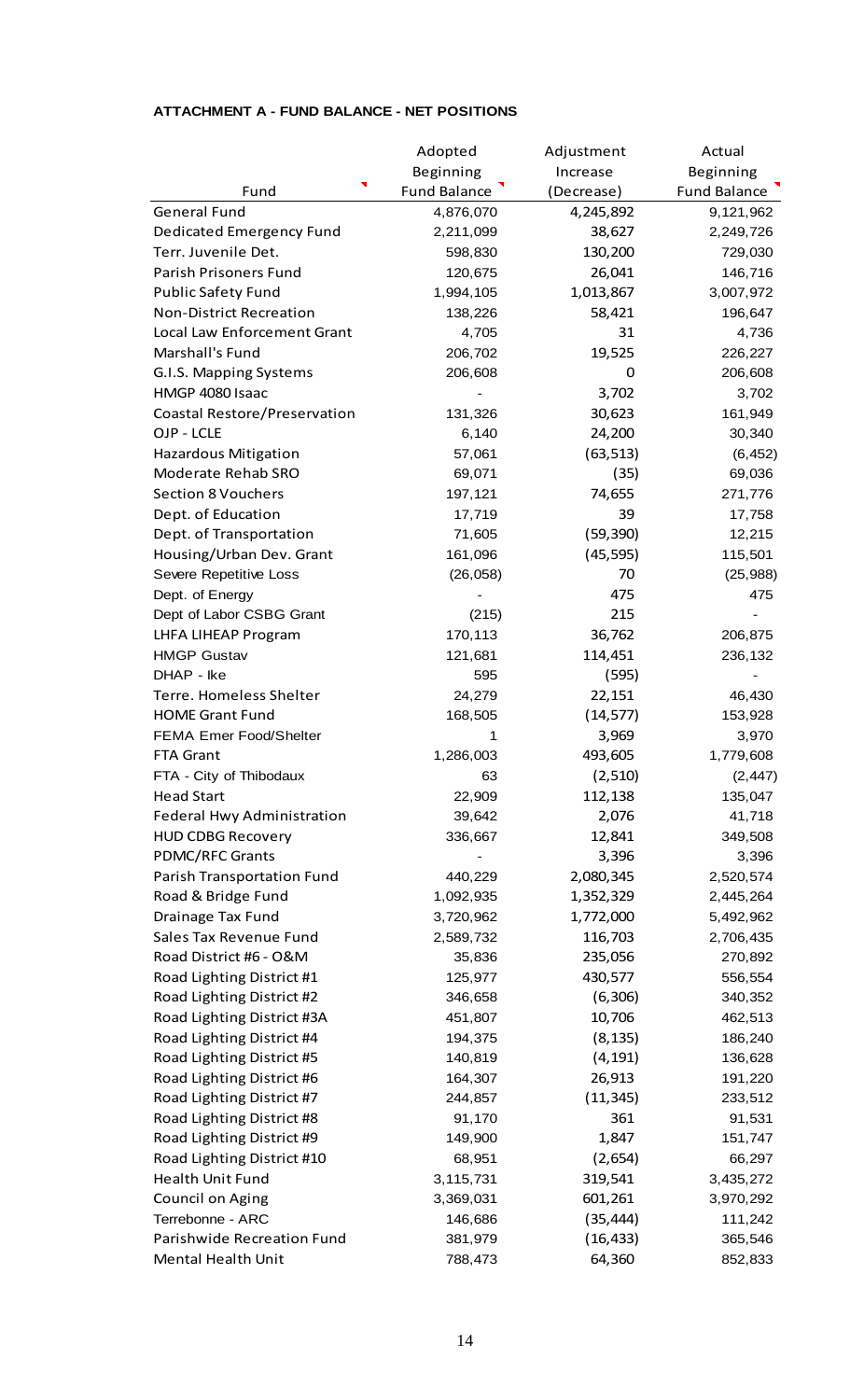| Beginning<br>Beginning<br>Increase<br><b>Fund Balance</b><br><b>Fund Balance</b><br>Fund<br>(Decrease)<br>130,340<br>Coastal Restore - Bonds<br>130,635<br>295<br>Terrebonne Levee & Cons. Distr.<br>5,590,854<br>(2,086,570)<br>3,504,284<br><b>Bayou Country Sports Park</b><br>94,779<br>650,513<br>745,292<br><b>Criminal Court Fund</b><br>(224, 962)<br>164,413<br>389,375<br>Public Safety Pension & Relief<br>28,265<br>27,681<br>584<br>Road & Bridge Bond Sinking<br>0<br>Capital Improv Bond Res<br>(1, 439)<br>3,322,560<br>3,323,999<br>(194, 385)<br>Capital Improv Bond Sinking<br>3,590,434<br>3,784,819<br>2011 Levee Sinking Fund<br>1,737,405<br>(37, 593)<br>1,699,812<br>3,664,287<br>2011 Levee Reserve Fund<br>3,703,856<br>(39, 569)<br>15,132<br>15,132<br>S/F Aragon Road Paving Asmt.<br>0<br>(95)<br>(95)<br>S/F Paving Assessment 2 of 83<br>(1, 362)<br><b>Bayou Country Sports Park</b><br>1,362<br>S/F Pav Asmt 3 of 85<br>136<br>136<br>$\overline{2}$<br>Kramer/Maplewood S/F<br>$\overline{2}$<br>2015 GO Refund Sinking<br>(11, 223)<br>1,176,720<br>1,165,497<br><b>City Court Building Fund</b><br>193,502<br>206,862<br>13,360<br>Fd 241 HUD CDBG Rec Cons<br>78,034<br>78,034<br>18,393,291<br>18,420,285<br>P/W Drainage Construction Fund<br>26,994<br>P/W Sewerage Construction Fund<br>1,323,281<br>1,427,512<br>104,231<br>Capital Projects Control Fund<br>312,920<br>5,520,426<br>5,833,346<br>Road Construction Fund<br>300,822<br>5,923,481<br>6,224,303<br>401,068<br>435,738<br>Civic Center Admin. Bldg<br>34,670<br>1-1B Construction<br>820,869<br>834,439<br>13,570<br>110,806<br>144,006<br>2005 Public Improvement Constr<br>33,200<br>17,850<br>63,907<br>2005 Sales Tax Construction<br>46,057<br><b>Sanitation Construction Fund</b><br>68,537<br>516<br>69,053<br>385,418<br>391,626<br>1998 Public Impr. Construction<br>6,208<br>Adopted<br>Adjustment<br>Actual<br>Beginning<br>Beginning<br>Increase<br>Fund<br><b>Net Assets</b><br><b>Net Assets</b><br>Decrease<br><b>Utilities System Fund</b><br>(13,607,544)<br>19,639,116<br>6,031,572<br>Utilities Revene Fund<br>54,398,230<br>9,184,519<br>63,582,749<br>Capital Adds/Contingency<br>2,131,130<br>(50, 890)<br>2,080,240<br>G.I.S. Mapping System<br>80,416<br>33,014<br>113,430<br>(2,338,040)<br>Sewerage Fund<br>77,015,588<br>74,677,548<br>Sewer Capital R&R Fd<br>10,848,502<br>372,048<br>11,220,550<br>2010 Sewer Bond Sinking<br>(8, 565, 021)<br>(8,467,832)<br>(97, 189)<br>2010 Sewer Bond Reserve<br>482,117<br>(1)<br>482,116<br>Sewer Bonds<br>1,706,958<br>3,421,610<br>1,714,652<br>Sanitation Fund<br>29, 159, 265<br>250,721<br>29,409,986<br>Landfill Closure<br>189,106<br>18,275<br>207,381<br>4,604,797<br>101,422<br><b>Insurance Control Fund</b><br>4,706,219 |                      | Adopted   | Adjustment | Actual  |
|--------------------------------------------------------------------------------------------------------------------------------------------------------------------------------------------------------------------------------------------------------------------------------------------------------------------------------------------------------------------------------------------------------------------------------------------------------------------------------------------------------------------------------------------------------------------------------------------------------------------------------------------------------------------------------------------------------------------------------------------------------------------------------------------------------------------------------------------------------------------------------------------------------------------------------------------------------------------------------------------------------------------------------------------------------------------------------------------------------------------------------------------------------------------------------------------------------------------------------------------------------------------------------------------------------------------------------------------------------------------------------------------------------------------------------------------------------------------------------------------------------------------------------------------------------------------------------------------------------------------------------------------------------------------------------------------------------------------------------------------------------------------------------------------------------------------------------------------------------------------------------------------------------------------------------------------------------------------------------------------------------------------------------------------------------------------------------------------------------------------------------------------------------------------------------------------------------------------------------------------------------------------------------------------------------------------------------------------------------------------------------------------------------------------------------------------------------------------------------------------------------------------------------------------------------------------------------------------------------------------------------------------------------------------------------------------------------------------------------------------------------------------------------------------------------------------|----------------------|-----------|------------|---------|
|                                                                                                                                                                                                                                                                                                                                                                                                                                                                                                                                                                                                                                                                                                                                                                                                                                                                                                                                                                                                                                                                                                                                                                                                                                                                                                                                                                                                                                                                                                                                                                                                                                                                                                                                                                                                                                                                                                                                                                                                                                                                                                                                                                                                                                                                                                                                                                                                                                                                                                                                                                                                                                                                                                                                                                                                                    |                      |           |            |         |
|                                                                                                                                                                                                                                                                                                                                                                                                                                                                                                                                                                                                                                                                                                                                                                                                                                                                                                                                                                                                                                                                                                                                                                                                                                                                                                                                                                                                                                                                                                                                                                                                                                                                                                                                                                                                                                                                                                                                                                                                                                                                                                                                                                                                                                                                                                                                                                                                                                                                                                                                                                                                                                                                                                                                                                                                                    |                      |           |            |         |
|                                                                                                                                                                                                                                                                                                                                                                                                                                                                                                                                                                                                                                                                                                                                                                                                                                                                                                                                                                                                                                                                                                                                                                                                                                                                                                                                                                                                                                                                                                                                                                                                                                                                                                                                                                                                                                                                                                                                                                                                                                                                                                                                                                                                                                                                                                                                                                                                                                                                                                                                                                                                                                                                                                                                                                                                                    |                      |           |            |         |
|                                                                                                                                                                                                                                                                                                                                                                                                                                                                                                                                                                                                                                                                                                                                                                                                                                                                                                                                                                                                                                                                                                                                                                                                                                                                                                                                                                                                                                                                                                                                                                                                                                                                                                                                                                                                                                                                                                                                                                                                                                                                                                                                                                                                                                                                                                                                                                                                                                                                                                                                                                                                                                                                                                                                                                                                                    |                      |           |            |         |
|                                                                                                                                                                                                                                                                                                                                                                                                                                                                                                                                                                                                                                                                                                                                                                                                                                                                                                                                                                                                                                                                                                                                                                                                                                                                                                                                                                                                                                                                                                                                                                                                                                                                                                                                                                                                                                                                                                                                                                                                                                                                                                                                                                                                                                                                                                                                                                                                                                                                                                                                                                                                                                                                                                                                                                                                                    |                      |           |            |         |
|                                                                                                                                                                                                                                                                                                                                                                                                                                                                                                                                                                                                                                                                                                                                                                                                                                                                                                                                                                                                                                                                                                                                                                                                                                                                                                                                                                                                                                                                                                                                                                                                                                                                                                                                                                                                                                                                                                                                                                                                                                                                                                                                                                                                                                                                                                                                                                                                                                                                                                                                                                                                                                                                                                                                                                                                                    |                      |           |            |         |
|                                                                                                                                                                                                                                                                                                                                                                                                                                                                                                                                                                                                                                                                                                                                                                                                                                                                                                                                                                                                                                                                                                                                                                                                                                                                                                                                                                                                                                                                                                                                                                                                                                                                                                                                                                                                                                                                                                                                                                                                                                                                                                                                                                                                                                                                                                                                                                                                                                                                                                                                                                                                                                                                                                                                                                                                                    |                      |           |            |         |
|                                                                                                                                                                                                                                                                                                                                                                                                                                                                                                                                                                                                                                                                                                                                                                                                                                                                                                                                                                                                                                                                                                                                                                                                                                                                                                                                                                                                                                                                                                                                                                                                                                                                                                                                                                                                                                                                                                                                                                                                                                                                                                                                                                                                                                                                                                                                                                                                                                                                                                                                                                                                                                                                                                                                                                                                                    |                      |           |            |         |
|                                                                                                                                                                                                                                                                                                                                                                                                                                                                                                                                                                                                                                                                                                                                                                                                                                                                                                                                                                                                                                                                                                                                                                                                                                                                                                                                                                                                                                                                                                                                                                                                                                                                                                                                                                                                                                                                                                                                                                                                                                                                                                                                                                                                                                                                                                                                                                                                                                                                                                                                                                                                                                                                                                                                                                                                                    |                      |           |            |         |
|                                                                                                                                                                                                                                                                                                                                                                                                                                                                                                                                                                                                                                                                                                                                                                                                                                                                                                                                                                                                                                                                                                                                                                                                                                                                                                                                                                                                                                                                                                                                                                                                                                                                                                                                                                                                                                                                                                                                                                                                                                                                                                                                                                                                                                                                                                                                                                                                                                                                                                                                                                                                                                                                                                                                                                                                                    |                      |           |            |         |
|                                                                                                                                                                                                                                                                                                                                                                                                                                                                                                                                                                                                                                                                                                                                                                                                                                                                                                                                                                                                                                                                                                                                                                                                                                                                                                                                                                                                                                                                                                                                                                                                                                                                                                                                                                                                                                                                                                                                                                                                                                                                                                                                                                                                                                                                                                                                                                                                                                                                                                                                                                                                                                                                                                                                                                                                                    |                      |           |            |         |
|                                                                                                                                                                                                                                                                                                                                                                                                                                                                                                                                                                                                                                                                                                                                                                                                                                                                                                                                                                                                                                                                                                                                                                                                                                                                                                                                                                                                                                                                                                                                                                                                                                                                                                                                                                                                                                                                                                                                                                                                                                                                                                                                                                                                                                                                                                                                                                                                                                                                                                                                                                                                                                                                                                                                                                                                                    |                      |           |            |         |
|                                                                                                                                                                                                                                                                                                                                                                                                                                                                                                                                                                                                                                                                                                                                                                                                                                                                                                                                                                                                                                                                                                                                                                                                                                                                                                                                                                                                                                                                                                                                                                                                                                                                                                                                                                                                                                                                                                                                                                                                                                                                                                                                                                                                                                                                                                                                                                                                                                                                                                                                                                                                                                                                                                                                                                                                                    |                      |           |            |         |
|                                                                                                                                                                                                                                                                                                                                                                                                                                                                                                                                                                                                                                                                                                                                                                                                                                                                                                                                                                                                                                                                                                                                                                                                                                                                                                                                                                                                                                                                                                                                                                                                                                                                                                                                                                                                                                                                                                                                                                                                                                                                                                                                                                                                                                                                                                                                                                                                                                                                                                                                                                                                                                                                                                                                                                                                                    |                      |           |            |         |
|                                                                                                                                                                                                                                                                                                                                                                                                                                                                                                                                                                                                                                                                                                                                                                                                                                                                                                                                                                                                                                                                                                                                                                                                                                                                                                                                                                                                                                                                                                                                                                                                                                                                                                                                                                                                                                                                                                                                                                                                                                                                                                                                                                                                                                                                                                                                                                                                                                                                                                                                                                                                                                                                                                                                                                                                                    |                      |           |            |         |
|                                                                                                                                                                                                                                                                                                                                                                                                                                                                                                                                                                                                                                                                                                                                                                                                                                                                                                                                                                                                                                                                                                                                                                                                                                                                                                                                                                                                                                                                                                                                                                                                                                                                                                                                                                                                                                                                                                                                                                                                                                                                                                                                                                                                                                                                                                                                                                                                                                                                                                                                                                                                                                                                                                                                                                                                                    |                      |           |            |         |
|                                                                                                                                                                                                                                                                                                                                                                                                                                                                                                                                                                                                                                                                                                                                                                                                                                                                                                                                                                                                                                                                                                                                                                                                                                                                                                                                                                                                                                                                                                                                                                                                                                                                                                                                                                                                                                                                                                                                                                                                                                                                                                                                                                                                                                                                                                                                                                                                                                                                                                                                                                                                                                                                                                                                                                                                                    |                      |           |            |         |
|                                                                                                                                                                                                                                                                                                                                                                                                                                                                                                                                                                                                                                                                                                                                                                                                                                                                                                                                                                                                                                                                                                                                                                                                                                                                                                                                                                                                                                                                                                                                                                                                                                                                                                                                                                                                                                                                                                                                                                                                                                                                                                                                                                                                                                                                                                                                                                                                                                                                                                                                                                                                                                                                                                                                                                                                                    |                      |           |            |         |
|                                                                                                                                                                                                                                                                                                                                                                                                                                                                                                                                                                                                                                                                                                                                                                                                                                                                                                                                                                                                                                                                                                                                                                                                                                                                                                                                                                                                                                                                                                                                                                                                                                                                                                                                                                                                                                                                                                                                                                                                                                                                                                                                                                                                                                                                                                                                                                                                                                                                                                                                                                                                                                                                                                                                                                                                                    |                      |           |            |         |
|                                                                                                                                                                                                                                                                                                                                                                                                                                                                                                                                                                                                                                                                                                                                                                                                                                                                                                                                                                                                                                                                                                                                                                                                                                                                                                                                                                                                                                                                                                                                                                                                                                                                                                                                                                                                                                                                                                                                                                                                                                                                                                                                                                                                                                                                                                                                                                                                                                                                                                                                                                                                                                                                                                                                                                                                                    |                      |           |            |         |
|                                                                                                                                                                                                                                                                                                                                                                                                                                                                                                                                                                                                                                                                                                                                                                                                                                                                                                                                                                                                                                                                                                                                                                                                                                                                                                                                                                                                                                                                                                                                                                                                                                                                                                                                                                                                                                                                                                                                                                                                                                                                                                                                                                                                                                                                                                                                                                                                                                                                                                                                                                                                                                                                                                                                                                                                                    |                      |           |            |         |
|                                                                                                                                                                                                                                                                                                                                                                                                                                                                                                                                                                                                                                                                                                                                                                                                                                                                                                                                                                                                                                                                                                                                                                                                                                                                                                                                                                                                                                                                                                                                                                                                                                                                                                                                                                                                                                                                                                                                                                                                                                                                                                                                                                                                                                                                                                                                                                                                                                                                                                                                                                                                                                                                                                                                                                                                                    |                      |           |            |         |
|                                                                                                                                                                                                                                                                                                                                                                                                                                                                                                                                                                                                                                                                                                                                                                                                                                                                                                                                                                                                                                                                                                                                                                                                                                                                                                                                                                                                                                                                                                                                                                                                                                                                                                                                                                                                                                                                                                                                                                                                                                                                                                                                                                                                                                                                                                                                                                                                                                                                                                                                                                                                                                                                                                                                                                                                                    |                      |           |            |         |
|                                                                                                                                                                                                                                                                                                                                                                                                                                                                                                                                                                                                                                                                                                                                                                                                                                                                                                                                                                                                                                                                                                                                                                                                                                                                                                                                                                                                                                                                                                                                                                                                                                                                                                                                                                                                                                                                                                                                                                                                                                                                                                                                                                                                                                                                                                                                                                                                                                                                                                                                                                                                                                                                                                                                                                                                                    |                      |           |            |         |
|                                                                                                                                                                                                                                                                                                                                                                                                                                                                                                                                                                                                                                                                                                                                                                                                                                                                                                                                                                                                                                                                                                                                                                                                                                                                                                                                                                                                                                                                                                                                                                                                                                                                                                                                                                                                                                                                                                                                                                                                                                                                                                                                                                                                                                                                                                                                                                                                                                                                                                                                                                                                                                                                                                                                                                                                                    |                      |           |            |         |
|                                                                                                                                                                                                                                                                                                                                                                                                                                                                                                                                                                                                                                                                                                                                                                                                                                                                                                                                                                                                                                                                                                                                                                                                                                                                                                                                                                                                                                                                                                                                                                                                                                                                                                                                                                                                                                                                                                                                                                                                                                                                                                                                                                                                                                                                                                                                                                                                                                                                                                                                                                                                                                                                                                                                                                                                                    |                      |           |            |         |
|                                                                                                                                                                                                                                                                                                                                                                                                                                                                                                                                                                                                                                                                                                                                                                                                                                                                                                                                                                                                                                                                                                                                                                                                                                                                                                                                                                                                                                                                                                                                                                                                                                                                                                                                                                                                                                                                                                                                                                                                                                                                                                                                                                                                                                                                                                                                                                                                                                                                                                                                                                                                                                                                                                                                                                                                                    |                      |           |            |         |
|                                                                                                                                                                                                                                                                                                                                                                                                                                                                                                                                                                                                                                                                                                                                                                                                                                                                                                                                                                                                                                                                                                                                                                                                                                                                                                                                                                                                                                                                                                                                                                                                                                                                                                                                                                                                                                                                                                                                                                                                                                                                                                                                                                                                                                                                                                                                                                                                                                                                                                                                                                                                                                                                                                                                                                                                                    |                      |           |            |         |
|                                                                                                                                                                                                                                                                                                                                                                                                                                                                                                                                                                                                                                                                                                                                                                                                                                                                                                                                                                                                                                                                                                                                                                                                                                                                                                                                                                                                                                                                                                                                                                                                                                                                                                                                                                                                                                                                                                                                                                                                                                                                                                                                                                                                                                                                                                                                                                                                                                                                                                                                                                                                                                                                                                                                                                                                                    |                      |           |            |         |
|                                                                                                                                                                                                                                                                                                                                                                                                                                                                                                                                                                                                                                                                                                                                                                                                                                                                                                                                                                                                                                                                                                                                                                                                                                                                                                                                                                                                                                                                                                                                                                                                                                                                                                                                                                                                                                                                                                                                                                                                                                                                                                                                                                                                                                                                                                                                                                                                                                                                                                                                                                                                                                                                                                                                                                                                                    |                      |           |            |         |
|                                                                                                                                                                                                                                                                                                                                                                                                                                                                                                                                                                                                                                                                                                                                                                                                                                                                                                                                                                                                                                                                                                                                                                                                                                                                                                                                                                                                                                                                                                                                                                                                                                                                                                                                                                                                                                                                                                                                                                                                                                                                                                                                                                                                                                                                                                                                                                                                                                                                                                                                                                                                                                                                                                                                                                                                                    |                      |           |            |         |
|                                                                                                                                                                                                                                                                                                                                                                                                                                                                                                                                                                                                                                                                                                                                                                                                                                                                                                                                                                                                                                                                                                                                                                                                                                                                                                                                                                                                                                                                                                                                                                                                                                                                                                                                                                                                                                                                                                                                                                                                                                                                                                                                                                                                                                                                                                                                                                                                                                                                                                                                                                                                                                                                                                                                                                                                                    |                      |           |            |         |
|                                                                                                                                                                                                                                                                                                                                                                                                                                                                                                                                                                                                                                                                                                                                                                                                                                                                                                                                                                                                                                                                                                                                                                                                                                                                                                                                                                                                                                                                                                                                                                                                                                                                                                                                                                                                                                                                                                                                                                                                                                                                                                                                                                                                                                                                                                                                                                                                                                                                                                                                                                                                                                                                                                                                                                                                                    |                      |           |            |         |
|                                                                                                                                                                                                                                                                                                                                                                                                                                                                                                                                                                                                                                                                                                                                                                                                                                                                                                                                                                                                                                                                                                                                                                                                                                                                                                                                                                                                                                                                                                                                                                                                                                                                                                                                                                                                                                                                                                                                                                                                                                                                                                                                                                                                                                                                                                                                                                                                                                                                                                                                                                                                                                                                                                                                                                                                                    |                      |           |            |         |
|                                                                                                                                                                                                                                                                                                                                                                                                                                                                                                                                                                                                                                                                                                                                                                                                                                                                                                                                                                                                                                                                                                                                                                                                                                                                                                                                                                                                                                                                                                                                                                                                                                                                                                                                                                                                                                                                                                                                                                                                                                                                                                                                                                                                                                                                                                                                                                                                                                                                                                                                                                                                                                                                                                                                                                                                                    |                      |           |            |         |
|                                                                                                                                                                                                                                                                                                                                                                                                                                                                                                                                                                                                                                                                                                                                                                                                                                                                                                                                                                                                                                                                                                                                                                                                                                                                                                                                                                                                                                                                                                                                                                                                                                                                                                                                                                                                                                                                                                                                                                                                                                                                                                                                                                                                                                                                                                                                                                                                                                                                                                                                                                                                                                                                                                                                                                                                                    |                      |           |            |         |
|                                                                                                                                                                                                                                                                                                                                                                                                                                                                                                                                                                                                                                                                                                                                                                                                                                                                                                                                                                                                                                                                                                                                                                                                                                                                                                                                                                                                                                                                                                                                                                                                                                                                                                                                                                                                                                                                                                                                                                                                                                                                                                                                                                                                                                                                                                                                                                                                                                                                                                                                                                                                                                                                                                                                                                                                                    |                      |           |            |         |
|                                                                                                                                                                                                                                                                                                                                                                                                                                                                                                                                                                                                                                                                                                                                                                                                                                                                                                                                                                                                                                                                                                                                                                                                                                                                                                                                                                                                                                                                                                                                                                                                                                                                                                                                                                                                                                                                                                                                                                                                                                                                                                                                                                                                                                                                                                                                                                                                                                                                                                                                                                                                                                                                                                                                                                                                                    |                      |           |            |         |
|                                                                                                                                                                                                                                                                                                                                                                                                                                                                                                                                                                                                                                                                                                                                                                                                                                                                                                                                                                                                                                                                                                                                                                                                                                                                                                                                                                                                                                                                                                                                                                                                                                                                                                                                                                                                                                                                                                                                                                                                                                                                                                                                                                                                                                                                                                                                                                                                                                                                                                                                                                                                                                                                                                                                                                                                                    |                      |           |            |         |
|                                                                                                                                                                                                                                                                                                                                                                                                                                                                                                                                                                                                                                                                                                                                                                                                                                                                                                                                                                                                                                                                                                                                                                                                                                                                                                                                                                                                                                                                                                                                                                                                                                                                                                                                                                                                                                                                                                                                                                                                                                                                                                                                                                                                                                                                                                                                                                                                                                                                                                                                                                                                                                                                                                                                                                                                                    |                      |           |            |         |
|                                                                                                                                                                                                                                                                                                                                                                                                                                                                                                                                                                                                                                                                                                                                                                                                                                                                                                                                                                                                                                                                                                                                                                                                                                                                                                                                                                                                                                                                                                                                                                                                                                                                                                                                                                                                                                                                                                                                                                                                                                                                                                                                                                                                                                                                                                                                                                                                                                                                                                                                                                                                                                                                                                                                                                                                                    |                      |           |            |         |
|                                                                                                                                                                                                                                                                                                                                                                                                                                                                                                                                                                                                                                                                                                                                                                                                                                                                                                                                                                                                                                                                                                                                                                                                                                                                                                                                                                                                                                                                                                                                                                                                                                                                                                                                                                                                                                                                                                                                                                                                                                                                                                                                                                                                                                                                                                                                                                                                                                                                                                                                                                                                                                                                                                                                                                                                                    |                      |           |            |         |
|                                                                                                                                                                                                                                                                                                                                                                                                                                                                                                                                                                                                                                                                                                                                                                                                                                                                                                                                                                                                                                                                                                                                                                                                                                                                                                                                                                                                                                                                                                                                                                                                                                                                                                                                                                                                                                                                                                                                                                                                                                                                                                                                                                                                                                                                                                                                                                                                                                                                                                                                                                                                                                                                                                                                                                                                                    |                      |           |            |         |
|                                                                                                                                                                                                                                                                                                                                                                                                                                                                                                                                                                                                                                                                                                                                                                                                                                                                                                                                                                                                                                                                                                                                                                                                                                                                                                                                                                                                                                                                                                                                                                                                                                                                                                                                                                                                                                                                                                                                                                                                                                                                                                                                                                                                                                                                                                                                                                                                                                                                                                                                                                                                                                                                                                                                                                                                                    |                      |           |            |         |
|                                                                                                                                                                                                                                                                                                                                                                                                                                                                                                                                                                                                                                                                                                                                                                                                                                                                                                                                                                                                                                                                                                                                                                                                                                                                                                                                                                                                                                                                                                                                                                                                                                                                                                                                                                                                                                                                                                                                                                                                                                                                                                                                                                                                                                                                                                                                                                                                                                                                                                                                                                                                                                                                                                                                                                                                                    |                      |           |            |         |
|                                                                                                                                                                                                                                                                                                                                                                                                                                                                                                                                                                                                                                                                                                                                                                                                                                                                                                                                                                                                                                                                                                                                                                                                                                                                                                                                                                                                                                                                                                                                                                                                                                                                                                                                                                                                                                                                                                                                                                                                                                                                                                                                                                                                                                                                                                                                                                                                                                                                                                                                                                                                                                                                                                                                                                                                                    |                      |           |            |         |
|                                                                                                                                                                                                                                                                                                                                                                                                                                                                                                                                                                                                                                                                                                                                                                                                                                                                                                                                                                                                                                                                                                                                                                                                                                                                                                                                                                                                                                                                                                                                                                                                                                                                                                                                                                                                                                                                                                                                                                                                                                                                                                                                                                                                                                                                                                                                                                                                                                                                                                                                                                                                                                                                                                                                                                                                                    | Group Insurance Fund | 1,360,888 | (810, 641) | 550,247 |

Human Resource Fund 805,343 (17,630) 787,713 Centralized Purchasing Fund 200,000 (144,219) 55,781 Civic Center O&M 9,832,733 (69,418) 9,763,315 Information Systems Fd 117,175 (46,710) 70,465 Centralized Fleet Maint. 161,121 (136,375) 24,746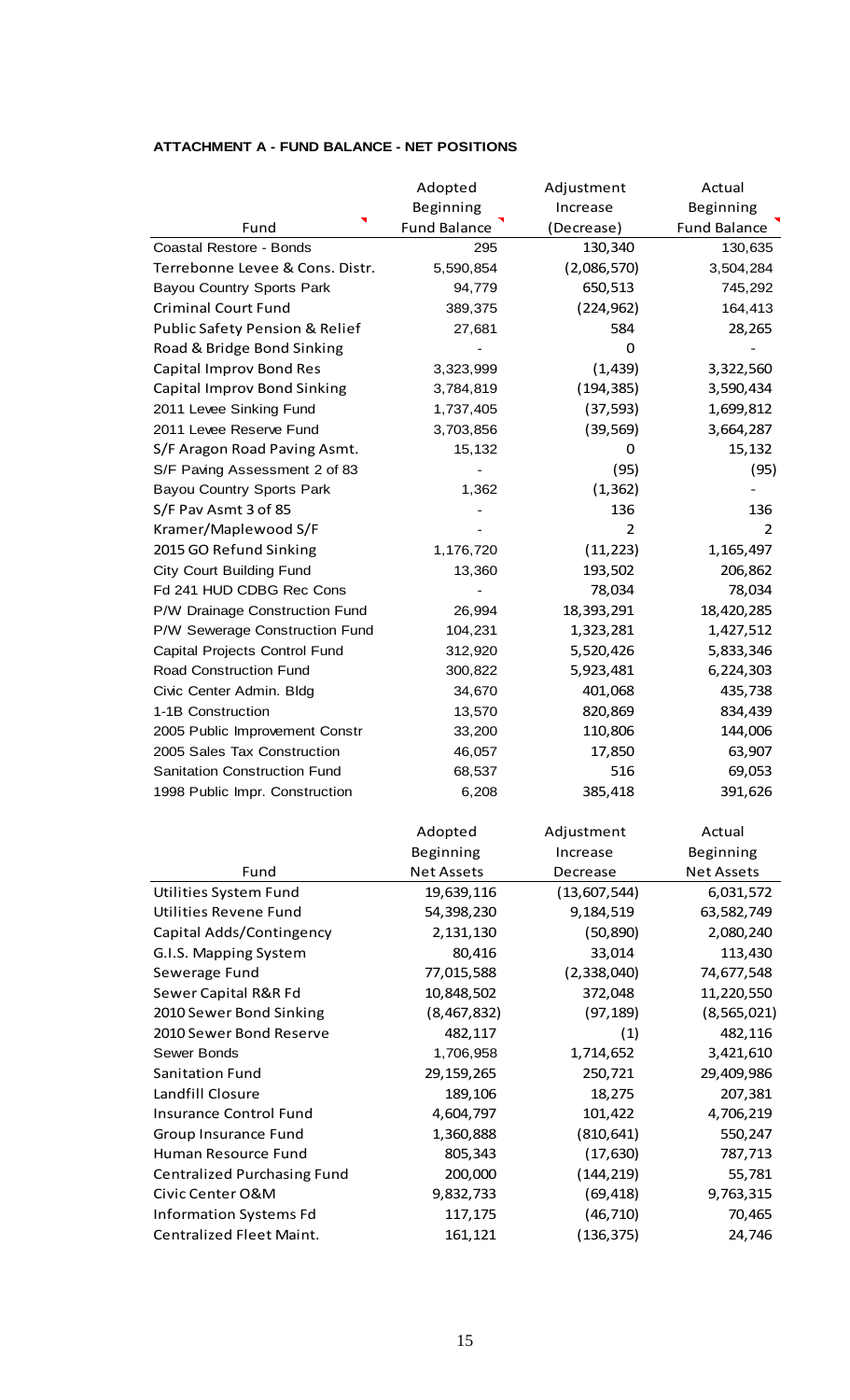The Vice-Chairwoman recognized the public for comments on the following:

- I. A proposed ordinance to amend the 2018 Adopted Operating Budget and the 5-Year Capital Outlay Budget of the Terrebonne Parish Consolidated Government for the following items and to provide for related matters.
	- I. Multi Task Force Grant Award, \$123,340
	- II. Houma Police Department, \$1,984
	- III. Bayou Black Pump Station, \$1,581,216

There were no comments from the public on the proposed ordinance.

Ms. C. Duplantis-Prather moved, seconded by Mr. G. Michel, "THAT, the Council close the aforementioned public hearing."

The Vice-Chairwoman called for a vote on the motion offered by Ms. C. Duplantis-Prather.

THERE WAS RECORDED:

YEAS: D. J. Guidry, J. Navy, A. Williams, G. Michel, S. Dryden, C. Duplantis-Prather, D. W. Guidry, Sr. and A. Marmande. NAYS: None. ABSENT: S. Trosclair. The Vice-Chairwoman declared the motion adopted.

OFFERED BY: MS. C. DUPLANTIS-PRATHER SECONDED BY: MR. D. J. GUIDRY

#### **ORDINANCE NO. 8990**

AN ORDINANCE TO AMEND THE 2018 ADOPTED OPERATING BUDGET AND THE 5-YEAR CAPITAL OUTLAY BUDGET OF THE TERREBONNE PARISH CONSOLIDATED GOVERNMENT FOR THE FOLLOWING ITEMS AND TO PROVIDE FOR RELATED MATTERS.

- **I.** Multi Task Force Grant Award, \$123,340
- **II.** Houma Police Department, \$1,984
- **III.** Bayou Black Pump Station, \$1,581,216

### **SECTION I**

**WHEREAS,** the Parish received funds from Louisiana Commission on Law Enforcement for the Victims of Crime Assistance Link Grant (VOCAL) for \$123,340, and

**WHEREAS**, the VOCAL Grant provides funding for assistance, referrals and direct immediate crisis services to victims through the utilization of the Houma Police Department, Thibodaux Police Department, Assumption Parish Sheriff's Office, and The Haven, and

**WHEREAS**, the VOCAL Grant funds will also cover overtime cost of the Houma Police Department, Thibodaux Police Department, Assumption Parish Sheriff's Office Deputies, and The Haven.

**NOW, THEREFORE BE IT ORDAINED**, by the Terrebonne Parish Council, on behalf of the Terrebonne Parish Consolidated Government, that the 2018 Adopted Operating Budget be amended to reflect the funding of the VOCAL Grant Award. (Attachment A)

# **SECTION II**

**WHEREAS**, the Houma Police Department received \$1,984 reimbursement for damages occurred to unit #325, and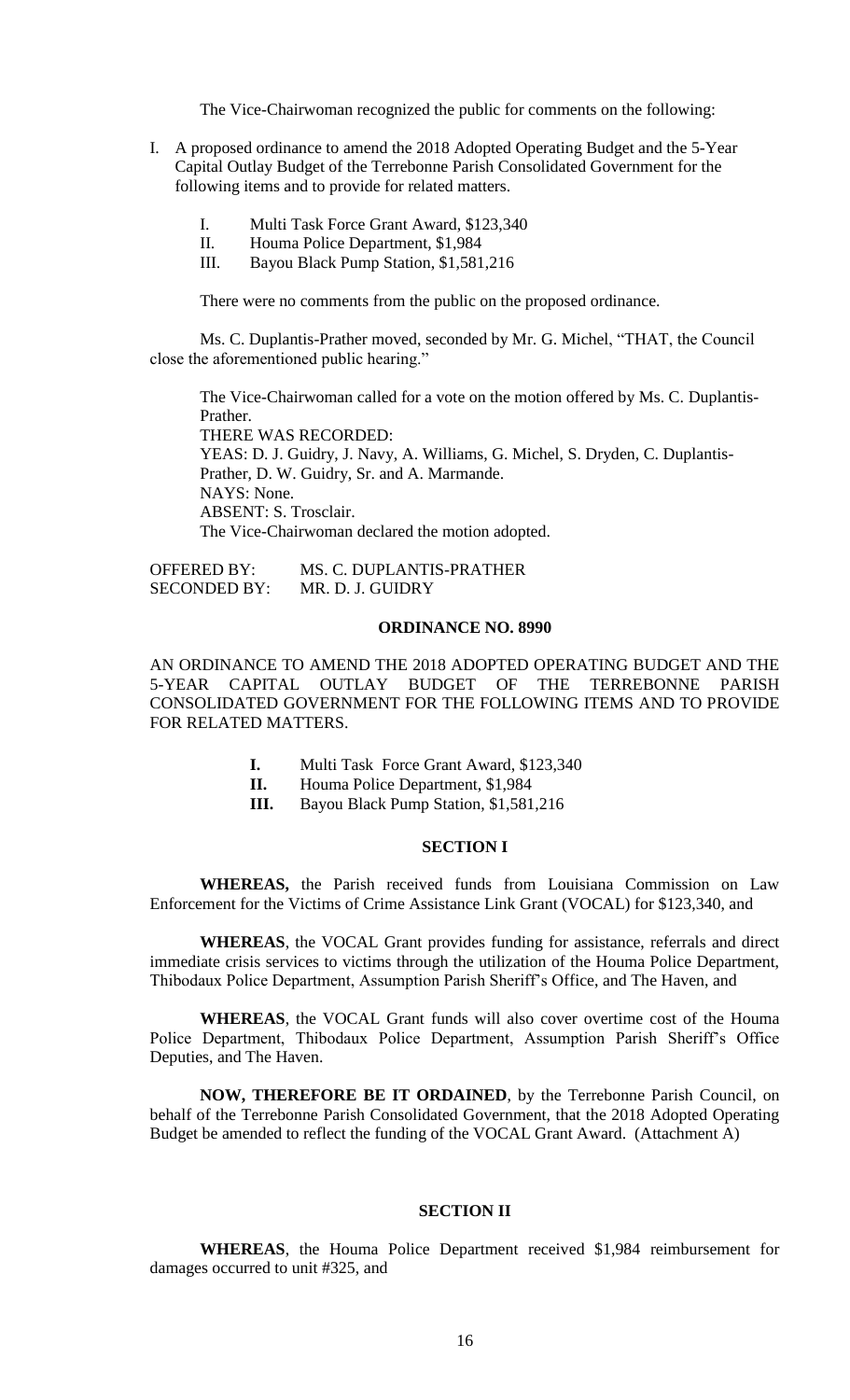**WHEREAS**, this reimbursement needs to be reflected in the Paint/Body Repairs account for the impending repairs to the vehicle.

**NOW, THEREFORE BE IT FURTHER ORDAINED**, by the Terrebonne Parish Council, on behalf of the Terrebonne Parish Consolidated Government, that the 2018 Adopted Operating Budget be amended to recognize the reimbursement for damages occurred to the Houma Police Department vehicle. (Attachment B)

## **SECTION III**

**WHEREAS**, funding is needed for the Bayou Black Pump Station, and

**WHEREAS**, the funding source is from the Drainage Tax Fund for \$600,000, the Sales Tax Revenue Fund for \$300,000, and the Parishwide Drainage Construction Fund for \$681,216.

**NOW, THEREFORE BE IT FURTHER ORDAINED**, by the Terrebonne Parish Council, on behalf of the Terrebonne Parish Consolidated Government, that the 2018 Adopted Operating Budget and 5-Year Capital Outlay Budget be amended to recognize the funding of the Bayou Black Pump Station Project. (Attachment C)

## **SECTION IV**

This ordinance shall become effective upon approval by the Parish President or as otherwise provided in Section 2-13(b) of the Home Rule Charter for a Consolidated Government for Terrebonne Parish, whichever occurs sooner.

This ordinance, having been introduced and laid on the table for at least two weeks, was voted upon as follows:

THERE WAS RECORDED: YEAS: D.J. Guidry, J. Navy, A. Williams, G. Michel, S. Dryden, C. Duplantis-Prather, D.W. Guidry, Sr. and A. Marmande. NAYS: None. NOT VOTING: None. ABSTAINING: None. ABSENT: S. Trosclair. The Chairman declared the ordinance adopted on this, the 25th day of July 2018.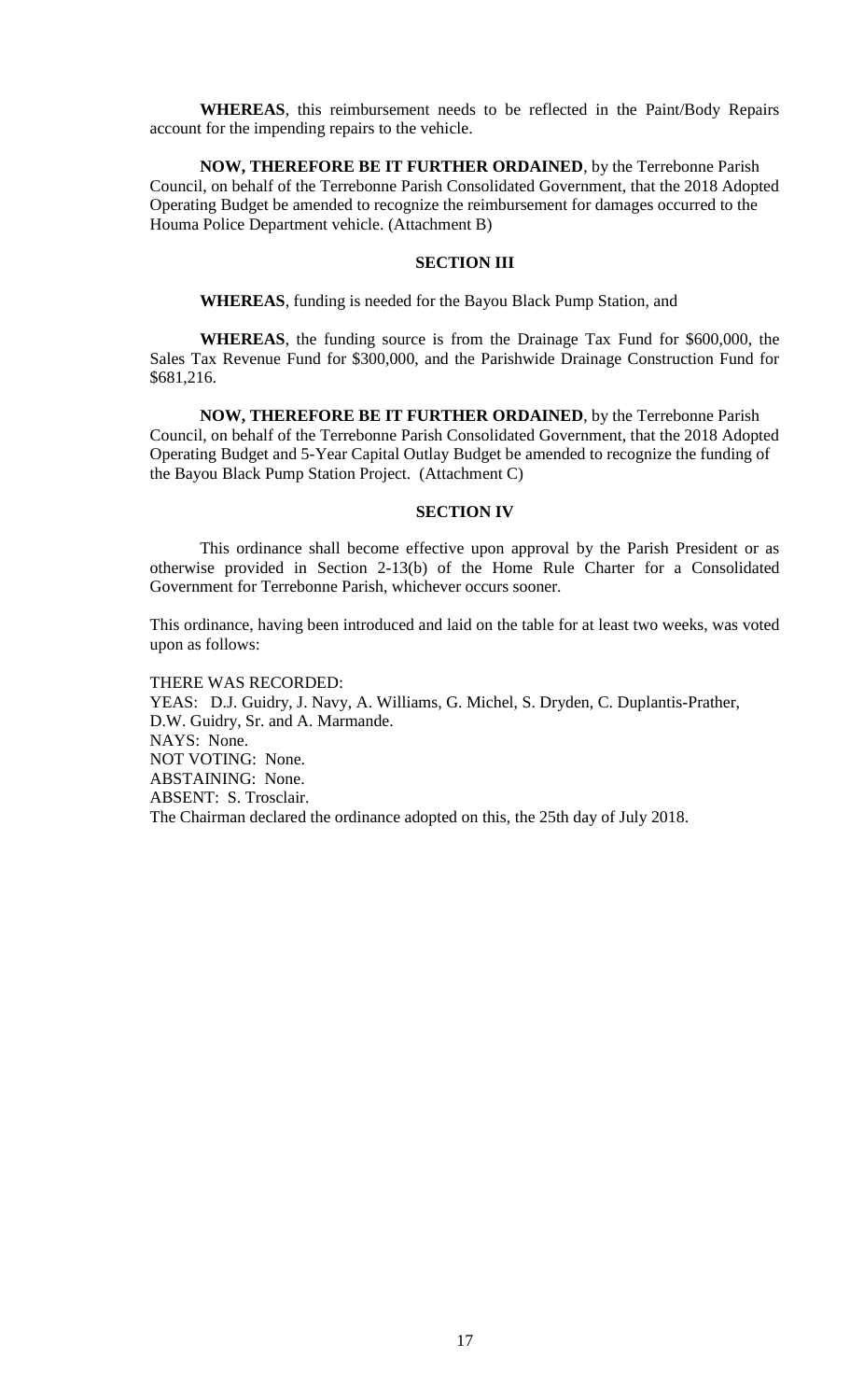# **ATTACHMENT A - Multi Task Force Grant**

|                          | 2018           |               |           |
|--------------------------|----------------|---------------|-----------|
|                          | <b>Adopted</b> | <b>Change</b> | Amended   |
| Multi Task Force         | (61,600)       | (123,340)     | (184,940) |
| Overtime                 |                | 59,869        | 59,869    |
| Other Fees               |                | 63,471        | 63,471    |
| Crime Victims Assistance |                | (59, 869)     | (59, 869) |
| Fund Balance (increase)  | n/a            | 59,869        | n/a       |

## **ATTACHMENT B - Houma Police Department**

|                                                           | 2018              |                  |                   |
|-----------------------------------------------------------|-------------------|------------------|-------------------|
|                                                           | <b>Adopted</b>    | <b>Change</b>    | Amended           |
| <b>Compensation Property Damage</b><br>Paint/Body Repairs | (6,901)<br>16,901 | (1,984)<br>1,984 | (8,885)<br>18,885 |

## **ATTACHMENT C - Bayou Black Pump Station**

|                                      |                | 2018          |              |
|--------------------------------------|----------------|---------------|--------------|
|                                      | <b>Adopted</b> | <b>Change</b> | Amended      |
|                                      |                |               |              |
| Various Drainage Projects            | 685,885        | (400,000)     | 285,885      |
| Fund Balance (decrease)              | n/a            | (200,000)     | n/a          |
| Transfer to P/W Drainage Constr Fund | 15,495,115     | 600,000       | 16,095,115   |
| Transfer from Drainage Tax Fund      | (15,495,115)   | (600,000)     | (16,095,115) |
| Fund Balance (decrease)              | n/a            | (300,000)     | n/a          |
| Transfer to P/W Drainage Constr Fund |                | 300,000       | 300,000      |
| Transfer from Sales Tax Revenue Fund |                | (300,000)     | (300,000)    |
| Elliot Jones Canal P/S               | 798,295        | (440,000)     | 358,295      |
| Petit Caillou Drainage System        | 2,017,279      | (241,216)     | 1,776,063    |
| <b>Bayou Black Pump Station</b>      | 10,301,474     | 1,581,216     | 11,882,690   |

Parish President G. Dove presented a power point presentation detailing the proposed construction on the Bayou Black Pump Station (Chacahoula Basin area); stating that this project is the first of three pumps that are going to be installed and noting that this project was 100 % funded by the citizens of Terrebonne Parish. He stated that the Hanson Canal Project will begin in approximately June/July 2019 and the engineering on the Elliot Jones Canal Pump Station is under construction.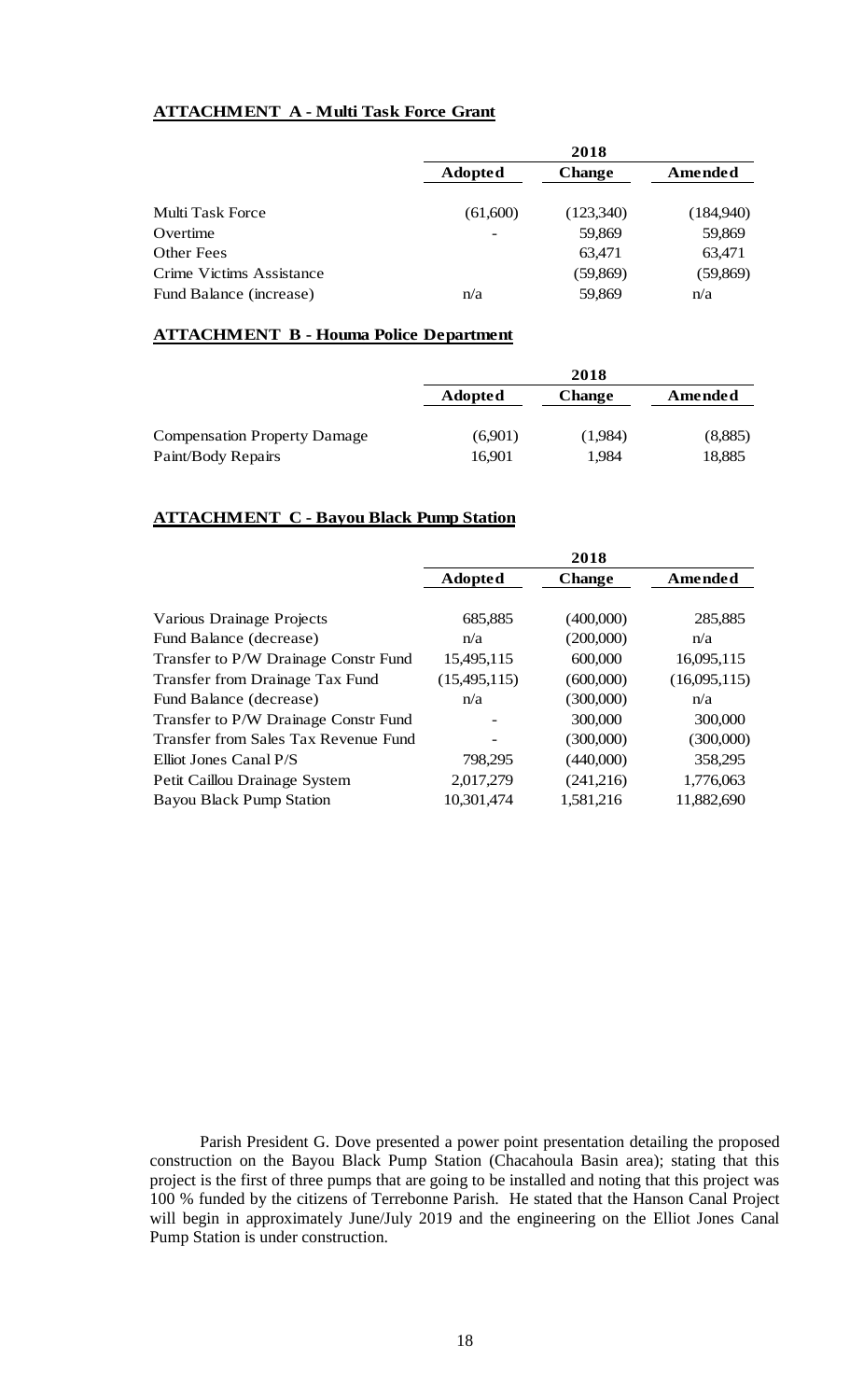Councilman A. Marmande thanked Parish President Dove and Administration for all of their hard work in getting Terrebonne Parish storm ready.

The Vice-Chairwoman recognized the public for comments on the following:

J. A proposed ordinance that will approve and ratify an Intergovernmental Lease Agreement between Terrebonne Parish Consolidated Government and the Terrebonne Parish District Attorney's Office for use for the Houma Police Department.

There were no comments from the public on the proposed ordinance.

Mr. D. J. Guidry moved, seconded by Mr. D. W. Guidry, Sr., "THAT, the Council close the aforementioned public hearing."

The Vice-Chairwoman called for a vote on the motion offered by Mr. D. J. Guidry. THERE WAS RECORDED: YEAS: D. J. Guidry, J. Navy, A. Williams, G. Michel, S. Dryden, C. Duplantis-Prather, D. W. Guidry, Sr. and A. Marmande. NAYS: None. ABSENT: S. Trosclair. The Vice-Chairwoman declared the motion adopted.

OFFERED BY: MR. D. J. GUIDRY SECONDED BY: MR. D. W. GUIDRY, SR.

## **ORDINANCE NO. 8991**

# AN ORDINANCE TO APPROVE AND RATIFY INTERGOVERNEMTNAL LEASE AGREEMENT BETWEEN TERREBONNE PARISH CONSOLIDATED GOVERNMENT AND TERREBONNE PARISH DISTRCIT ATTORNEY'S OFFICE FOR USE FOR THE HOUMA POLICE DEPARTMENT

**WHEREAS**, La. R.S. 33:1324 authorizes political subdivisions of the state to make agreements between or among themselves to, inter alia, engage in the promotion and maintenance of any undertaking or the exercise of any power, provided that at least one of the participants to the agreement is authorized under a provision of general or special law to perform such activity or exercise such power as may be necessary for completion of the undertaking;

**WHEREAS,** The City of Houma Police Department requires additional office space to provide its public safety services; and

**WHEREAS,** TPDA and TPCG desire to enter into an agreement whereby the TPDA leases said properties to the TPCG; And in consideration thereof but in lieu of the payment of any cash consideration, the TPCG will provide certain in-kind services to the TPDA;

**WHEREAS,** the purpose of the existing and contemplated lease is to further effectuate the police power and duty of government, namely that power and duty to promote or to protect the public health, safety, and general welfare, via emergency response; and public purpose and enhance the spirit of cooperation between local agencies;

**NOW, THEREFORE BE IT ORDAINED** by the Terrebonne Parish Council, on behalf of the Terrebonne Parish Consolidated Government, that Terrebonne Parish Consolidated Government in furtherance of the objectives expressed hereinabove and in consideration of the covenants and agreements hereinafter set forth in the attached signed lease of property with physical addresses of 8028 Park Avenue, 8024 Park Avenue, and 8033 Main Street, Houma, Louisiana between the aforementioned parties is approved and ratified.

## **SECTION I**

If any word, clause, phrase, section or other portion of this ordinance shall be declared null, void, invalid, illegal, or unconstitutional, the remaining words, clauses, phrases, sections and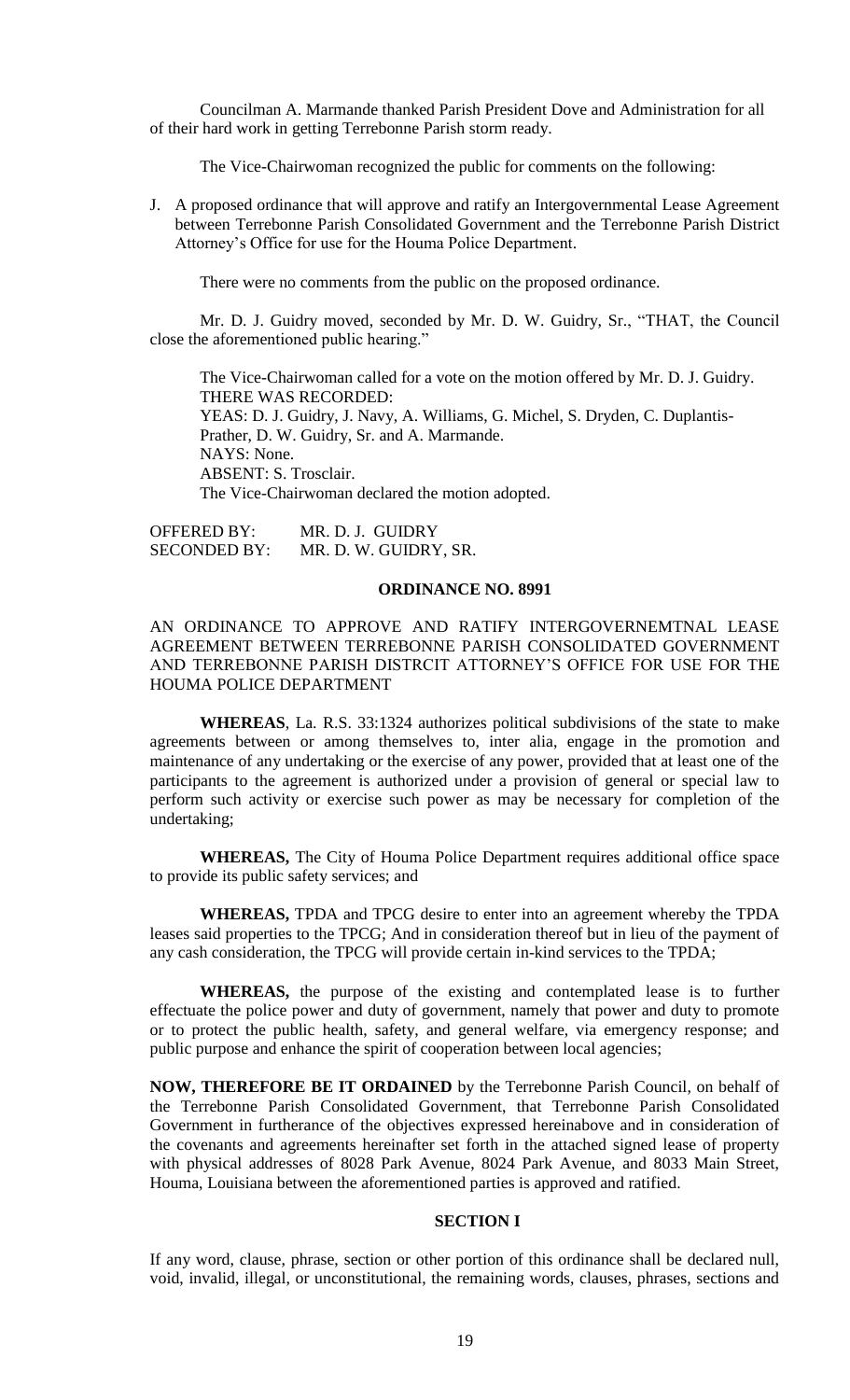other portions of this ordinance shall remain in full force and effect, the provisions of this ordinance hereby being declared to be severable.

#### **SECTION II**

This ordinance shall become effective upon approval by the Parish President or as otherwise provided in Section 2-13(b) of the Home Rule Charter for a Consolidated Government for Terrebonne Parish, whichever occurs sooner.

This ordinance, having been introduced and laid on the table for at least two weeks, was voted upon as follows:

THERE WAS RECORDED:

YEAS: D.J. Guidry, J. Navy, A. Williams, G. Michel, S. Dryden, C. Duplantis-Prather, D.W. Guidry, Sr. and A. Marmande. NAYS: None. NOT VOTING: None. ABSTAINING: None. ABSENT: S. Trosclair. The Chairman declared the ordinance adopted on this, the 25th day of July 2018.

Mr. D. J. Guidry moved, seconded by Mr. J. Navy, "THAT, the Council continue with the regular order of business."

The Vice-Chairwoman called for a vote on the motion offered by Mr. Mr. D. J. Guidry.

THERE WAS RECORDED:

YEAS: D. J. Guidry, J. Navy, A. Williams, G. Michel, S. Dryden, C. Duplantis-Prather, D. W. Guidry, Sr. and A. Marmande. NAYS: None. ABSENT: S. Trosclair. The Vice-Chairwoman declared the motion adopted.

OFFERED BY: MR. D. W. GUIDRY, SR. SECONDED BY: MR. D. J. GUIDRY

## **RESOLUTION NO. 18-269**

IN ACCORDANCE WITH CHAPTER 2, ARTICLE V, SECTION 2-109 OF THE TERREBONNE PARISH CODE OF ORDINANCES AND RESOLUTION 16-553, A RESOLUTION TO APPROVE THE CONTRACT PROVIDED BY SOUTHERN SCRIPTS, LLC, A WHOLLY OWNED SUBSIDIARY OF EMPLOYEE HEALTH NATIONAL, LLC, AS INSURER ADMINISTRATOR OF TERREBONNE PARISH CONSOLIDATED GOVERNMENT'S INSURANCE/SELF-FUNDED PROGRAM FOR GROUP EMPLOYEE HEALTH INSURANCE BENEFITS FOR PHARMACY COVERAGES COMMENCING ON JANUARY 1, 2018 AND EFFECTIVE THROUGH DECEMBER 31, 2018, WITH THE OPTION TO RENEW FOR ONE ADDITIONAL ONE YEAR TERMS AS MORE FULLY DESCRIBED HEREIN.

**WHEREAS**, The Terrebonne Parish Council has reviewed three proposals recommended for consideration by the Risk Management Insurance Committee appointed by Parish Administration, and

**WHEREAS**, the Terrebonne Parish Consolidated Government (TPCG) has determined the group health benefits contract is beneficial to the operation of the Terrebonne Parish Consolidated Government; and

#### **SECTION I**

**NOW THEREFORE BE IT RESOLVED** that the Terrebonne Parish Council on behalf of the Terrebonne Parish Consolidated Government hereby approves and consents to provide Insurer Administration and coverages, including reinsurance, for the Terrebonne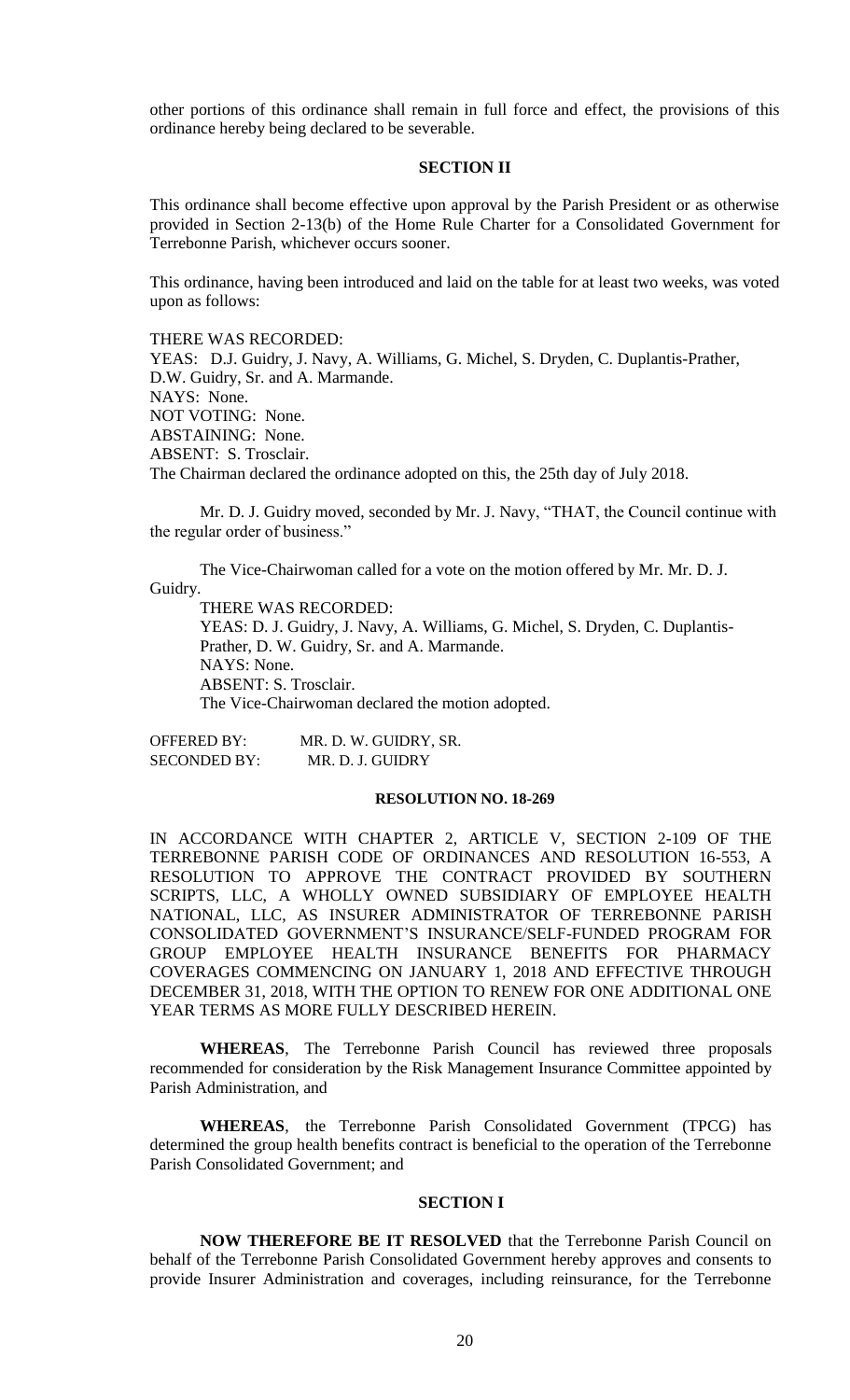Parish Consolidated Government employee group health-related pharmacy benefits for coverages as submitted to Terrebonne Parish Council for the period commencing January 1, 2018 and effective through December 31, 2018, with the option to renew the contract for one additional one-year terms subject to Council approval; and

## **SECTION II**

**NOW THEREFORE BE IT FURTHER RESOLVED** that the Terrebonne Parish Consolidated Government reserved the option to renew the appointment for up to one additional one-year term upon resolution by the Terrebonne Parish Council in accordance with Chapter 2, Article V of the Terrebonne Parish Code of Ordinances, Section 2-109; and

#### **SECTION III**

**NOW THEREFORE BE IT FURTHER RESOLVED,** by the Terrebonne Parish Council that the Risk Management Insurance Committee and the Legal Department shall review the Insurer/Third Party Administrator contract for final approval, and that Parish President Gordon E. Dove is authorized to execute the Southern Scripts, LLC, a wholly owned subsidiary of Employee Health National, LLC, contract and any related documents on behalf of Terrebonne Parish Consolidated Government.

## **SECTION IV**

If any word, clause, phrase, section or other portion of this resolution shall be declared null, void, invalid, illegal, or unconstitutional, the remaining words, clauses, phrases, sections and other portions of this resolution shall remain in full force and effect, the provisions of this resolution hereby being declared to be servable.

## **SECTION V**

This resolution shall become effective upon approval by the Parish Council and signature of the Parish President.

#### **THERE WAS RECORDED:**

YEAS: D. J. Guidry, J. Navy, G. Michel, S. Dryden, C. Duplantis-Prather, D. W. Guidry, Sr. and A. Marmande. NAYS: None. ABSTAINING: None. ABSENT: S. Trosclair and A. Williams. The Vice-Chairwoman declared the resolution adopted on this the 25th day of July 2018.

Councilman S. Dryden stated the prescription problems that he was having has been resolved and is no longer an issue.

Councilman G. Michel and Councilwoman C. Duplantis-Prather thanked Justin Bourgeois, from Alford and Associates, who has worked "above and beyond" to resolve insurance issues for the parish insured.

Councilwoman C. Duplantis-Prather encouraged parish employees to contact Mr. Justin Bourgeois with Alford and Associates if they have any insurance issues.

Upon questioning from Councilwoman A. Williams regarding Medicare Part D, Justin Bourgeois explained that if your particular insurance qualifies for or is equivalent to Medicare Parts D, than you are eligible for reimbursement for the insurance company and do not have to use Medicare Part D.

Parish Manager M. Toups presented the Council with a brief handout on the status of the various pump stations throughout Terrebonne Parish. He explained that the parish is saving approximately \$600,000 by buying surplus (used) generators. Mr. Toups also presented the Council with information (summarized) on the Plantation Garden, Summerfield, and the Lirette Pump Stations, respectively.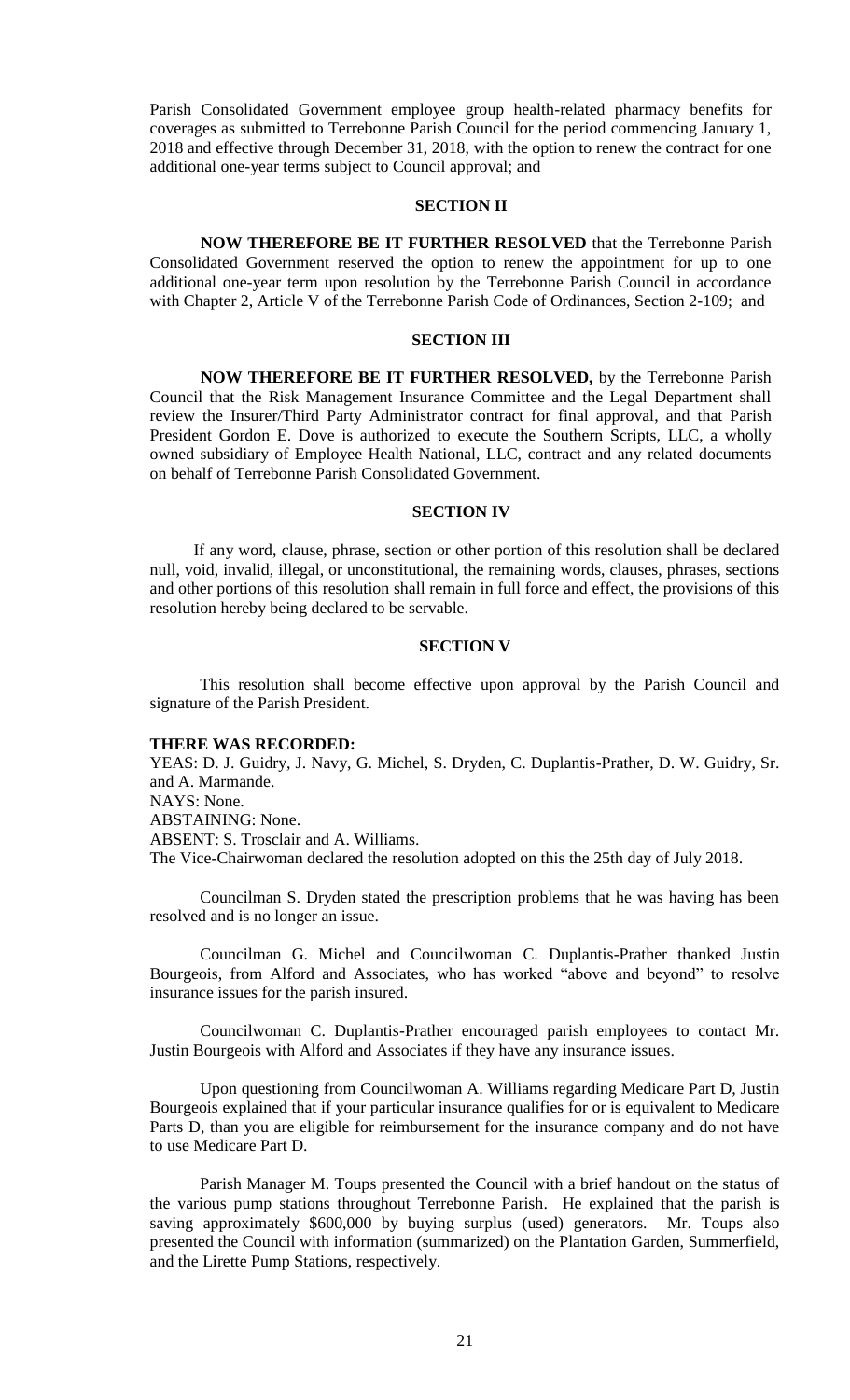President G. Dove explained, for clarifying purposes, that the generators that are being purchased are military inspected and are of high quality.

Upon questioning from Councilman A. Marmande regarding vandalism, stealing and/or dumping trash around pumps stations, Parish Manager M. Toups explained that there are ordinances in place for things of this nature; and noted that he will research the current ordinance to find out what it entails regarding vandalisms and/or damages to this newly constructed pump station.

The Council Vice-Chairwoman acknowledged Mr. S. Myers McAllister, a member of the Terrebonne Parish Tree Board, who presented the Treemendous Tree Award to the Recovery Assistance and Mitigation Program.

Ms. Jennifer Gerbasi, Terrebonne Parish Recovery Planner, accepted the award for the trees planted at 205 Pierre Street in Chauvin, LA. She stated that it is an honor to accept this award on behalf of the Assistance Mitigation Program and she also thanked the Apache Corporation for providing the cypress trees that were planted.

Councilman G. Michel thanked the Terrebonne Parish Tree Board and Mr. S. Myers McAllister for all of the work that they do throughout Terrebonne Parish.

The Council Chairwoman recognized Mr. Joey Vining, founder of the Children's Water Safety Program, a non-profit 503c organization that educates individuals and families on children's water safety. He presented the Council with packets and gave a power point presentation detailing the proper procedures to do when out on the water with small children. Mr. Vining stated that drowning is the second highest cause of children's death and some can be preventable. According to Mr. Vining, the information that he provides has been used in and around parishes to educated individuals on water safety and to prevent drowning related deaths. His organization will be at the Civic Center on Saturday, July 28, 2018 at the Annual Kids Day Center.

Councilwoman C. Duplantis-Prather thanked Mr. Vining and his organization for all of the work that they are doing to bring awareness to children's water safety.

The Council Chairwoman recognized Mr. Matthew Rookard, Director of the Terrebonne Economic Development Authority, who presented the Council with information regarding the status of economic development activities. He explained that TEDA is in the process of developing a Five (5) Year Strategic Plan that has unlimited potential; noting that a part of the plan is produce development (selling the goods of the parish), enticing and/or encouraging retirees to visit Terrebonne Parish, which in turn can boost revenue and taxes. Mr. Rookard explained that they are working in conjunction with Fletcher Technical Community College, Nicholls State University and Louisiana Workforce Commission and Development to host a job fair and to "boost" economic development. He encouraged the Council to view TEDA's online video for further information on Terrebonne Parish.

Council Members thanked Mr. Rookard for his presentation and suggested that TEDA partner with Fletcher Technical Community College and other small businesses in order to assist business and/or business owners in getting certified; and stated that this measure may boost economic growth.

Mr. G. Michel moved, seconded by Ms. C. Duplantis-Prather, "THAT, the Council deviate from the tonight's agenda at this time to address Agenda Item No. 5 – Appointments to Various Boards, Committees and Commissions."

The Vice-Chairwoman called for a vote on the motion offered by Mr. G. Michel. THERE WAS RECORDED: YEAS: D. J. Guidry, J. Navy, A. Williams, G. Michel, S. Dryden, C. Duplantis-Prather, D. W. Guidry, Sr. and A. Marmande. NAYS: None. ABSENT: S. Trosclair. The Vice-Chairwoman declared the motion adopted.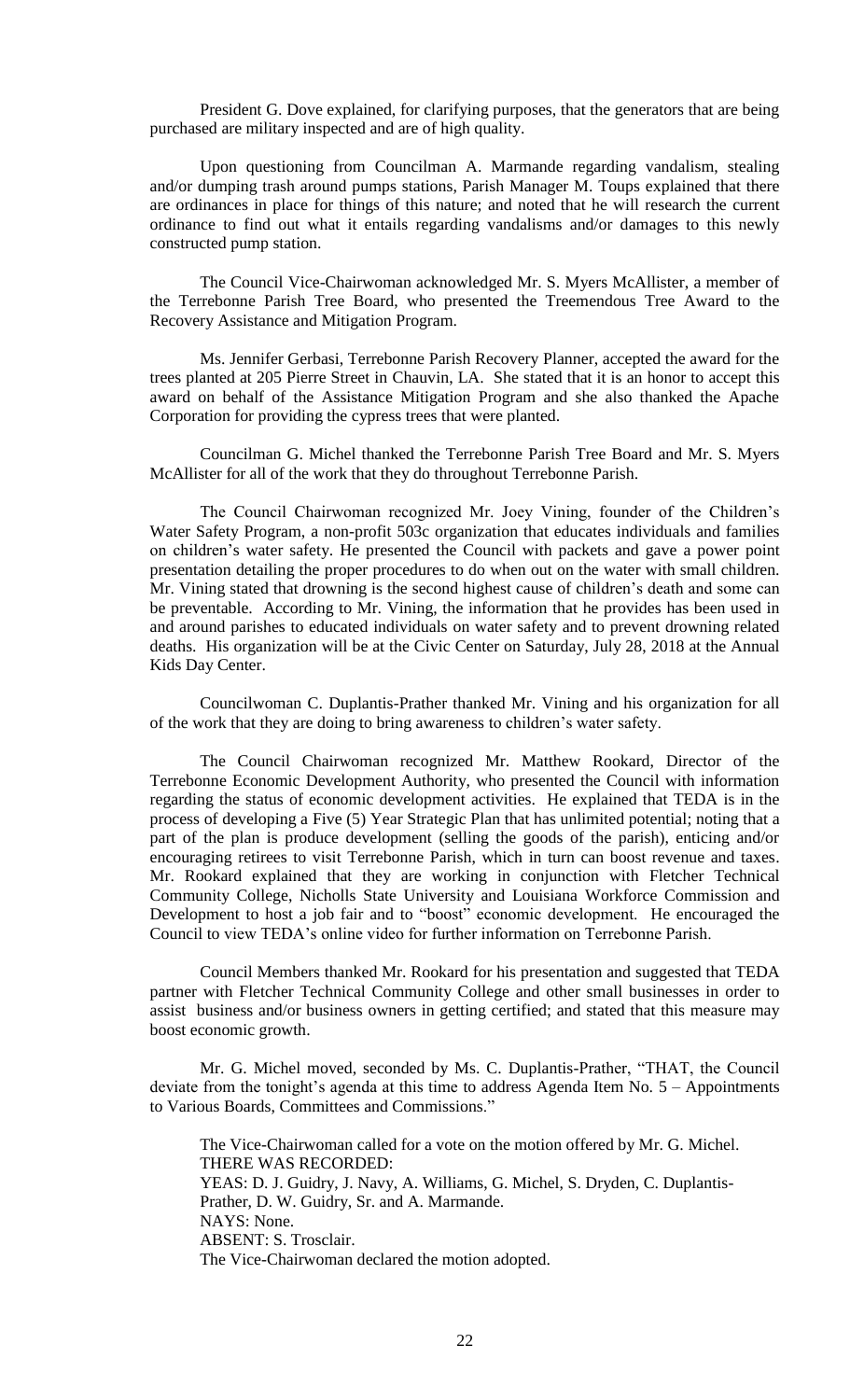Mr. D. J. Guidry moved, seconded by Ms. C. Duplantis-Prather, "THAT, the Council hold nominations open for the nine (9) appointments on the Terrebonne Parish Youth Advisory Council (representatives from the following high schools: 2 from Covenant Christian, 1 from South Terrebonne, 2 from Terrebonne and 2 from Vandebilt High Schools, one alternate from north of the Intracoastal and one alternate from south of the Intracoastal) until the next Council meeting."

The Vice-Chairwoman called for a vote on the motion offered by Mr. D. J. Guidry. THERE WAS RECORDED: YEAS: D. J. Guidry, J. Navy, A. Williams, G. Michel, S. Dryden, C. Duplantis-Prather, D. W. Guidry, Sr. and A. Marmande. NAYS: None. ABSENT: S. Trosclair. The Vice-Chairwoman declared the motion adopted.

Mr. G. Michel moved, seconded by Mr. J. Navy, "THAT, the Council hold nominations open for the one vacancy to fill an unexpired term on the Recreation District No. 3 Board until the next Council meeting."

The Vice-Chairwoman called for a vote on the motion offered by Mr. G. Michel. THERE WAS RECORDED: YEAS: D. J. Guidry, J. Navy, A. Williams, G. Michel, S. Dryden, C. Duplantis-Prather, D. W. Guidry, Sr. and A. Marmande. NAYS: None. ABSENT: S. Trosclair. The Vice-Chairwoman declared the motion adopted.

Mr. G. Michel moved, seconded by Mr. D. W. Guidry, Sr., "THAT, the Council open nominations on the TGMC Hospital Service District Board for the three terms expiring on 07/31/18, nominate Mr. Louis Watkins, III (representative for the Rotary Club of Houma), Mr. Earl Eues, Dr. Michael Garcia and Mr. Morris Hebert (representative for the Chamber of Commerce) and deviate for the normal BISCO nominating procedure and nominate Father Craig Dalferes; close nominations and re-appoint Mr. Louis Watkins, III (represent the Rotary Club of Houma), re-appoint Father Craig Dalferes (represent BISCO) and that a voice vote be taken to determine who will fill the Chamber of Commerce vacancy."

The Vice-Chairwoman called for a vote on the motion offered by Mr. G. Michel. THERE WAS RECORDED: YEAS: D. J. Guidry, J. Navy, A. Williams, G. Michel, S. Dryden, C. Duplantis-Prather, D. W. Guidry, Sr. and A. Marmande. NAYS: None. ABSENT: S. Trosclair. The Vice-Chairwoman declared the motion adopted.

Voting to Appoint Mr. Earl Eues: (No votes were recorded)

Voting to Appoint Dr. Michael Garcia: (No votes were recorded)

Voting to Appoint Mr. Morris Hebert: D. J. Guidry J. Navy A. Williams G. Michel S. Dryden C. Duplantis-Prather D. W. Guidry, Sr. A. Marmande

*\*Councilman S. Trosclair was recorded as absent*.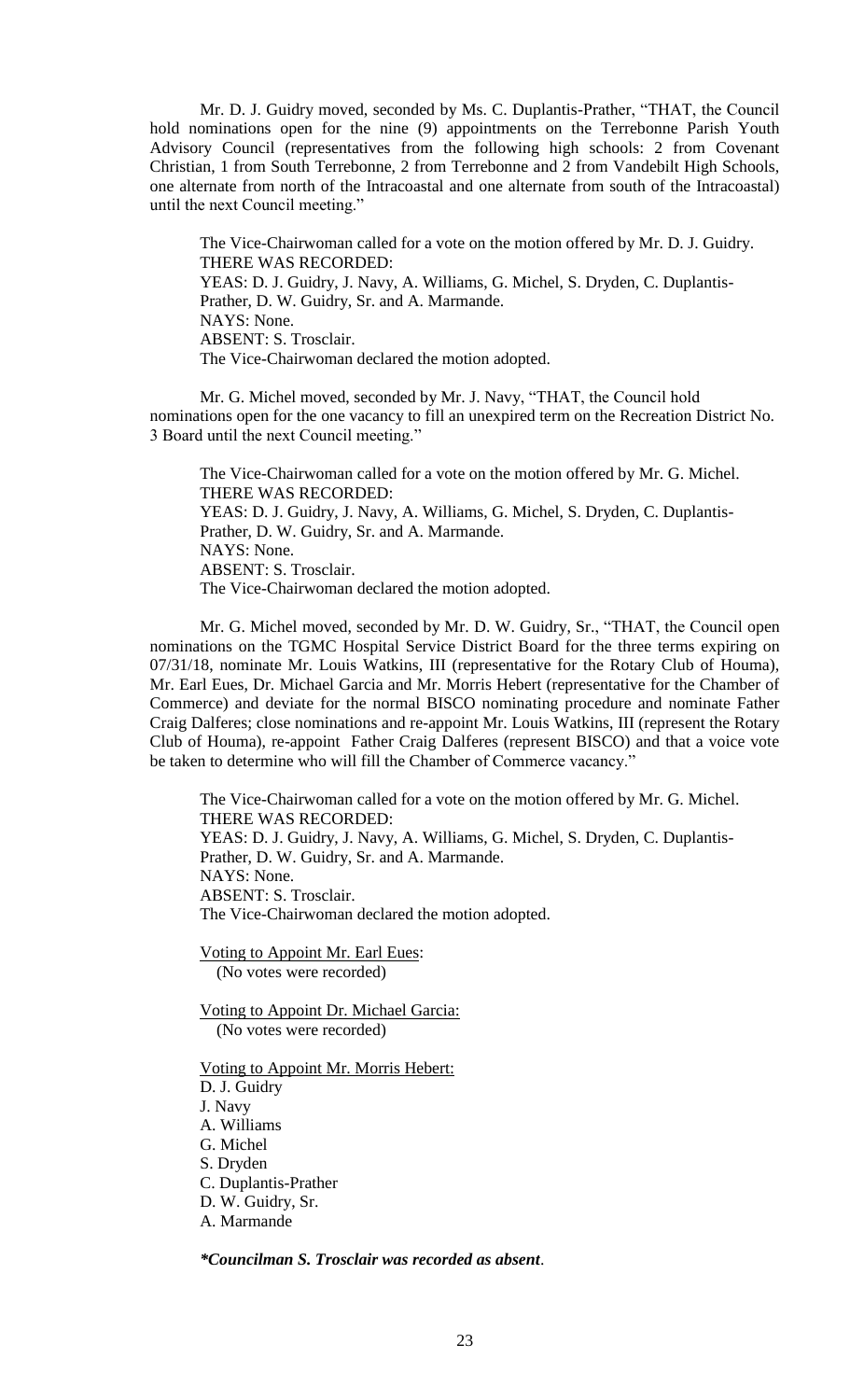Senior Minute Clerk T. Triggs announced the votes tallied for the one vacancy on the TGMC Hospital Service District No. 1 Board and they were recorded as follows: zero (0) votes for Mr. Earl Eues, zero (0) votes for Dr. Michael Garcia and eight (8) votes for Mr. Morris Hebert.

The Vice-Chairwoman announced, per the above voice vote, that Mr. Morris Hebert is appointed to serve another term on the TGMC Hospital Service District No. 1 Board.

Mr. Morris Hebert thanked the Council for the appointment and stated that he will continue to do his best in serving Terrebonne Parish.

Mr. J. Louis Watkins, III thanked the Council for the reappointment.

Mr. D. J. Guidry moved, seconded by Ms. C. Duplantis-Prather, "THAT, the Council continue with the regular order of business."

The Vice-Chairwoman called for a vote on the motion offered by Mr. D. J. Guidry. THERE WAS RECORDED: YEAS: D. J. Guidry, J. Navy, A. Williams, G. Michel, S. Dryden, C. Duplantis-Prather, D. W. Guidry, Sr. and A. Marmande. NAYS: None. ABSENT: S. Trosclair. The Vice-Chairwoman declared the motion adopted.

Mr. Ryan Ward, a resident of Houma, addressed the Council relative to a property located at 132 Acklen Street. According to Mr. Ward, this property has been in the family for numerous years and is now on the condemnation list to be demolished. He stated that he is having problems obtaining the proper permits to renovate the property. He asked for help and/or direction with the permitting process.

Councilman J. Navy explained that he is unaware of the status of the property located at the 132 Acklen Street. He stated that he has received numerous calls from residents in the area complaining about the abandoned building and noted that the structure may have the potential to harbor vagrancy, drug use and etc. Mr. Navy further explained that he would research the issue to determine what can be done to address the matter.

The Vice-Chairwoman acknowledged Mr. Justin "D.J. Juice" Patterson, Juice Fest promoter, who addressed the Council pertaining to the matter of the Juice Fest recently held in Downtown Houma on July 13, 2018. He gave a list of charitable contributions that he made to individuals and various organizations. Mr. Patterson thanked the Council and Administration for all of their support and guidance with this recent event.

Councilman J. Navy, Councilman S. Dryden and Councilwoman A. Williams thanked Mr. Patterson for all of the things that he has done in the community to bring citizens together; and added that the idea of a seafood festival at the Houma-Terrebonne Airbase would be a great idea to promote among this group of outstanding young innovators.

The Vice-Chairwoman acknowledged Ms. Louise Bourg, a resident of Horseshoe Road, who addressed the Council relative to the matters of housing and duplex regulations on Horseshoe Road. She read a letter of concerns from some of the residents on Horseshoe Road pertaining to an additional duplex that is being considered for construction in the neighborhood. Ms. Bourg stated that the residents believe the new duplex will cause major problems with drainage, parking, traffic, etc., as well as, overcrowding. She submitted copies of letters and/or information from the fire department in the area that agree with some of the issues that the residents of this area are referring to. Ms. Bourg asked the parish to not allow this duplex to be constructed and suggested that the rules and regulations for buildings be changed.

Upon questioning from Council Member S. Dryden regarding the housing duplex on Horseshoe Road, Planning and Zoning Director C. Pulaski explained that this property has had two applications that have been presented to the Planning Commission. He continued that the latter application was withdrawn by the applicant. Mr. Pulaski explained that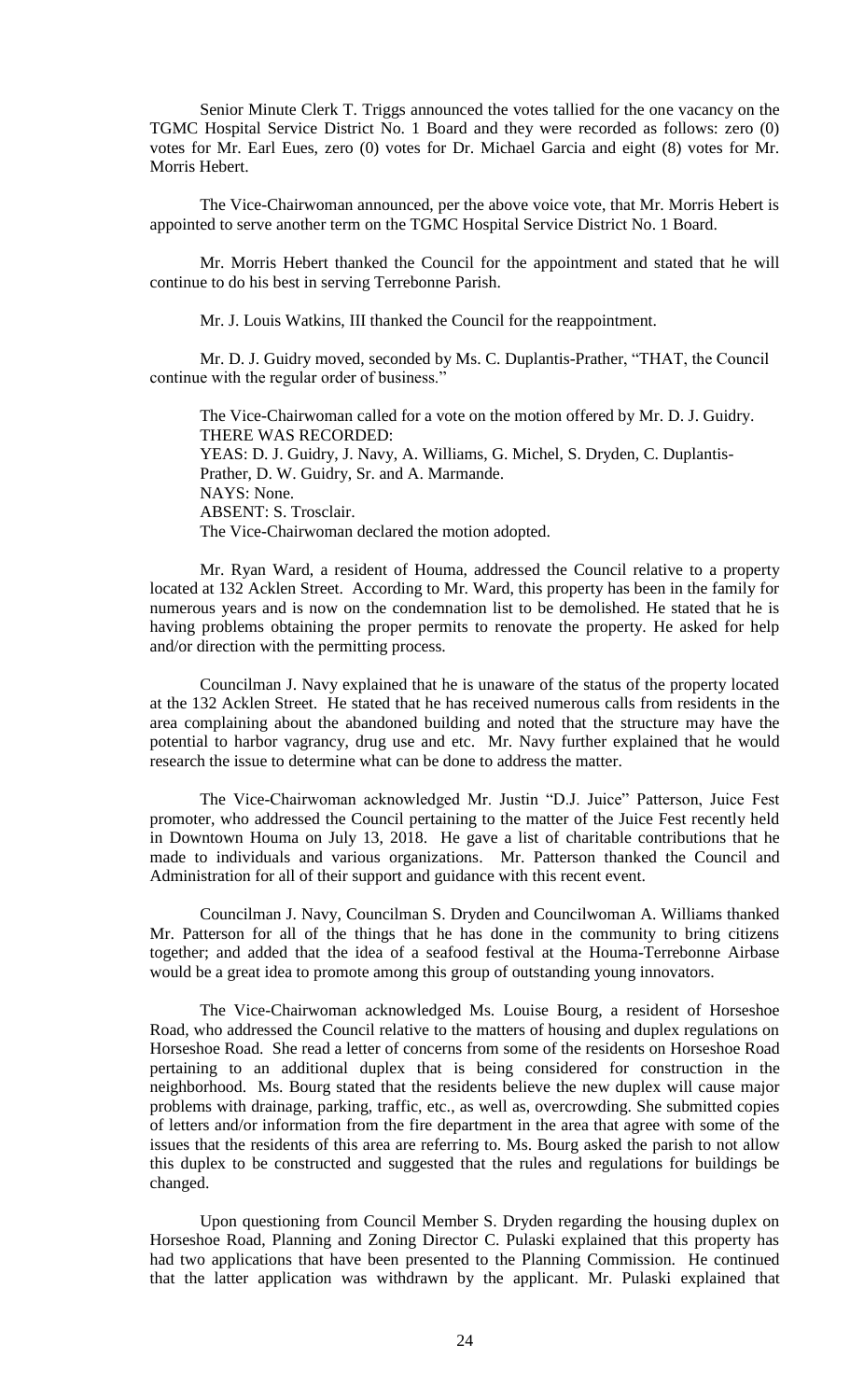Horseshoe Road is a minor residential road which prohibits parking along said roadway type and the construction of a duplex (twelve units) of this magnitude would be considered too "dense" according to the planning and zoning regulations. He further explained that the site plans for this construction differed from one another and the construction of this duplex was halted; noting that the building code rules and/or regulations that are implemented are working.

Parish President G. Dove asked Mr. Pulaski to forward all of the information that he has pertaining to the construction of the duplex on Horseshoe Road to his office for further review.

The Vice-Chairwoman acknowledged Ms. Kathy Trosclair, a resident of Horseshoe Road, who addressed the Council relative to the matter of duplexes in their neighborhood and zoning. She explained that the entire parish should have regulations as it relates to the construction of duplexes. Ms. Trosclair asked the Council to adopt regulations that will prohibit builders from constructing duplexes in residential areas.

Councilman S. Dryden explained that drainage is also an issue in this area; and added that there is an engineer that is conducting a drainage study in the area.

The Vice-Chairwoman recognized Mr. Frank Henry, a resident of Horseshoe Road, addressed the Council relative to the duplex in Schriever. Mr. Henry explained that this area has a drainage problem and have been having this problem for a long time. He stated that the building of this complex will cause more drainage problems for the area.

The Vice-Chairwoman recognized Mr. James Benoit, a resident of Horseshoe Road, addressed the Council relative to the duplex in Schriever. Mr. Benoit gave a brief history on the drainage in this area explaining that he has been in the area for forty (40) years; noting that years ago the parish installed culverts that once helped alleviated the drainage problem. He stated that building a duplex would cause major drainage problems for Horseshoe Road.

The Vice-Chairwoman recognized Ms. Pat Smith, a resident of Horseshoe Road, who stated that all of her issues and/or questions with the building of the duplex have been mentioned.

The Vice-Chairwoman called for Mr. Richard Arcement, who submitted a speaker card to address the Council, but no one came forward at that time.

The Vice-Chairwoman called for a report of the Public Services Committee meeting held on 07/25/18, whereupon the Committee Chairman noting ratification of minutes calls public hearings on 08/15/18 at 6:30 p.m., rendered the following:

#### **PUBLIC SERVICES COMMITTEE**

#### **JULY 23, 2018**

The Chairman, Alidore "Al" Marmande, called the Public Services Committee meeting to order at 6:00 p.m. in the Terrebonne Parish Council Meeting Room with an Invocation offered by Committee Member J. Navy and the Pledge of Allegiance led by Committee Member D. J. Guidry. Upon roll call, Committee Members recorded as present were: D. J. Guidry, J. Navy, G. Michel, S. Dryden, C. Duplantis-Prather, D. W. Guidry, Sr. and A. Marmande. Committee Members S. Trosclair and A. Williams were recorded as absent. A quorum was declared present.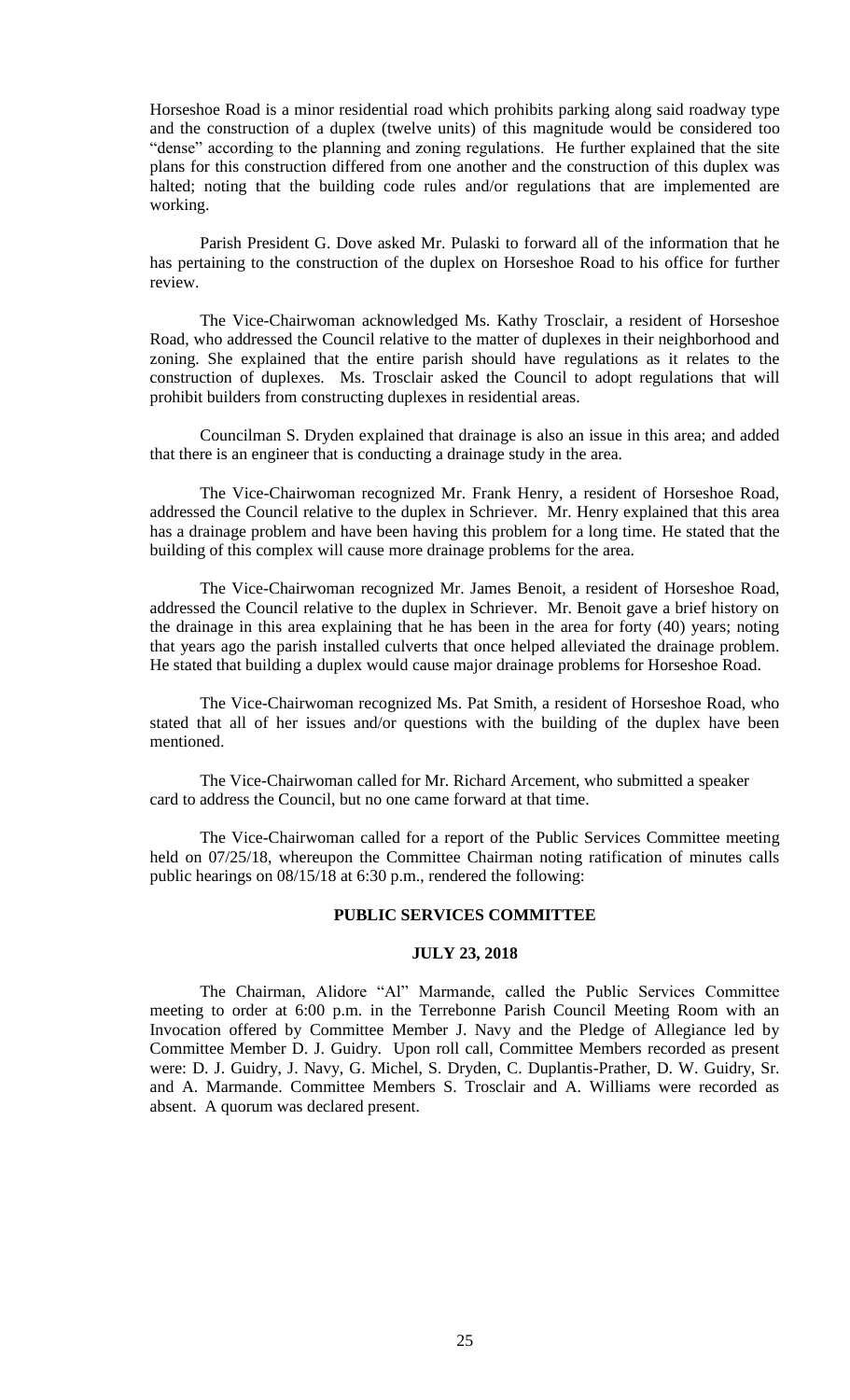OFFERED BY: MR. S. DRYDEN SECONDED BY: MR. D. J. GUIDRY

# **RESOLUTION NO. 18-271**

A resolution authorizing the signing of the Cooperative Endeavor Agreement with State Of Louisiana, State Land Office for **Forced**  Drainage Project 1-1A Phase 4 Pump Station (Statewide Flood Control) Project, Terrebonne Parish, Louisiana.

**WHEREAS,** the Terrebonne Parish Consolidated Government (TPCG) is desirous of continuing to the construction phase of this pump station project, and

**WHEREAS,** the new pump station will be located in Little Bayou Black, and

**WHEREAS,** Little Bayou Black is owned by the State of Louisiana, and

**WHEREAS,** when applying to the Department of Natural Resources for the Coastal Use Permit the TPCG was directed to the State Land Office, and

**WHEREAS,** the State Land Office is requiring the TPCG to obtain a State Water Bottom Lease for the construction of this drainage pump in Little Bayou Black, and

**WHEREAS,** the Parish is desirous of obtaining the necessary permit by entering into a Cooperative Endeavor Agreement Water Bottom Lease with the State Land Office, and

**NOW, THEREFORE BE IT FURTHER RESOLVED,** the President of Terrebonne Parish Consolidated Government, be authorized and empowered to sign subsequent agreements and documentation necessary with the State of Louisiana, State Land Office for said project.

#### **THERE WAS RECORDED:**

YEAS: D. J. Guidry, J. Navy, G. Michel, S. Dryden, C. Duplantis-Prather, D. W. Guidry, Sr. and A. Marmande. NAYS: None. ABSTAINING: None. ABSENT: S. Trosclair and A. Williams. The Chairman declared the resolution adopted on this the 23rd day of July 2018.

\* \* \* \* \* \* \* \* \*

Mr. D. J. Guidry moved, seconded by Ms. C. Duplantis-Prather, "THAT, the Public Services Committee introduce an ordinance that will authorize the acquisition of property, sites and/or servitudes required to perform work necessary to re-establish and enhance the natural flow of drainage of lands in and around the area of Rouen Street in Chauvin, LA, authorize the Parish President to execute any and all documents necessary to acquire the Parish Legal Staff to commence expropriation proceedings in the event the sites, property and/or servitudes cannot be obtained conventionally; to declare that the taking, if required, is necessary and useful for the benefit of the public; and to provide for other matters relative thereto and call a public hearing on Wednesday, August 15, 2018 at 6:30 p.m."

The Chairman called for the vote on the motion offered by Mr. D. J. Guidry. THERE WAS RECORDED: YEAS: D. J. Guidry, J. Navy, G. Michel, S. Dryden, C. Duplantis-Prather, D. W. Guidry, Sr. and A. Marmande. NAYS: None. ABSENT: S. Trosclair and A. Williams. The Chairman declared the motion adopted.

Mr. D. J. Guidry moved, seconded by Mr. D. W. Guidry, Sr., "THAT, the Public Services Committee introduce an ordinance that will re-name "Hult Drive" to "Gold Drive",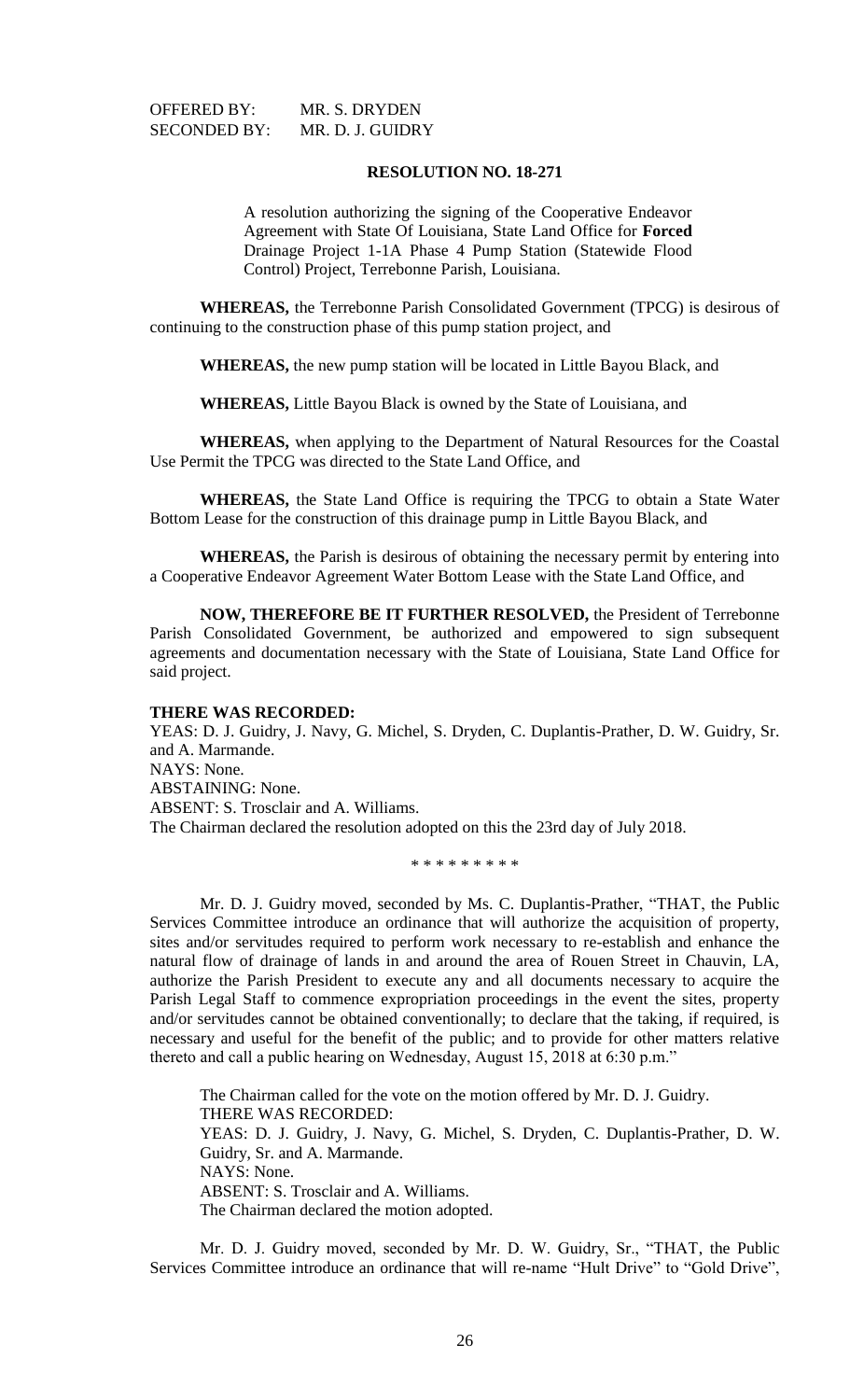incorporating same into the 911 Emergency Response System, authorizing installation of street signs and calling a public hearing on Wednesday, August 15, 2018 at 6:30 p.m."

The Chairman called for the vote on the motion offered by Mr. D. J. Guidry. THERE WAS RECORDED: YEAS: D. J. Guidry, J. Navy, G. Michel, S. Dryden, C. Duplantis-Prather, D. W. Guidry, Sr. and A. Marmande. NAYS: None. ABSENT: S. Trosclair and A. Williams. The Chairman declared the motion adopted.

Committee Member D. J. Guidry asked that Agenda Item 5 -Discussion and possible action regarding safety concerns for the intersection of Thompson Road and Highways 56 & 57 – be placed on the agenda for discussion because of the safety concerns pertaining to this area. He passionately explained the need for a traffic light in this area to protect the many residents that are traveling along this road way; noting that there have been six (6) crashes with (sixteen) 16 injuries reported in this area. Mr. D. J Guidry stated that the State Office of the Department of Transportation and Development has been contacted on numerous occasions and nothing has been done. He suggested that Thompson Road be "shut down" to avert traffic from the area until a traffic light is installed.

Upon questioning by Committee Member J. Navy, Parish President G. Dove explained that he has been in contact with Dr. Shawn Wilson, Chief of Staff for the Department of Transportation and Development and was informed that a traffic study was compiled and the parish should receive the result within a week with the state's recommendations.

Committee Chairman A. Marmande stated that he had sent a letter to Governor Edwards last year regarding the dangerous situation at those intersections and stressed the need to install traffic signals as soon as possible.

Mr. David Rome, Director of the Public Works Department, explained that he was informed by the Department of Transportation and Development (DOTD) that a traffic study was completed and the results and/or recommendations will be forwarded to the parish within a week; noting that the parish will be installing LED stop signs, which is the first in Terrebonne Parish, as well as, advance warning signs to make motorists aware of the turn lanes and traffic on Thompson Road.

OFFERED BY: MR. D. W. GUIDRY, SR. SECONDED BY: MS. C. DUPLANTIS-PRATHER

#### **RESOLUTION NO. 18-272**

A resolution authorizing the execution of Change Order No. 4 for the Construction Agreement for Parish Project No. 14-ROAD-33, Hollywood Road Extension, Terrebonne Parish, Louisiana.

**WHEREAS**, the Terrebonne Parish Consolidated Government entered into a contract dated January 23, 2014 with LA Contracting Enterprises, LLC, Recordation Number 1541633, for Parish Project No. 14-ROAD-33, Hollywood Road Extension, Terrebonne Parish Consolidated Government, Terrebonne Parish, Louisiana, and

**WHEREAS**, TPCG is desirous of completing the construction of Hollywood Road, and

**WHEREAS**, TPCG is desirous of constructing two (2) left turn lanes and modification to the traffic lights at the intersection of Valhi Blvd. and Hollywood Road, and

**WHEREAS**, this change order will add two hundred and fifteen days (215) calendar days to the contract as a result of Change Order No. 4, and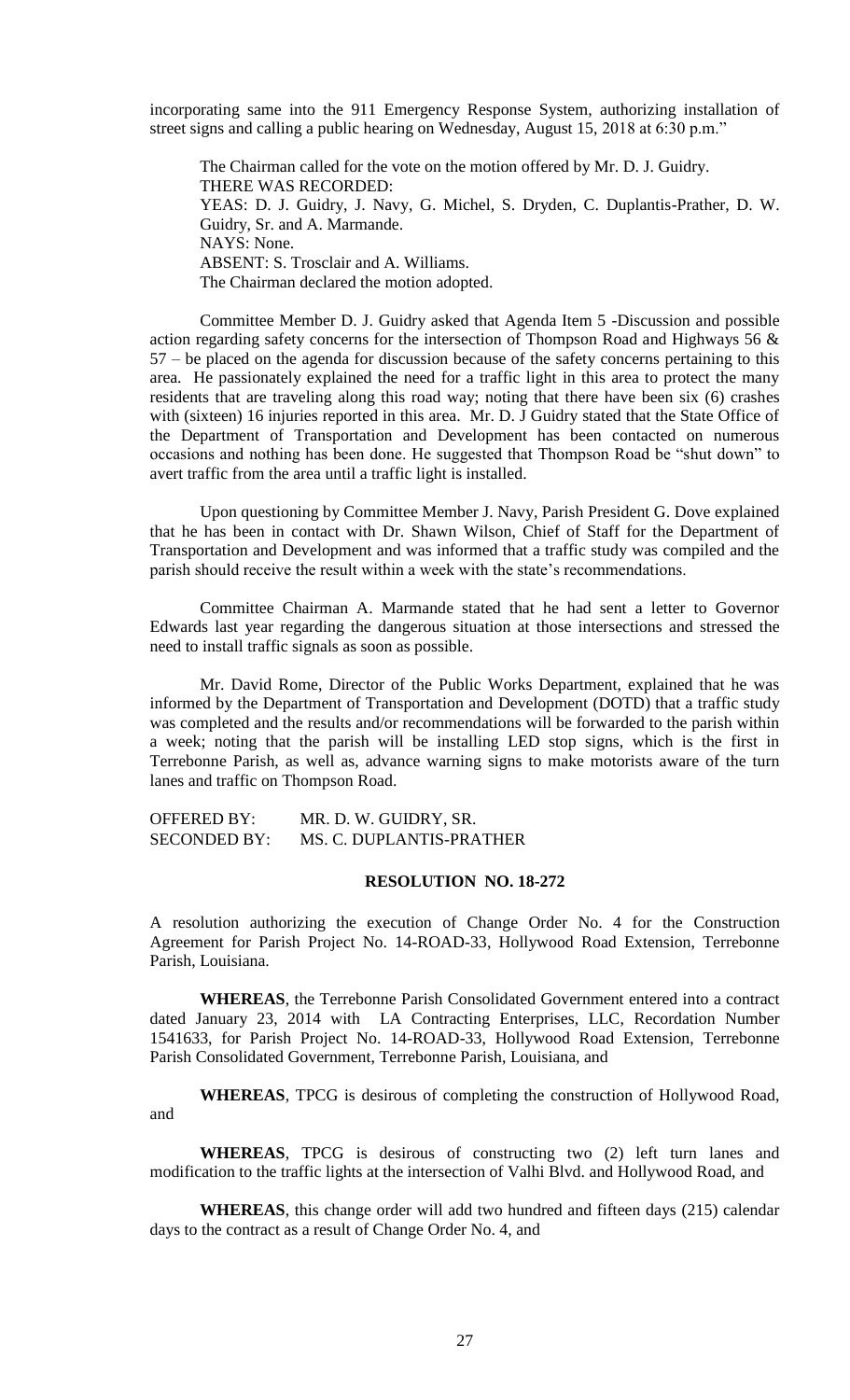**WHEREAS**, this change order will increase the overall contract price by One Hundred Fifty-Four Thousand, Seven Hundred Eighty-Five Dollars and Eighty-One Cents (\$154,785.81), and

**WHEREAS**, this change order is contingent upon a budget amendment, and

**WHEREAS**, this Change Order No. 4 had been recommended by the Engineer, Providence Engineering and Design, LLC, for this project.

**NOW, THEREFORE BE IT RESOLVED** that the Terrebonne Parish Council on behalf of the Terrebonne Parish Consolidated Government, does hereby approve and authorize the execution by Terrebonne Parish President Gordon E. Dove of Change Order No. 4 to the construction agreement with LA Contracting Enterprise, LLC, Inc. for Parish Project No. 14-ROAD-33, Hollywood Road Extension, Terrebonne Parish, Louisiana, for an increase to the contract amount in the amount of One Hundred Fifty-Four Thousand, Seven Hundred and Eighty-Five Dollars and Eighty-One Cents (\$154,785.81) and an increase of two hundred and fifteen days (215) calendar days to the contract and contingent upon a budget amendment, and

**BE IT FURTHER RESOLVED** that a certified copy of the resolution be forwarded to Engineer, Providence Engineering Design, LLC.

#### **THERE WAS RECORDED:**

YEAS: D. J. Guidry, J. Navy, G. Michel, S. Dryden, C. Duplantis-Prather, D. W. Guidry, Sr. and A. Marmande. NAYS: None. ABSTAINING: None. ABSENT: S. Trosclair and A. Williams. The Chairman declared the resolution adopted on this the 23rd day of July 2018.

\*\*\*\*\*\*

OFFERED BY: MR. D. W. GUIDRY, SR. SECONDED BY: MR. S. DRYDEN

## **RESOLUTION NO. 18-273**

A resolution authorizing the execution of Change Order No. 4 for the Construction Agreement for Parish Project No. 10-LEV-31; Suzie Canal Levee Extension Project, Terrebonne Parish, Louisiana.

**WHEREAS**, the Terrebonne Parish Consolidated Government entered into a contract dated August 1, 2017, with River Road Construction, Inc., for the Suzie Canal Levee Extension Project, Parish Project No. 10-LEV-31, Terrebonne Parish, Louisiana, and

**WHEREAS**, TPCG is desirous of completing the construction of Suzie Canal Levee, and

**WHEREAS**, TPCG has requested the installation of a 6 foot double gate, and

**WHEREAS**, this change order will increase the construction cost by One Thousand Four Hundred and Ninety-Four Dollars and Seventy-Four Cents (\$1,494.74), and

**WHEREAS**, this change order has been approved by the Louisiana Office of Community Development (OCD), and

**WHEREAS**, this Change Order No. 4 has been recommended by the ENGINEER for this project, Providence Engineering and Design, LLC.

**NOW, THEREFORE BE IT RESOLVED** that the Terrebonne Parish Council, on behalf of the Terrebonne Parish Consolidated Government, does hereby approve and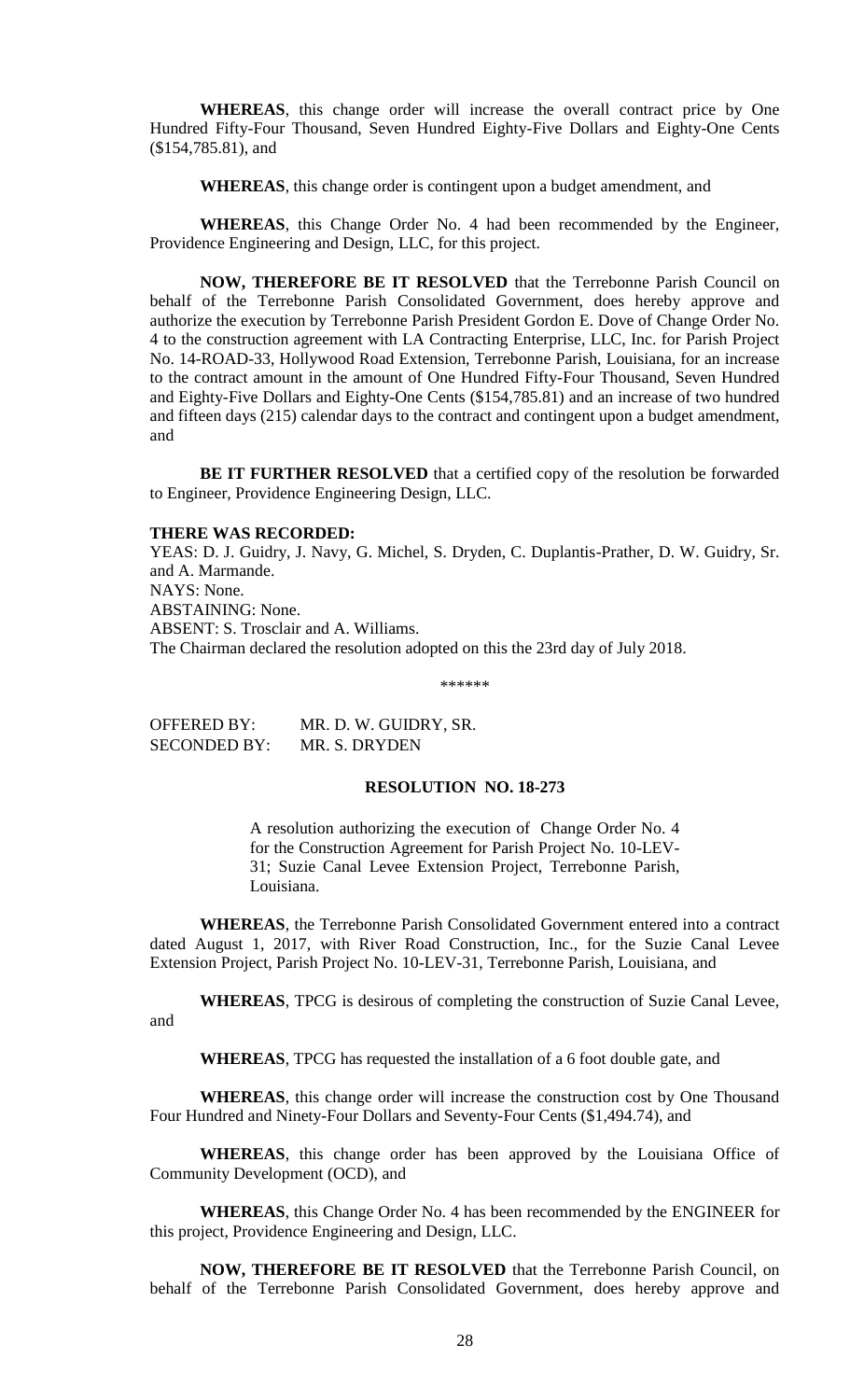authorize the execution by Terrebonne Parish President Gordon E. Dove of Change Order No. 4 to the construction agreement with River Road Construction, Inc., increasing the construction cost by One Thousand Four Hundred and Ninety-Four Dollars and Seventy-Four Cents (\$1,494.74), and

**BE IT FURTHER RESOLVED** that a certified copy of the resolution be forwarded to the Engineer, Providence Engineering and Design, LLC.

#### **THERE WAS RECORDED:**

YEAS: D. J. Guidry, J. Navy, G. Michel, S. Dryden, C. Duplantis-Prather, D. W. Guidry, Sr. and A. Marmande. NAYS: None. ABSTAINING: None. ABSENT: S. Trosclair and A. Williams. The Chairman declared the resolution adopted on this the 23rd day of July 2018.

\* \* \* \* \* \* \* \* \*

OFFERED BY: MS. C. DUPLANTIS-PRATHER SECONDED BY: MR. G. MICHEL

#### **RESOLUTION NO. 18-274**

A resolution authorizing the execution of Change Order No. 2 for the Construction Agreement for Parish Project No. 15-LEV-27, Six Foot Ditch Levee Improvements, Terrebonne Parish, Louisiana.

**WHEREAS**, the Terrebonne Parish Consolidated Government awarded the construction to Low Land Construction Co., Inc., for Parish Project No. 15-LEV-27, Six Foot Ditch Levee Improvements, Terrebonne Parish, Louisiana, and

**WHEREAS**, the Parish is desirous of completing the construction of the Six Foot Ditch Levee, and

**WHEREAS**, the Contractor experienced poor working conditions while constructing the base of the levee, and

**WHEREAS**, the initial borrow material used for the base of the levee settled significantly, and

**WHEREAS**, the Contractor notified the Engineer for the need of additional material, and

**WHEREAS**, the engineer calculated an additional 20,000 CY of borrow material needed to complete the construction of the levee, and

**WHEREAS**, this change order will increase the overall contract price by Two Hundred and Thirty-Five Thousand Dollars (\$235,000.00), and

**WHEREAS**, the Contractor is requesting an additional fifty-two (52) calendar days as a result of Change Order No. 2, and

**WHEREAS**, Change Order No. 2 had been recommended by the Engineer, Providence Engineering and Design, LLC, for this project.

**NOW, THEREFORE BE IT RESOLVED** that the Terrebonne Parish Council on behalf of the Terrebonne Parish Consolidated Government, does hereby approve and authorize the execution by Terrebonne Parish President Gordon E. Dove of Change Order No. 2 to the construction agreement with Low Land Construction Co., Inc. for Parish Project No. 15-LEV-27, Six Foot Ditch Levee Improvements, Terrebonne Parish, Louisiana, for an increase of Two Hundred and Thirty-Five Thousand Dollars (\$235,000.00) to the construction contract and fifty-two (52) calendar days to the project, and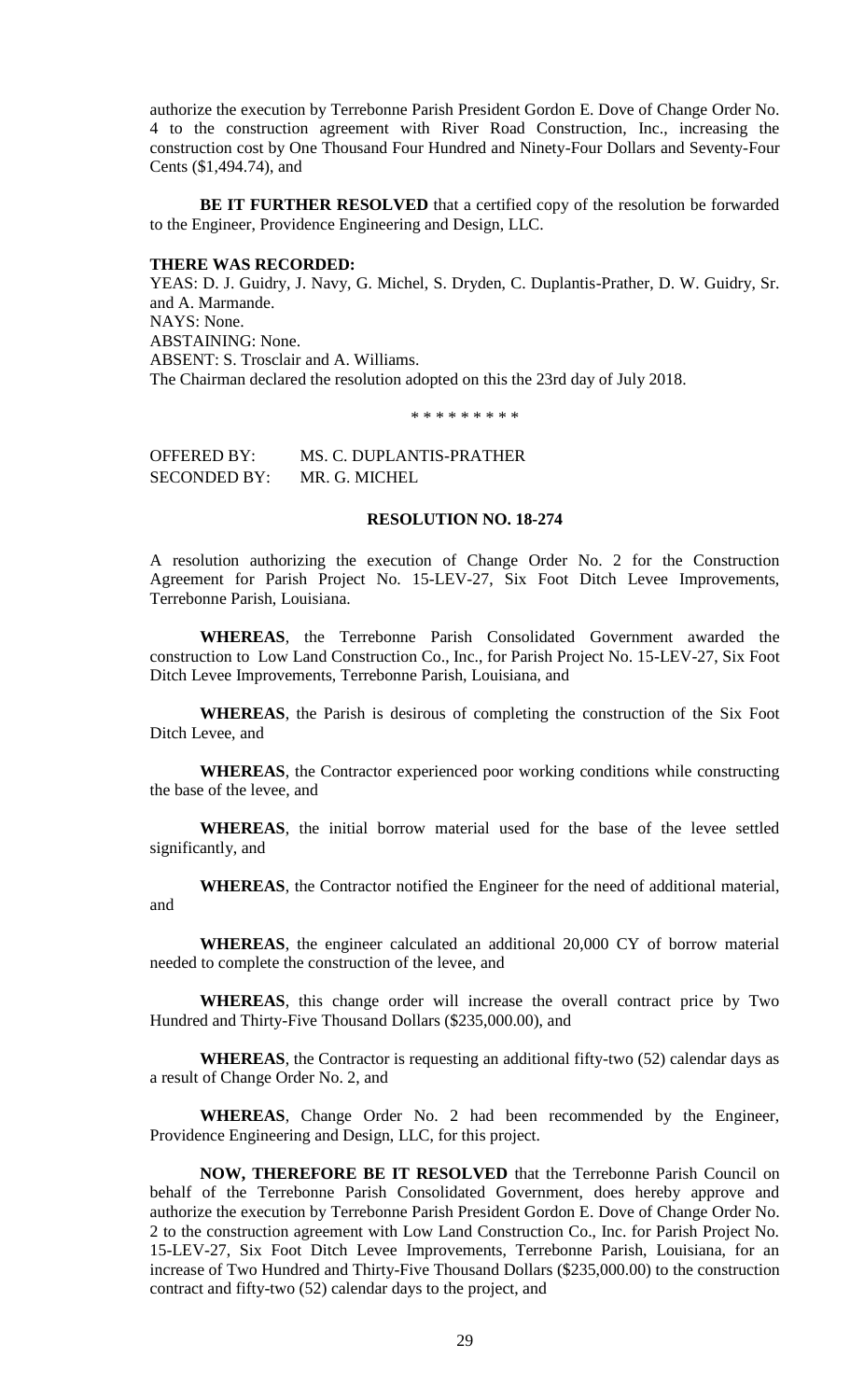**BE IT FURTHER RESOLVED** that a certified copy of the resolution be forwarded to Engineer, Providence Engineering and Design, LLC.

#### **THERE WAS RECORDED:**

YEAS: D. J. Guidry, J. Navy, G. Michel, S. Dryden, C. Duplantis-Prather, D. W. Guidry, Sr. and A. Marmande. NAYS: None. ABSTAINING: None. ABSENT: S. Trosclair and A. Williams. The Chairman declared the resolution adopted on this the 23rd day of July 2018.

\*\*\*\*\*\*\*\*\*\*

OFFERED BY: MS. C. DUPLANTIS-PRATHER SECONDED BY: MR. D. J.GUIDRY

## **RESOLUTION NO. 18-275**

A resolution providing approval of Amendment No. 3 to the Engineering Agreement for Parish Project No. **15-LEV-27**, **Six Foot Ditch Levee Improvements**, Terrebonne Parish, Louisiana.

**WHEREAS**, the Terrebonne Parish Consolidated Government did enter into an original engineering agreement with Providence Engineering and Design, LLC dated September 30, 2015, recordation number 1491014, for the Six Foot Ditch Levee Improvements, identified as Parish Project 15-LEV-27, and

**WHEREAS**, the Engineering Agreement between OWNER and ENGINEER provides for certain limitations for Basic Services and specific Additional Services, and

**WHEREAS,** TPCG is desirous of completing the improvements to the Six Foot Ditch Levee, and

**WHEREAS,** due to poor working conditions, the engineer estimated it will take approximately three (3) additional months to complete construction of the levee, and

**WHEREAS**, the additional work to complete the construction of the levee will increase the basic services section of the contract by \$11,700.00, and the additional services section by \$37,000.00, and

**NOW, THEREFORE BE IT RESOLVED** that the Terrebonne Parish Council, on behalf of the Terrebonne Parish Consolidated Government, does hereby approve this Amendment No. 3 to the Engineering Agreement for an increase of \$11,700.00 in Basic Services and \$37,000.00 in Additional Services and authorizes Parish President Gordon E. Dove to execute this Amendment No. 3 to the Engineering Agreement for the Six Foot Ditch Levee Improvements, Parish Project No. 15-LEV-27, with Providence Engineering and Design, LLC, and

**BE IT FURTHER RESOLVED** that a certified copy of the resolution be forwarded to the Engineer, Providence Engineering and Design, LLC.

#### **THERE WAS RECORDED:**

YEAS: D. J. Guidry, J. Navy, G. Michel, S. Dryden, C. Duplantis-Prather, D. W. Guidry, Sr. and A. Marmande. NAYS: None. ABSTAINING: None. ABSENT: S. Trosclair and A. Williams. The Chairman declared the resolution adopted on this the 23rd day of July 2018.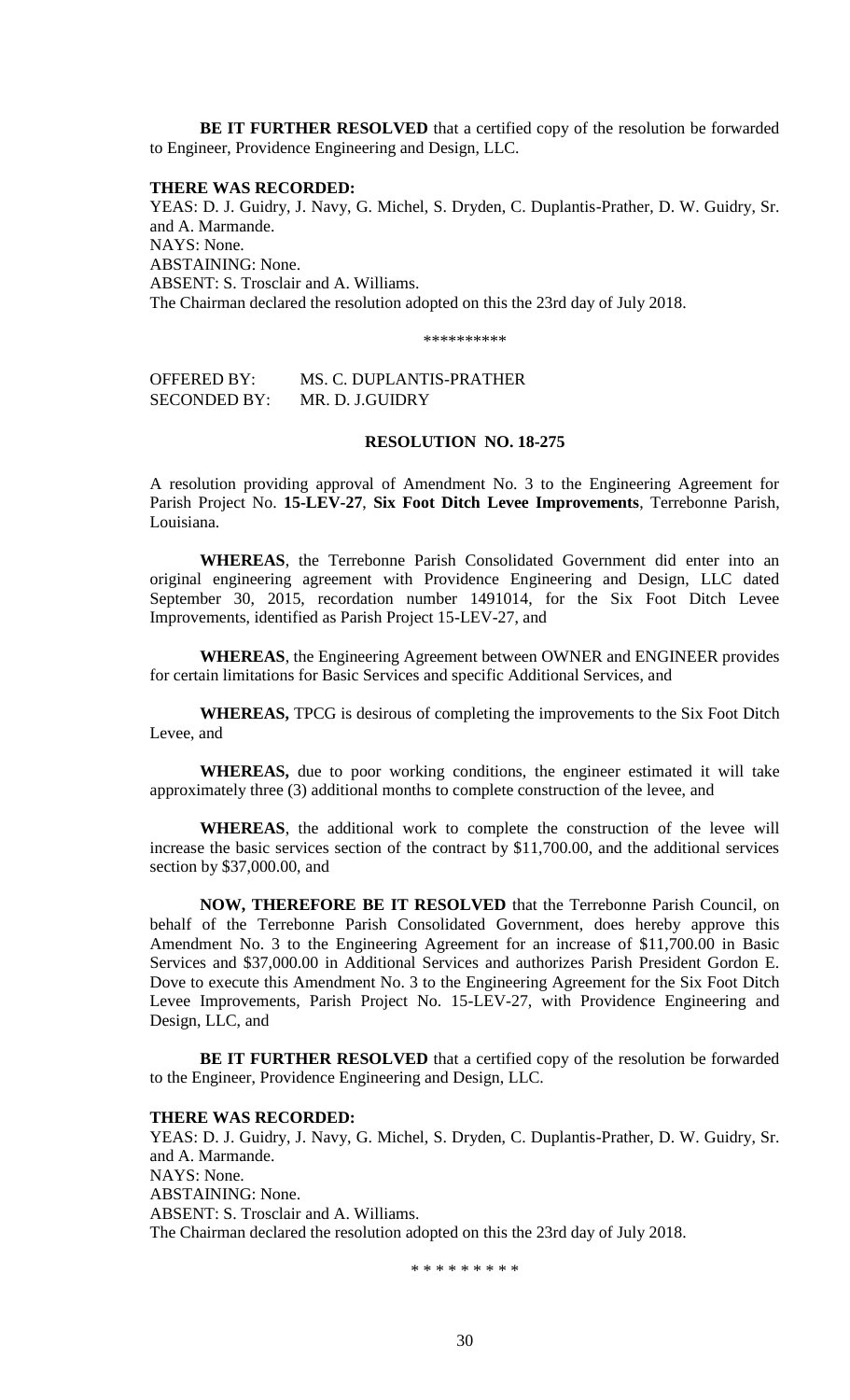OFFERED BY: MR. S. DRYDEN

SECONDED BY: MS. C. DUPLANTIS-PRATHER

# **RESOLUTION NO. 18-276**

A resolution providing for the acceptance of work performed by Byron E. Talbot Contractor, Inc., in accordance with the Certificate of Substantial Completion for Parish Project No. 95- DRA-67, 2-1A Drainage Improvements Projects, Phase VI - Honeysuckle, Terrebonne Parish, Louisiana.

**WHEREAS**, the Terrebonne Parish Consolidated Government entered into a contract dated February 16, 2018 with Byron E. Talbot Contractor, Inc., for 95-DRA-67, 2-1A Drainage Improvements Projects, Phase VI - Honeysuckle, Terrebonne Parish, Louisiana, as will be seen by reference to said contract which is recorded under Entry No. 1552183 of the records of Terrebonne Parish, and

**WHEREAS**, the work performed has been inspected by authorized representatives of the Owner, Engineer, and Contractor and found to be substantially complete, and

**WHEREAS**, the Engineer for this project, Providence Engineering & Design, LLC, recommends the acceptance of the substantial completion.

**NOW, THEREFORE BE IT RESOLVED** that the Terrebonne Parish Council, on behalf of the Terrebonne Parish Consolidated Government, does hereby accept the work performed, effective as of the date of recording of this resolution, and does authorize and direct the Clerk of Court and Ex-Officio Recorder of Mortgages of Terrebonne Parish to note this acceptance thereof in the margin of the inscription of said contract under Entry No. 1552183 of the Records of Terrebonne Parish, Louisiana, and

**BE IT FURTHER RESOLVED** that a certified copy of the resolution be forwarded to the Engineer, Providence Engineering & Design, LLC, and

**BE IT FURTHER RESOLVED** that a certified copy of the resolution be recorded in the office of the Clerk of Court of Terrebonne Parish to commence a 45-day clear lien period, and

**BE IT FURTHER RESOLVED** that the Administration is authorized to make payment of retainage upon the presentation of a Clear Lien Certificate.

#### **THERE WAS RECORDED:**

YEAS: D. J. Guidry, J. Navy, G. Michel, S. Dryden, C. Duplantis-Prather, D. W. Guidry, Sr. and A. Marmande. NAYS: None. ABSTAINING: None. ABSENT: S. Trosclair and A. Williams. The Chairman declared the resolution adopted on this the 23rd day of July 2018.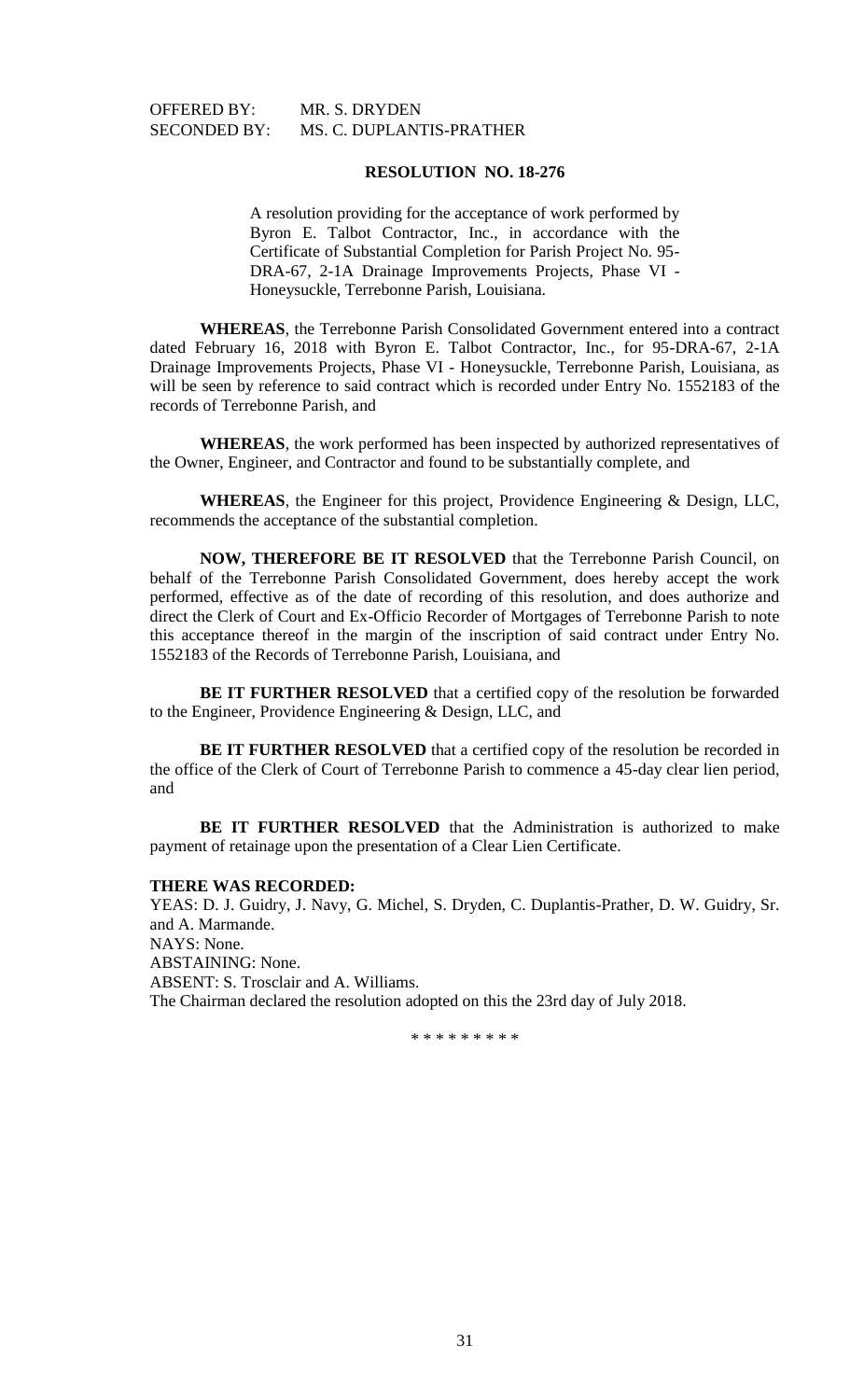# OFFERED BY: MR. D. W. GUIDRY SECONDED BY: MS. C. DUPLANTIS-PRATHER

#### **RESOLUTION NO. 18-277**

A resolution awarding and authorizing the signing of the construction Contract for Parish Project No. 16-DRA-26, Chacahoula/Gibson Drainage Project, Terrebonne Parish Consolidated Government, Terrebonne Parish, Louisiana, and authorizing the issuance of the Notice to Proceed.

**WHEREAS**, the Terrebonne Parish Consolidated Government did receive construction bids on Parish Project No. 16-DRA-26, Chacahoula/Gibson Drainage Project, Terrebonne Parish, Louisiana, and,

**WHEREAS**, the lowest bid was that submitted by M.R. Pittman Group, LLC, in the amount of \$11,964,325.00, and

**WHEREAS**, the Parish is desirous of moving forward with the construction of the pump station with a deductive change order, and

**WHEREAS**, the construction award is contingent upon a budget amendment, and

**NOW, THEREFORE, BE IT RESOLVED** that the Terrebonne Parish Consolidated Government award the construction contract to M.R. Pittman Group, LLC, in the total amount of \$11,964,325.00, and

**BE IT FURTHER RESOLVED,** that the President of Terrebonne Parish Consolidated Government, be and he is hereby authorized and empowered to sign a construction contract for and on behalf of the Terrebonne Parish Consolidated Government with M.R. Pittman Group, LLC, upon receipt of the performance bond in the amount of the contract price and contingent upon a budget amendment and deductive change order, and

**BE IT FURTHER RESOLVED**, that upon receipt of required certificates of insurance evidencing coverage as provided in the project specifications and upon execution and recordation of all contract documents, that the Engineer is hereby authorized to issue the Notice to Proceed to the Contractor to commence construction of the project.

## **THERE WAS RECORDED:**

YEAS: D. J. Guidry, J. Navy, G. Michel, S. Dryden, C. Duplantis-Prather, D. W. Guidry, Sr. and A. Marmande. NAYS: None. ABSTAINING: None. ABSENT: S. Trosclair and A. Williams. The Chairman declared the resolution adopted on this the 23rd day of July 2018.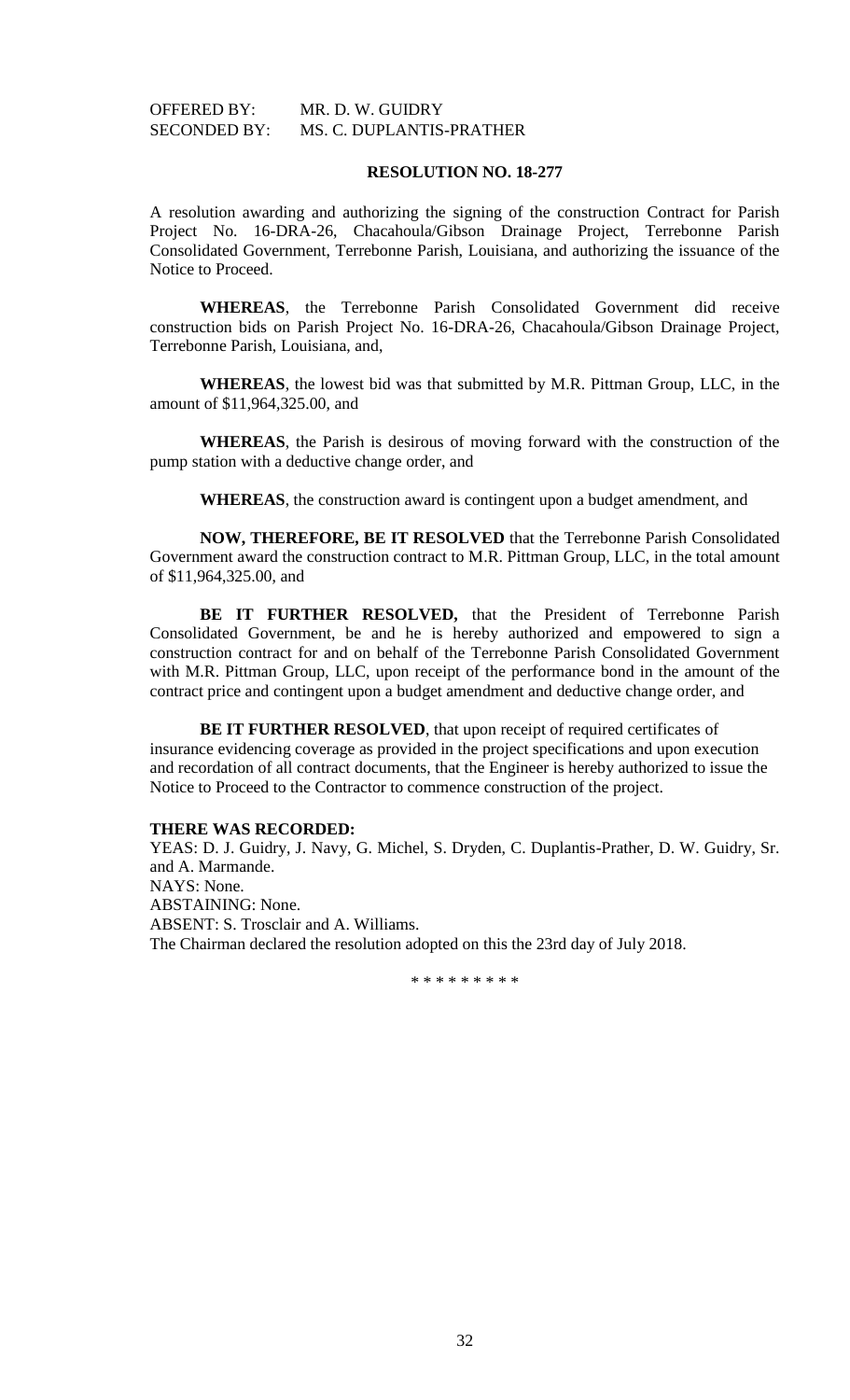SECONDED BY: MR. J. NAVY

OFFERED BY: MR. D. W. GUIDRY

## **RESOLUTION NO. 18-278**

A resolution authorizing the execution of Deductive Change Order No. 1 for the Construction Agreement for Parish Project No. 16-DRA-26, Chacahoula/Gibson Drainage Project, Terrebonne Parish, Louisiana.

**WHEREAS**, the Terrebonne Parish Consolidated Government will award the construction to M.R. Pittman Group, LLC, for Parish Project No. 16-DRA-26, Chacahoula/Gibson Drainage Project, Terrebonne Parish, Louisiana, and

**WHEREAS**, the lowest bid came in over budget, and

**WHEREAS**, the Parish is desirous of moving forward with the construction of the pump station, and

**WHEREAS**, due to budget constraints on the project, a deductive change order was recommended by the Engineer, and

**WHEREAS**, the award of the construction project is contingent upon the approval of Deductive Change Order No. 1, and

**WHEREAS**, Deductive Change Order No. 1 had been recommended by the Engineer, GIS Engineering, LLC, for this project.

**NOW, THEREFORE BE IT RESOLVED** that the Terrebonne Parish Council on behalf of the Terrebonne Parish Consolidated Government, does hereby approve and authorize the execution by Terrebonne Parish President Gordon E. Dove of Deductive Change Order No. 1 to the construction agreement with M.R. Pittman Group, LLC for Parish Project No. 16-DRA-26, Chacahoula/Gibson Drainage Project, Terrebonne Parish, Louisiana, for an decrease to the contract amount in the amount of One Million Twenty-Four Thousand, Nine Hundred Dollars and No Cents (-\$1,024,900.00), and

**BE IT FURTHER RESOLVED** that a certified copy of the resolution be forwarded to Engineer, GIS Engineering, LLC.

#### **THERE WAS RECORDED:**

YEAS: D. J. Guidry, J. Navy, G. Michel, S. Dryden, C. Duplantis-Prather, D. W. Guidry, Sr. and A. Marmande. NAYS: None. ABSTAINING: None. ABSENT: S. Trosclair and A. Williams. The Chairman declared the resolution adopted on this the 23rd day of July 2018.

\* \* \* \* \* \* \* \* \*

Mr. J. Navy moved, seconded by Mr. D. W. Guidry, Sr., "THAT, there being no further business to come before the Public Services Committee, the meeting be adjourned."

The Chairman called for the vote on the motion offered by Mr. J. Navy. THERE WAS RECORDED: YEAS: D. J. Guidry, J. Navy, G. Michel, S. Dryden, C. Duplantis-Prather, D. W.

Guidry, Sr. and A. Marmande. NAYS: None.

ABSENT: S. Trosclair and A. Williams.

The Chairman declared the motion adopted and the meeting was adjourned at 6:27 p.m.

Alidore Marmande, Chairman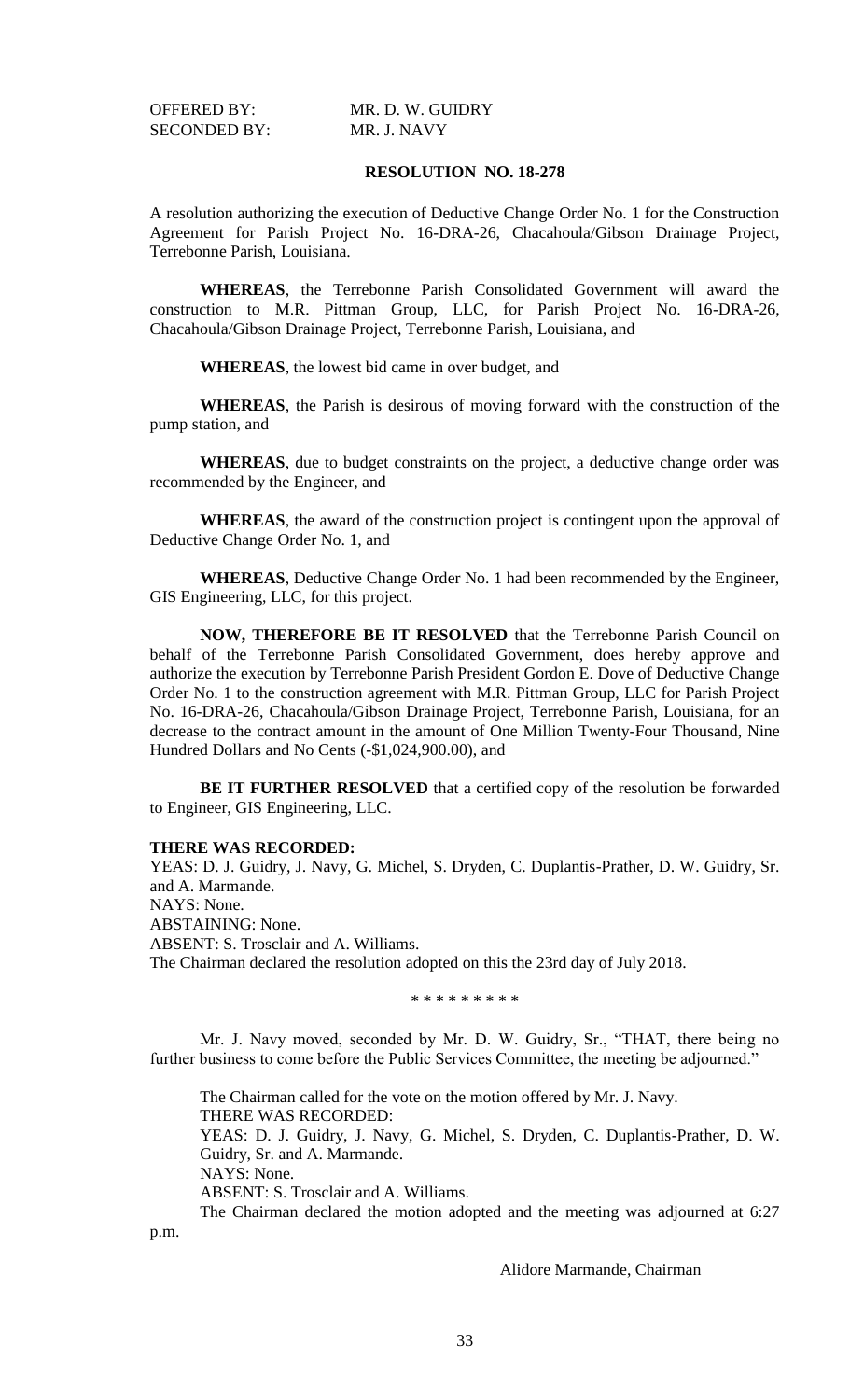Mr. A. Marmande moved, seconded by Mr. G. Michel, "THAT, the Council accept and ratify the minutes of the Public Services Committee meeting held on 07/25/18."

The Vice-Chairwoman called for a vote on the motion offered by Mr. A. Marmande. THERE WAS RECORDED: YEAS: D. J. Guidry, J. Navy, A. Williams, G. Michel, S. Dryden, D. W. Guidry, Sr. and A. Marmande. NAYS: None. ABSENT: S. Trosclair and C. Duplantis-Prather. The Vice-Chairwoman declared the motion adopted.

The Vice-Chairwoman called for a report on the Budget and Finance Committee meeting held on 07/25/18, whereupon the Committee Vice-Chairman noting ratification of minutes calls public hearings on 08/15/18 at 6:30 p.m., rendered the following:

## **BUDGET & FINANCE COMMITTEE**

#### **JULY 23, 2018**

The Vice-Chairman, Dirk J. Guidry, called the Budget & Finance Committee meeting to order at 6:30 p.m. in the Terrebonne Parish Council Meeting Room with an Invocation offered by Committee Member J. Navy and the Pledge of Allegiance led by Committee Member A. Marmande. Upon roll call, Committee Members recorded as present were: D. J. Guidry, J. Navy, G. Michel, S. Dryden, C. Duplantis-Prather, D. W. Guidry, Sr. and A. Marmande. Committee Members S. Trosclair and A. Williams were recorded as absent. A quorum was declared present.

Mr. A. Marmande moved, seconded by Mr. J. Navy, "THAT, the Budget and Finance Committee introduce an ordinance to authorize the acquisition of property, sites and/or servitudes required in connection with and/or for Forced Drainage Project 1-1A (Statewide Flood Control); authorize the Parish President to execute any and all documents necessary to acquire sites, property, and/or servitudes for the said purposes; and to provide for other matters relative thereto; and calling a public hearing on Wednesday, August 15, 2018 at 6:30 p.m." *\*(Motion Voted on After Presentation)*

Parish President G. Dove presented a brief power point presentation detailing the aforementioned property and its significance to Terrebonne Parish's 1-1A Forced Drainage Project (Statewide Flood Control). He explained that this property is located between Hwy. 24 and Highway 311and would work as a retention area improving drainage and water flow; noting that this project would help the areas of Schriever, Gray, Bayou Cane, Hwy. 311and alleviate the additional water that flows to the Bonanza Pump Station. President Dove further explained that the parish will only be responsible for the real state fees, closing cost and taxes; reiterating that this area is a beautiful environmental system with a fresh water marsh that would be efficient as a retention basin.

**\***The Vice-Chairman called for the vote on the motion offered by Mr. A. Marmande. THERE WAS RECORDED:

YEAS: D. J. Guidry, J. Navy, G. Michel, S. Dryden, C. Duplantis-Prather, D. W. Guidry, Sr. and A. Marmande.

NAYS: None.

ABSENT: S. Trosclair and A. Williams.

The Vice-Chairman declared the motion adopted.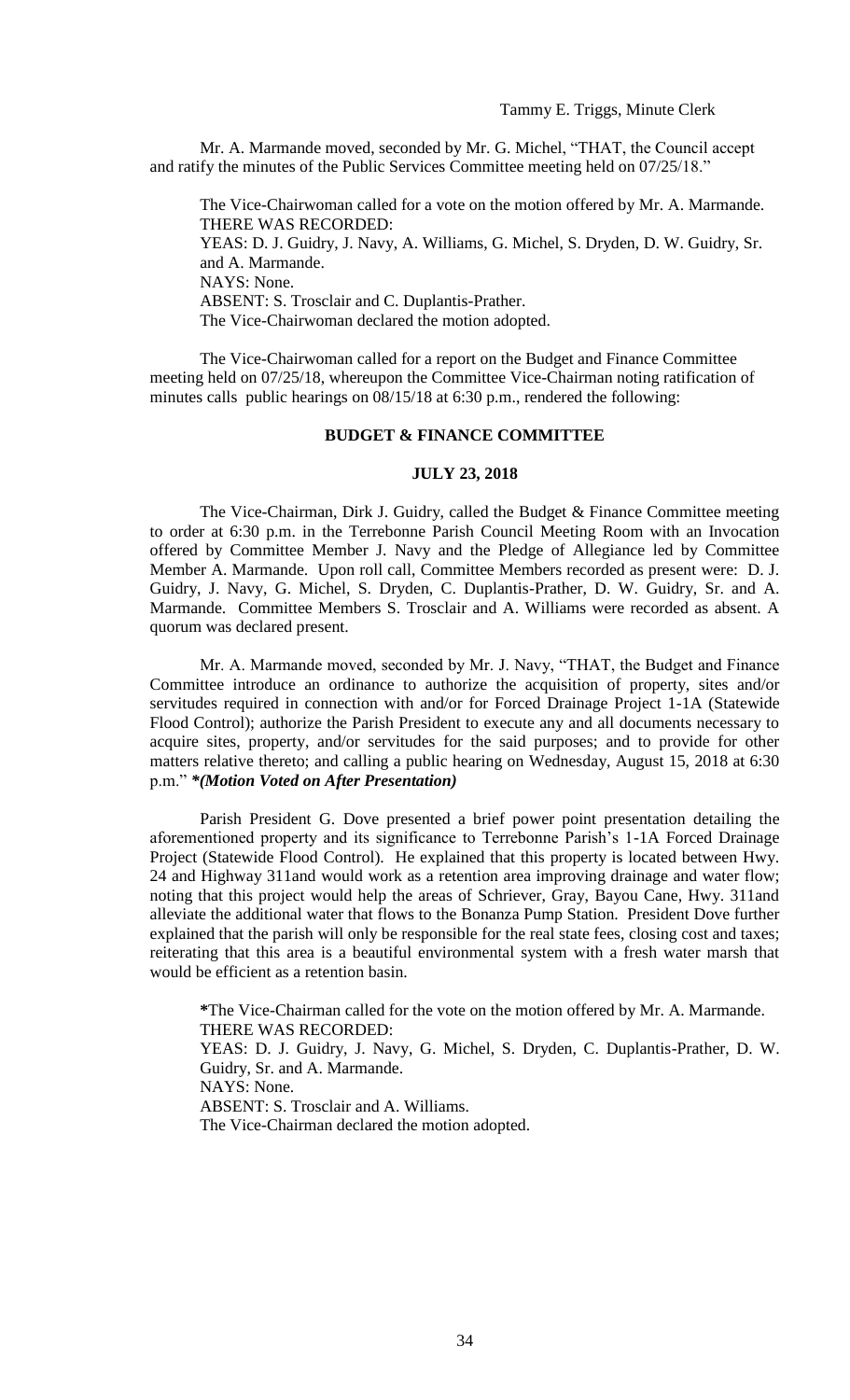| <b>OFFERED BY:</b>  | MR. J. NAVY     |
|---------------------|-----------------|
| <b>SECONDED BY:</b> | MR. A. MARMANDE |

#### **RESOLUTION NO. 18-279**

A RESOLUTION IN ACCORDANCE WITH SECTION 21-90 OF THE TERREBONNE PARISH CODE OF ORDINANCES TO APPROVE MONETARY SPENDING FOR A PROJECT, CONTRACT OR PURCHASE WHICH LOUISIANA LAW REQUIRES BE LET FOR BID OR AWARDED THROUGH A REQUEST FOR PROPOSALS PROCESS, AS PROPOSED BY TERREBONNE PARISH RECREATION DISTRICT NO. 11 FOR APPROVAL OF RENOVATIONS AT MECHANICVILLE GYM.

**WHEREAS**, Section 21-90 of the Terrebonne Parish Code of Ordinances requires each recreation district within Terrebonne Parish to obtain Terrebonne Parish Council approval by resolution for "any monetary spending . . . which Louisiana law requires be let out for bid or be awarded through a request for proposals process";

**WHEREAS**, on July 9, 2018, in accordance with Section 21-90, Terrebonne Parish Recreation District Number 11 submitted its request for this Council's approval for the project, contract, or purchase as further described in the attachments to this resolution;

**WHEREAS**, The Board of the said District advises that the project, contract, or purchase, as proposed, is one which Louisiana law requires be let out for bid or be awarded through a request for proposals process, and, therefore, requests approval via resolution by the Terrebonne Parish Council prior to any action by the District Board; and

**WHEREAS**, the Terrebonne Parish Council finds the project, contract, or purchase, as proposed and attached hereto, to be acceptable; and

**NOW THEREFORE, BE IT RESOLVED** that the Terrebonne Parish Council approves the project, contract, or purchase as proposed by and for Terrebonne Parish Recreation District No. 11, and directs the District Board to comply with all local, state, and federal laws and regulations when managing the said project, contract, or purchase.

#### **THERE WAS RECORDED:**

YEAS: D. J. Guidry, J. Navy, G. Michel, S. Dryden, C. Duplantis-Prather, D. W. Guidry, Sr. and A. Marmande. NAYS: None. ABSTAINING: None. ABSENT: S. Trosclair and A. Williams. The Chairman declared the resolution adopted on this the 23rd day of July 2018.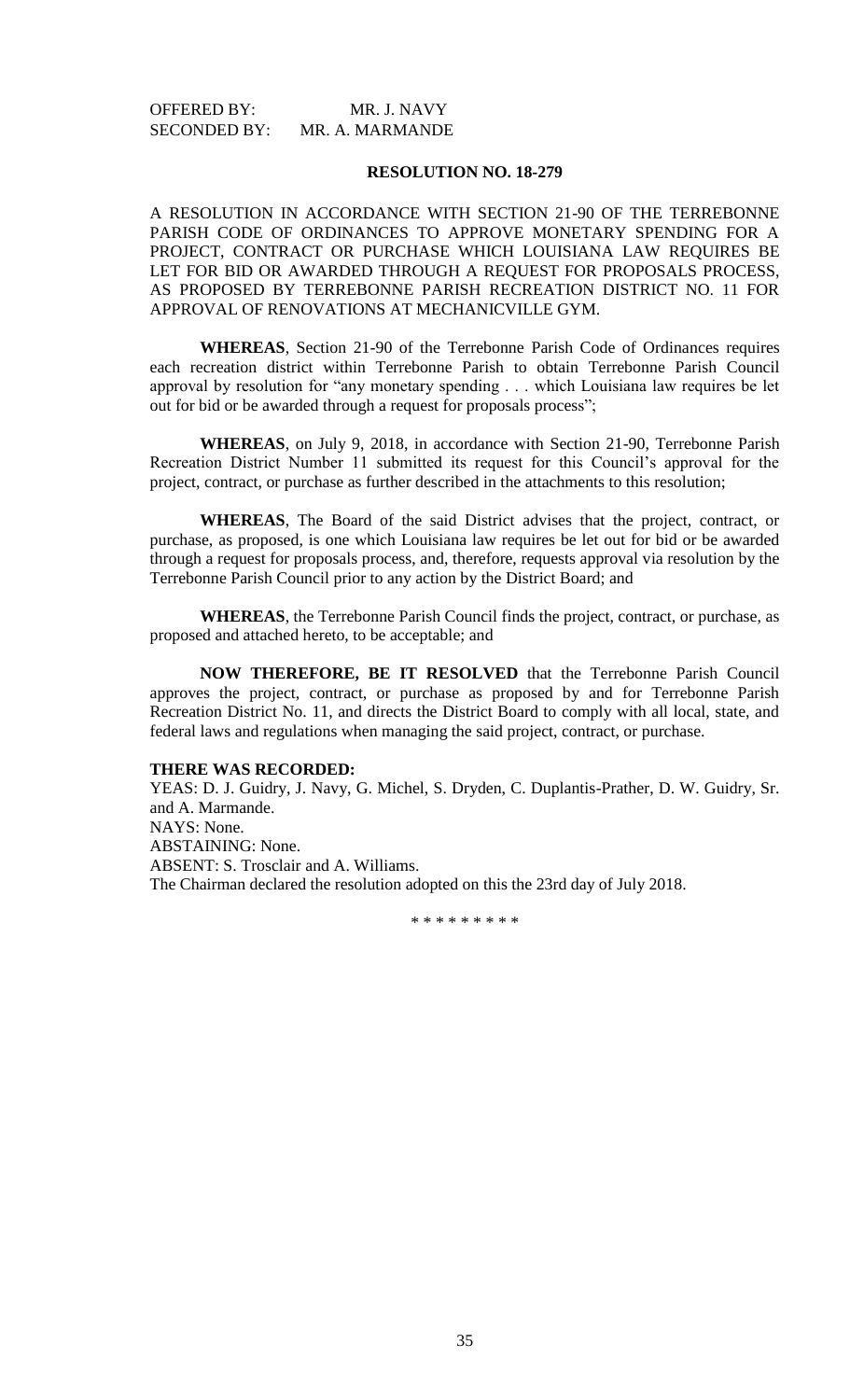# SECONDED BY: MR. J. NAVY

# OFFERED BY: MS. C. DUPLANTIS-PRATHER

## RESOLUTION NO. 18-280

A RESOLUTION AUTHORIZING THE PARISH PRESIDENT TO EXECUTE AN INTERGOVERNMENTAL AGREEMENT BETWEEN TERREBONNE PARISH CONSOLIDATED GOVERNMENT AND THE TERREBONNE PARISH SHERIFF'S OFFICE TO FACILITATE THE DUAL EMPLOYMENT OF THE JAIL MEDICAL ADMINISTRATOR BY BOTH PARTIES, AND TO PROVIDE FOR RELATED MATTERS

**WHEREAS**, LA RS 33:1324 and 1324.1, also known as the Local Services Act, provides that any parish or political subdivision of the state may make agreements between or among themselves to engage jointly in the exercise of any power, provided that at least one of the participants in the agreement is authorized under a provision of general or special law to exercise such power, including the joint use of personnel necessary to accomplish the purposes of the agreement; and

**WHEREAS**, under the authority of LA RS 15:705, the Terrebonne Parish Sheriff's Office (TPSO) is the keeper of the Terrebonne Parish Criminal Justice Complex (TPCJC) and is tasked with preserving the peace and apprehending all disturbers thereof, and other public offenders; and

**WHEREAS**, under the authority of LA RS 15:703, Terrebonne Parish Consolidated Government (TPCG) maintains the medical staff at the TPCJC to conduct daily operations necessary to provide health care services to parish prisoners confined therein; and

**WHEREAS**, the TPCG desires to assign to its medical staff at the TPCJC an employee of the TPSO, who will serve as the medical administrator for the medical staff at said TPCJC, with specific duties assigned by TPCG, including but not limited to, overseeing the daily operations of the medical department at said TPCJC, as well as maintaining all medical records of inmates who are incarcerated at said TPCJC and/or have been incarcerated at the TPCJC, as well as such duties and responsibilities that TPCG deems necessary for the operation of the medical department at the TPCJC; and

**NOW THEREFORE, BE IT RESOLVED** by the Terrebonne Parish Council on behalf of the TPCG that Parish President is hereby authorized to execute an intergovernmental agreement for and on behalf of the Terrebonne Parish Consolidated Government with Terrebonne Parish Sheriff's Office containing substantially the same terms as though set out in the attached agreement, subject to the approval by legal counsel for TPCG; and

#### **THERE WAS RECORDED:**

YEAS: D. J. Guidry, J. Navy, G. Michel, S. Dryden, C. Duplantis-Prather, D. W. Guidry, Sr., and A. Marmande. NAYS: None. ABSTAINING: None. ABSENT: S. Trosclair and A. Williams The Chairwoman declared the resolution adopted on this the 23th day of July 2018.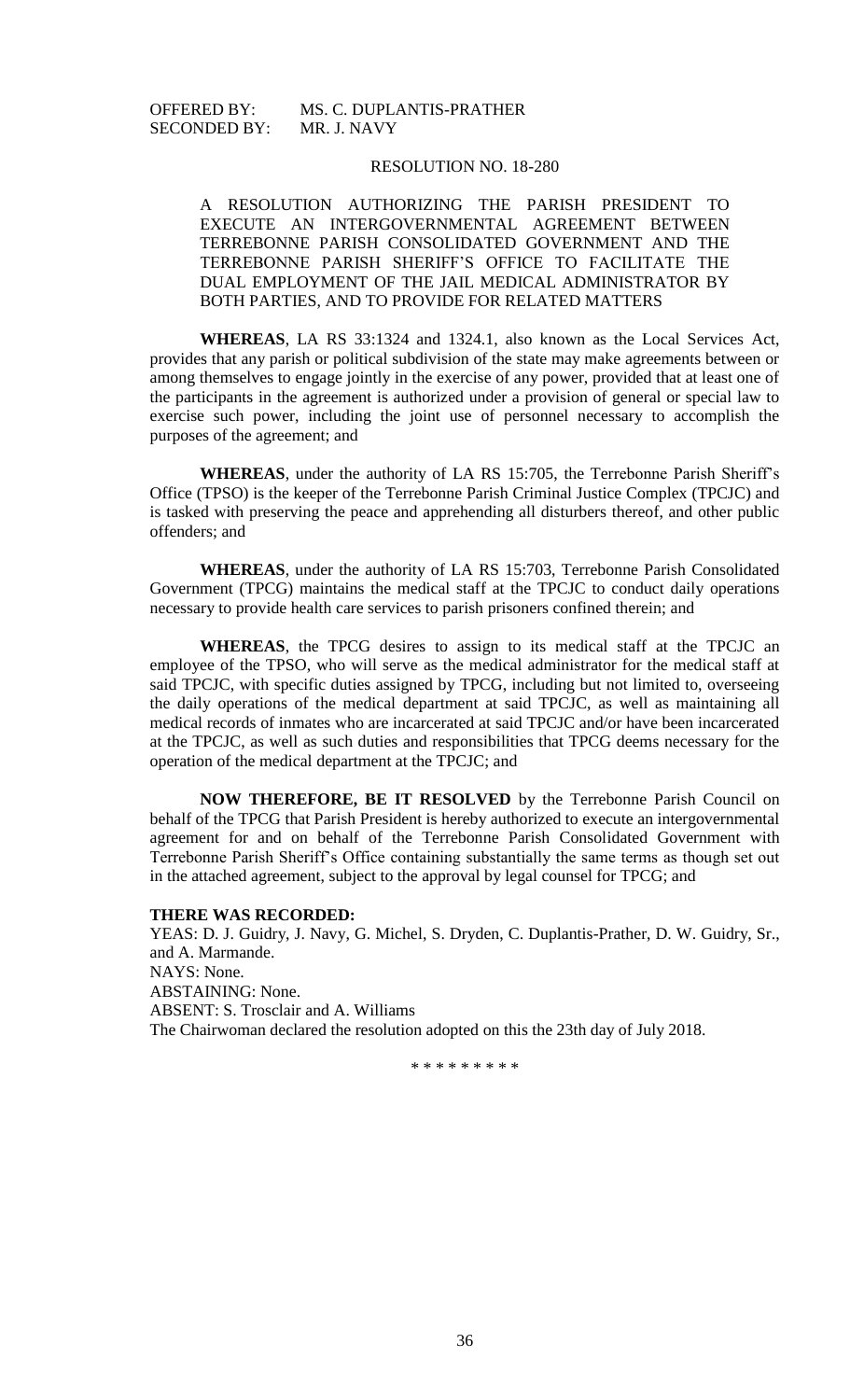OFFERED BY: MR. A. MARMANDE<br>SECONDED BY: MR. J. NAVY SECONDED BY:

## **RESOLUTION NO. 18-281**

A Resolution to amend resolution 18-245 to reflect changes in the award of Bid 18-WHSE-22 Purchase of New/ Unused Creosote Poles due to the withdrawal of the bid from Wesco **Distribution** 

**WHEREAS**, on June 25, 2018 the Budget and Finance Committee adopted resolution 18-245 for BID 18-WHSE-22 Purchase of New/ Unused Creosote Poles to award the lowest qualified bidder Wesco Distribution, and

**WHEREAS,** after the issuance of a purchase order, the Purchasing/Warehouse Division was contacted on July 13, 2018 by a representative of Wesco Distribution requesting to withdraw the company's bid due a pricing error, and

**WHEREAS,** the Purchasing/Warehouse Division is requesting to amend Resolution 18-245 to reflect a change in award for the aforementioned bid and to the next lowest qualified bidder, Anxiter Power Solutions, LLC, in the amount of Forty-Nine Thousand, Seventy Dollars and Ninety Cents (\$49,070.90) as per attached documents, and

**WHEREAS,** should the awarded vendor be unable to supply the Purchasing/Warehouse Division with the required creosote poles the division shall be authorized to award the item(s) to the next lowest qualified bidder, and

**NOW, THEREFORE BE IT RESOLVED** by the Terrebonne Parish Council (Budget & Finance Committee), on behalf of the Terrebonne Parish Consolidated Government that the request of the Purchasing/Warehouse Division be granted for the amendment of resolution 18-245, as per attached documents.

#### **THERE WAS RECORDED:**

YEAS: D. J. Guidry, J. Navy, G. Michel, S. Dryden, C. Duplantis-Prather, D. W. Guidry, Sr., and A. Marmande. NAYS: None. ABSTAINING: None. ABSENT: S. Trosclair and A. Williams The Chairwoman declared the resolution adopted on this the 23th day of July 2018.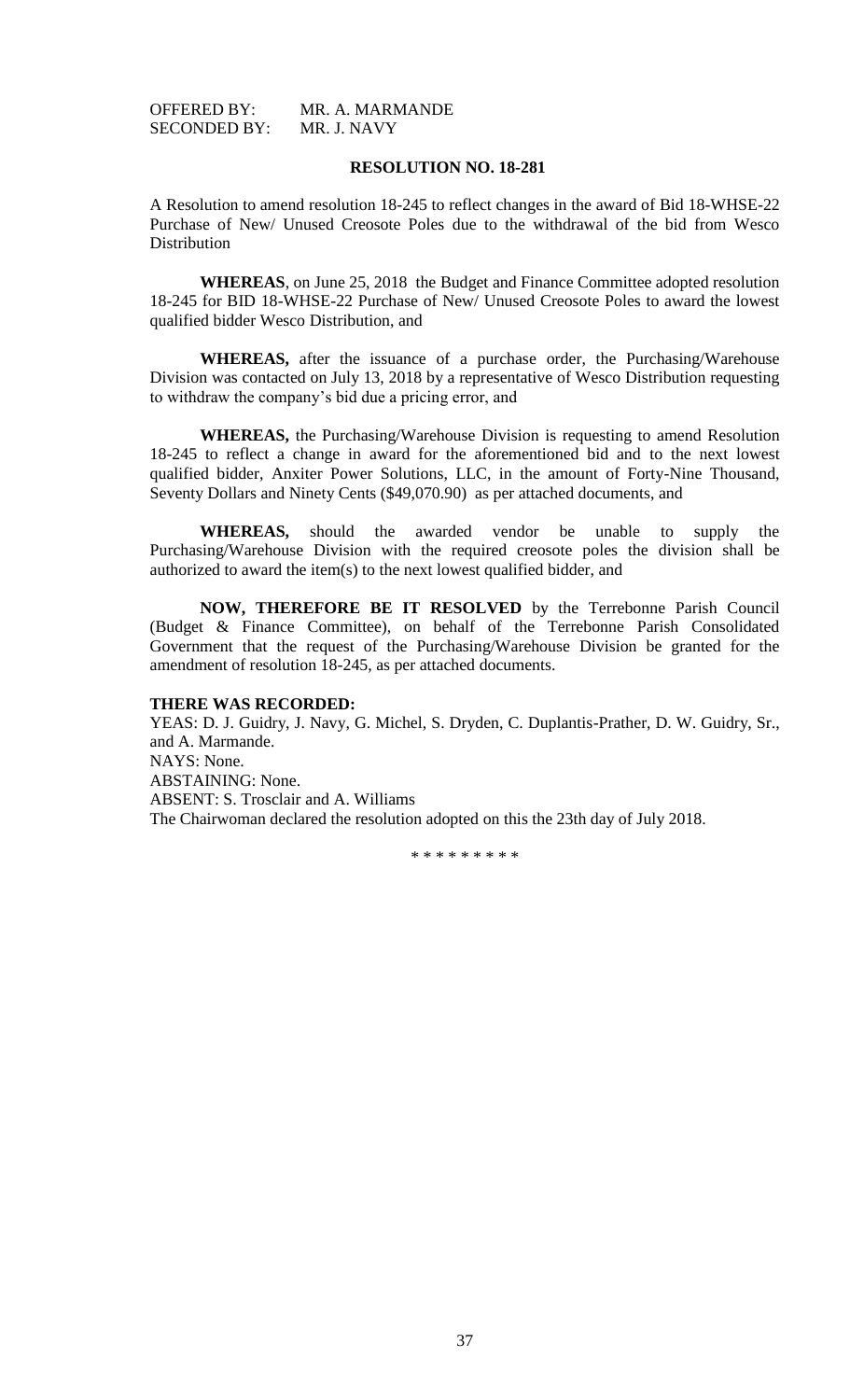OFFERED BY: MR. A. MARMANDE<br>SECONDED BY: MR. J. NAVY SECONDED BY:

## **RESOLUTION NO. 18- 282**

**WHEREAS**, quotes were obtained by the Terrebonne Parish Consolidated Government for the purpose of upgrading the MTI security system at the Criminal Justice Complex, and

**WHEREAS**, after careful review by David Drury, Government Facilities Manager, and Mike Toups, Parish Manager it has been determined that the quoted price of Forty-four Thousand, One Hundred Dollars and Zero Cents (\$44,100.00) from R & S Corporation for the MTI system upgrade should be accepted per the attached documents, and

**WHEREAS,** the Parish Administration has recommended the acceptance of the price for the aforementioned MTI system upgrade at the cost of Forty-four Thousand, One Hundred Dollars and Zero Cents (\$44,100.00) as per the attached documents.

**NOW, THEREFORE BE IT RESOLVE**D by the Terrebonne Parish Council, on behalf of the Terrebonne Parish Consolidated Government, that the recommendation of the Parish Administration be approved and that MTI system upgrade be accepted as per the attached forms.

#### **THERE WAS RECORDED:**

YEAS: D. J. Guidry, J. Navy, G. Michel, S. Dryden, C. Duplantis-Prather, D. W. Guidry, Sr., and A. Marmande. NAYS: None. ABSTAINING: None. ABSENT: S. Trosclair and A. Williams The Chairwoman declared the resolution adopted on this the 23th day of July 2018. \* \* \* \* \* \* \* \* \*

OFFERED BY: MR. A. MARMANDE SECONDED BY: MR. J. NAVY

### **RESOLUTION NO. 18- 282**

**WHEREAS**, quotes were obtained by the Terrebonne Parish Consolidated Government for the purpose of upgrading the MTI security system at the Criminal Justice Complex, and

**WHEREAS**, after careful review by David Drury, Government Facilities Manager, and Mike Toups, Parish Manager it has been determined that the quoted price of Forty-four Thousand, One Hundred Dollars and Zero Cents (\$44,100.00) from R & S Corporation for the MTI system upgrade should be accepted per the attached documents, and

**WHEREAS,** the Parish Administration has recommended the acceptance of the price for the aforementioned MTI system upgrade at the cost of Forty-four Thousand, One Hundred Dollars and Zero Cents (\$44,100.00) as per the attached documents.

**NOW, THEREFORE BE IT RESOLVE**D by the Terrebonne Parish Council, on behalf of the Terrebonne Parish Consolidated Government, that the recommendation of the Parish Administration be approved and that MTI system upgrade be accepted as per the attached forms.

#### **THERE WAS RECORDED:**

YEAS: D. J. Guidry, J. Navy, G. Michel, S. Dryden, C. Duplantis-Prather, D. W. Guidry, Sr., and A. Marmande. NAYS: None. ABSTAINING: None. ABSENT: S. Trosclair and A. Williams The Chairwoman declared the resolution adopted on this the 23th day of July 2018.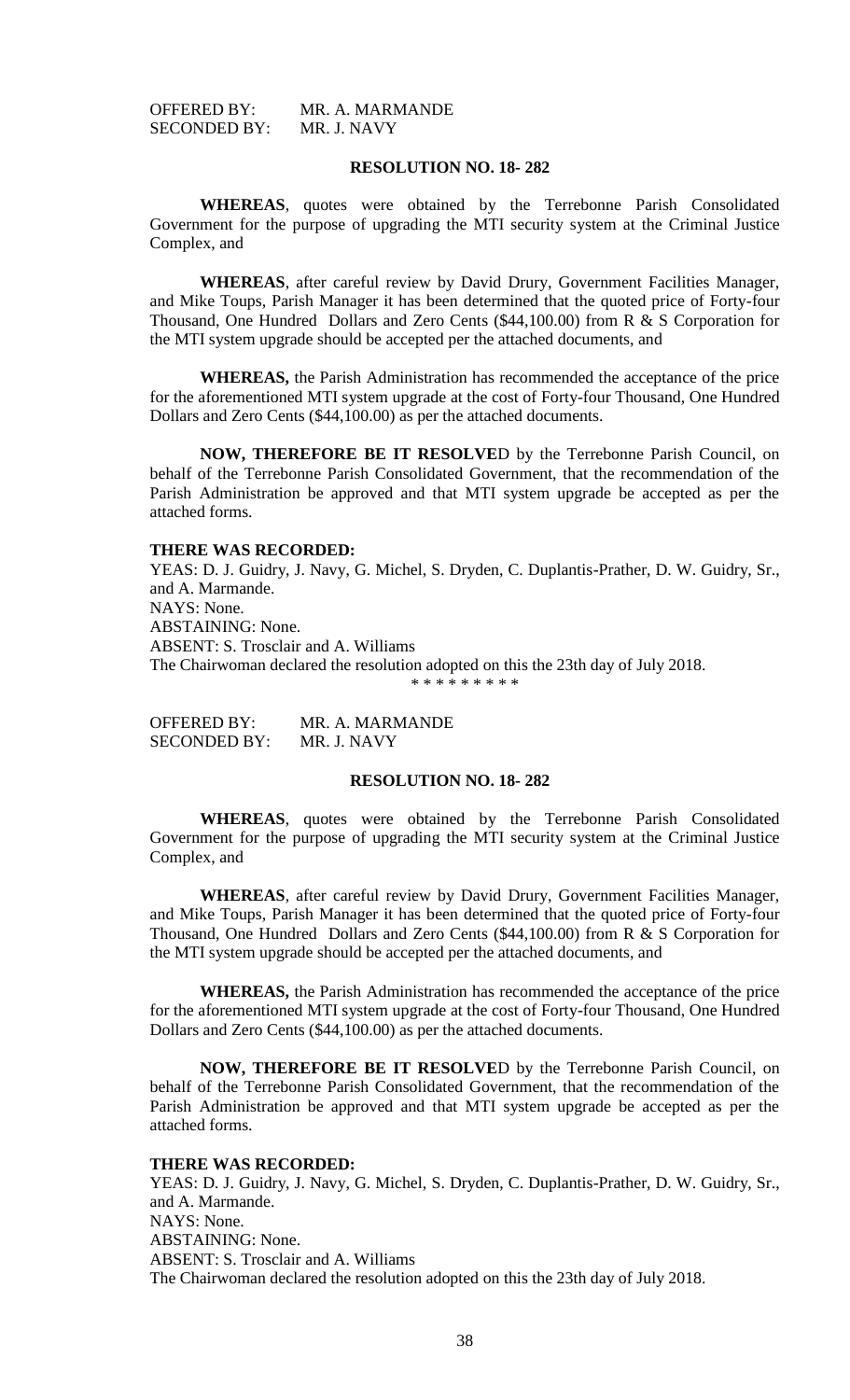\* \* \* \* \* \* \* \* \*

Ms. C. Duplantis-Prather moved, seconded by Mr. J. Navy, "THAT, the Budget & Finance Committee approve the co-sponsorship request from the Humane Society of Louisiana for the Bayou Veg Fest to be held on November 11, 2018 in the Downtown Courthouse Square."

The Vice-Chairman called for the vote on the motion offered by Ms. C. Duplantis-Prather. THERE WAS RECORDED: YEAS: D. J. Guidry, J. Navy, S. Dryden, C. Duplantis-Prather, D. W. Guidry, Sr. and A. Marmande. NAYS: None. ABSENT: S. Trosclair, A. Williams and G. Michel. The Vice-Chairman declared the motion adopted.

Upon questioning from Committee Member D. W. Guidry, Sr. inquiring about the acronym MTI, Parish Manager M. Toups explained that the aforementioned security system is for the security at the Ashland Jail; noting that the funding for this project has already been budgeted and the acronym MTI is just the manufacturer's name.

Planning and Zoning Director C. Pulaski explained that MTI stands for the Montgomery Technology, Inc.; noting that it is a detention control system.

| <b>OFFERED BY:</b>  | MS. C. DUPLANTIS-PRATHER |
|---------------------|--------------------------|
| <b>SECONDED BY:</b> | MR. D. W. GUIDRY, SR.    |

# **RESOLUTION NO. 18-283**

**WHEREAS,** prices were obtained from the LA Federal Property Assistance Agency by the Terrebonne Parish Consolidated Government for the purpose of purchasing three (3) used trucks for the Roads and Bridges Division of the Public Works Department, and

**WHEREAS,** after careful review by David Rome, Public Works Director it has been determined that the price of Forty-Five Thousand Dollars (\$45,000.00) from the LA Federal Property Assistance Agency for all three (3) used Ford trucks should be accepted as per attached documents, and

**WHEREAS,** Parish Administration concurs with the recommendation for the purchase of three (3) used Ford trucks from the LA Federal Property Assistance Agency for the Roads and Bridges Division at the aforementioned price, and

**NOW, THEREFORE BE IT RESOLVED** by the Terrebonne Parish Council (Budget and Finance Committee), on behalf of the Terrebonne Parish Consolidated Government, that the recommendation of the Parish Administration be approved for the purchase of the three (3) used Ford trucks, per attached documents.

#### **THERE WAS RECORDED:**

YEAS: D. J. Guidry, J. Navy, G. Michel, S. Dryden, C. Duplantis-Prather, D. W. Guidry, Sr., and A. Marmande. NAYS: None. ABSTAINING: None. ABSENT: S. Trosclair and A. Williams The Chairwoman declared the resolution adopted on this the 23th day of July 2018.

\* \* \* \* \* \* \* \* \*

Mr. D. W. Guidry, Sr. moved, seconded by Ms. C. Duplantis-Prather, "THAT, the Budget & Finance Committee introduce an ordinance to amend the 2018 Adopted Operating Budget Positions and the 5-Year Capital Outlay Budget of the Terrebonne Parish Consolidated Government for the following items and to provide for related matters: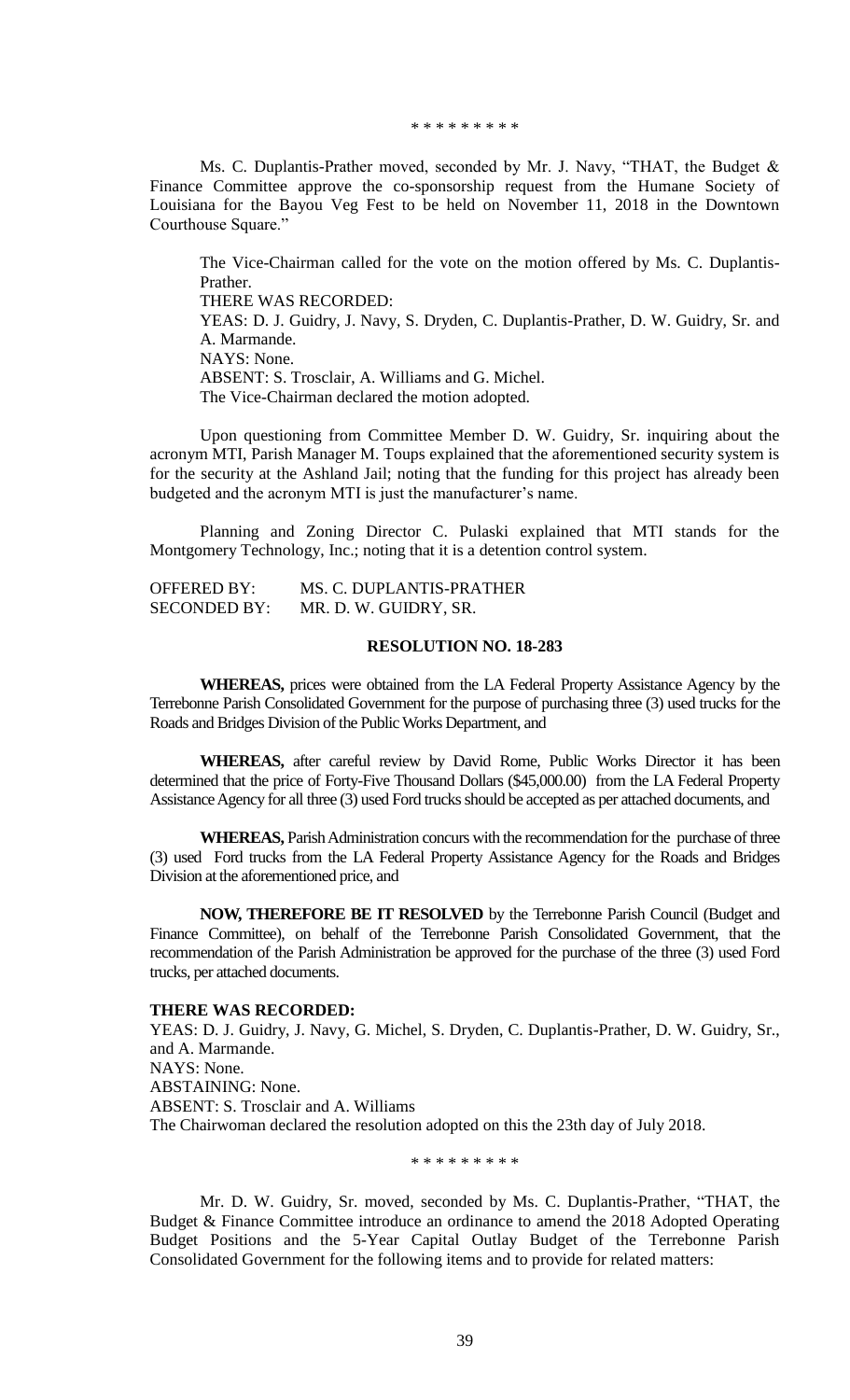- I. Louisiana Highway Safety Commission Grant Award, \$92,377
- II. Houma Downtown Development, \$186,909
- III. General Fund Downtown Development, \$4,797
- IV. Bayou Black Pump Station, \$75,100
- V. Marshal Delete Budgeted Positions, -0-
- VI. Hollywood Road Extension, \$100,000
- VII. LA 24 Sidewalk Project, \$50,000
- VIII. West Park Sidewalk Project, \$50,000

and call a public hearing on said matter on August 15, 2018 at 6:30 p.m."

The Vice-Chairman called for the vote on the motion offered by Mr. D. W. Guidry, Sr. THERE WAS RECORDED: YEAS: D. J. Guidry, J. Navy, S. Dryden, C. Duplantis-Prather, D. W. Guidry, Sr. and A. Marmande. NAYS: None. ABSENT: S. Trosclair, A. Williams and G. Michel. The Vice-Chairman declared the motion adopted.

OFFERED BY: MR. J. NAVY<br>SECONDED BY: MR. A. MARN MR. A. MARMANDE

#### **RESOLUTION NO. 18-284**

A RESOLUTION AUTHORIZING THE PARISH PRESIDENT TO ENTER INTO A COOPERATIVE ENDEAVOR AGREEMENT WITH THE GULF CAST TEACHING FAMILY SERVICES FOR THE PURPOSE OF OPERATING THE GCSS HOUMA SENIOR CENTER IN THE MECHANICVILLE MEMORIAL COMMUNITY CENTER

**WHEREAS,** Article VII, Section 14 of the Louisiana Constitution further provides that "For a public purpose, the state and its political subdivisions or political corporations may engage in cooperative endeavors with each other, with the United States or its agencies, or with any public or private association, corporation or individual"; and,

**WHEREAS,** Louisiana Constitution Article VI, Section 20, Louisiana Revised Statutes 33:1324 and Section 1-07 of the Terrebonne Parish Charter provides "the parish government is authorized, as provided by state law, to enter into joint service agreements or cooperative efforts with other governmental agencies and political subdivisions"; and,

**WHEREAS**, TPCG believes that supporting the "GCSS Houma Senior Center in the Mechanicville Memorial Community center" will serve a public purpose and is not gratuitous in light if the benefit provided for support of the poor pursuant to Louisiana Revised Statute 33:1236(11) & 33:4563; and,

**WHEREAS**, Gulf Coast is a Louisiana Non-Profit Corporation organized in accordance with Louisiana law;

**NOW, THEREFORE BE IT RESOLVED,** by the Terrebonne Parish Council (Budget and Finance Committee), on behalf of the Terrebonne Parish Consolidated Government, hereby authorizes the Parish President to enter into a Cooperative Endeavor Agreement pending legal rendering an opinion and Legal and Finance Department approving proposed agreement.

## **THERE WAS RECORDED:**

YEAS: D. J. Guidry, J. Navy, S. Dryden, C. Duplantis-Prather, D. W. Guidry, Sr., and A. Marmande. NAYS: None. ABSTAINING: None. ABSENT: S. Trosclair, A. Williams, and G. Michel The Chairwoman declared the resolution adopted on this the 23th day of July 2018.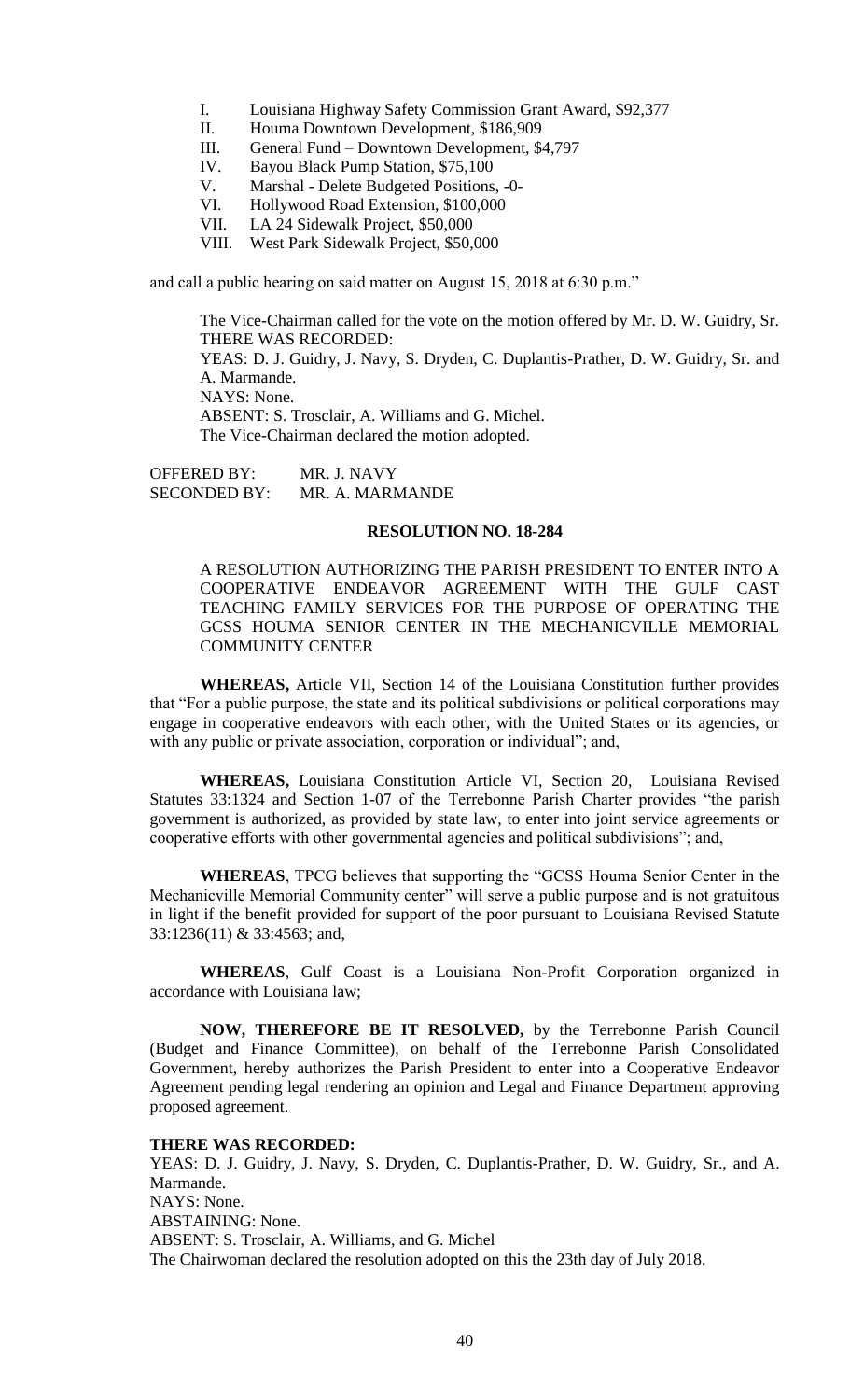\* \* \* \* \* \* \* \* \*

Mr. J. Navy moved, seconded by Mr. A. Marmande, "THAT, the Budget and Finance Committee approve the co-sponsorship request from the Terrebonne Parish School District for the Fall College Career Fair to be held on October 16, 2018 at the Houma-Terrebonne Civic Center.'

The Vice-Chairman called for the vote on the motion offered by Mr. J. Navy. THERE WAS RECORDED: YEAS: D. J. Guidry, J. Navy, S. Dryden, C. Duplantis-Prather, D. W. Guidry, Sr. and A. Marmande. NAYS: None. ABSENT: S. Trosclair, A. Williams and G. Michel. The Vice-Chairman declared the motion adopted.

Mr. J. Navy moved, seconded by Mr. A. Marmande, "THAT, the Budget and Finance Committee approve the co-sponsorship request from the Terrebonne Parish School District for the "School is Everybody's Business" event at the Houma-Terrebonne Civic Center on August 3, 2018."

The Vice-Chairman called for the vote on the motion offered by Mr. J. Navy. THERE WAS RECORDED: YEAS: D. J. Guidry, J. Navy, S. Dryden, C. Duplantis-Prather, D. W. Guidry, Sr. and A. Marmande. NAYS: None. ABSENT: S. Trosclair, A. Williams and G. Michel. The Vice-Chairman declared the motion adopted.

OFFERED BY: MR. A. MARMANDE SECONDED BY: MR. J. NAVY

## **RESOLUTION NO. 18-285**

A RESOLUTION AUTHORIZING THE PARISH PRESIDENT TO PURSUE FUNDING FOR LIVING SHORELINES TO PROTECT THE INTEGRITY OF THE COASTLINE WHILE PROTECTING, RESTORING OR ENHANCING HABITAT FOR ENVIRONMENTALLY AND COMMERCIALLY IMPORTANT NATURAL RESOURCES.

**WHEREAS**, the Terrebonne Parish Consolidated Government has been awarded funding allocated through the Coastal Restoration and Protection Authority (CPRA) and matched that funding to install an Oyster Bed Surge Protection System in Lake Chien and Lake Tambour as described in Attachment A, and

**WHEREAS,** by communication from the State of Louisiana dated October 10, 2016, Terrebonne Parish Consolidated Government has been notified that its application has been approved to fund the engineering and first construction phase; and

**WHEREAS,** the Parish has successfully implemented a similar project (TE-45) that has protected the Lake Barre' demonstration site for over ten (10) years;

**WHEREAS,** the current approved CPRA and parish funding is insufficient to build the full extent of the project to protect the shorelines and the integrity of the associated bayous; and

**WHEREAS**, the shoreline is critical to the protection of the marsh itself and the protection of infrastructure currently supported or buffered by the marsh including pipelines and the Morganza to the Gulf levee system; and

**WHEREAS**, the area provides habitat that is consistently suitable for fish and shellfish as well as water fowl important to the habitat and economic value for subsistence and tourism; and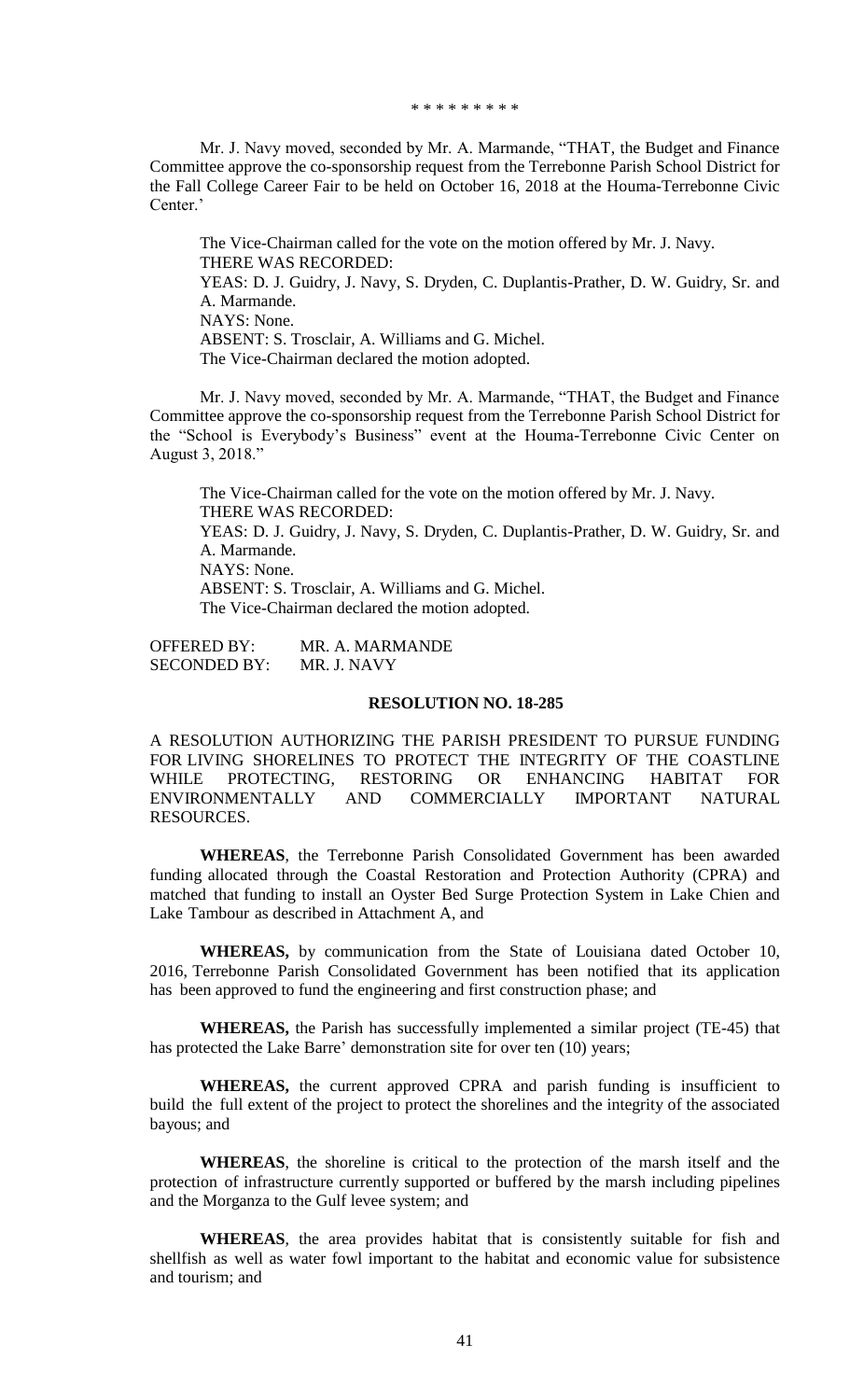**WHEREAS**, Terrebonne Parish Consolidated Government understands that match funding will be required to take advantage of federal or nonprofit funding available through partners and is willing to make that investment;

**NOW, THEREFORE, BE IT RESOLVED** by the Terrebonne Parish Council that the Parish President is hereby authorizing the president to seek funding through partners supporting the oyster bed surge protection project or equivalent.

#### **THERE WAS RECORDED:**

YEAS: D. J. Guidry, J. Navy, G. Michel, S. Dryden, C. Duplantis-Prather, D. W. Guidry, Sr., and A. Marmande. NAYS: None. ABSTAINING: None. ABSENT: S. Trosclair and A. Williams The Chairwoman declared the resolution adopted on this the 23th day of July 2018.

\* \* \* \* \* \* \* \* \*

Mr. J. Navy moved, seconded by Mr. S. Dryden, "THAT, there being no further business to come before the Budget & Finance Committee, the meeting be adjourned."

The Vice-Chairman called for the vote on the motion offered by Mr. J. Navy THERE WAS RECORDED: YEAS: D. J. Guidry, J. Navy, G. Michel, S. Dryden, C. Duplantis-Prather, D. W.

Guidry, Sr. and A. Marmande.

NAYS: None.

ABSENT: S. Trosclair and J. Navy.

The Vice-Chairman declared the motion adopted and the meeting was adjourned at 6:45 p.m.

Dirk J. Guidry, Vice-Chairman

Tammy E. Triggs, Minute Clerk

Mr. D. J. Guidry moved, seconded by Mr. D. W. Guidry, Sr., "THAT, the Council accept and ratify the minutes of the Budget and Finance Committee meeting held on 07/25/18."

The Vice-Chairwoman called for a vote on the motion offered by Mr. D. J. Guidry. THERE WAS RECORDED:

YEAS: D. J. Guidry, J. Navy, A. Williams, G. Michel, S. Dryden, D. W. Guidry, Sr. and A. Marmande.

NAYS: None.

ABSENT: S. Trosclair and C. Duplantis-Prather.

The Vice-Chairwoman declared the motion adopted.

The Vice-Chairwoman called for a report of the Community Development and Planning Committee meeting held on 07/25/18, whereupon the Committee Chairman, rendered the following:

## **COMMUNITY DEVELOPMENT & PLANNING COMMITTEE**

## **JULY 23, 2018**

The Chairman, Dirk J. Guidry, called the Community Development & Planning Committee meeting to order at 6:28 p.m. in the Terrebonne Parish Council Meeting Room with an Invocation offered by Committee Member D. W. Guidry, Sr. and the Pledge of Allegiance led by Committee Member S. Dryden. Upon roll call, Committee Members recorded as present were: D. J. Guidry, J. Navy, G. Michel, S. Dryden, C. Duplantis-Prather,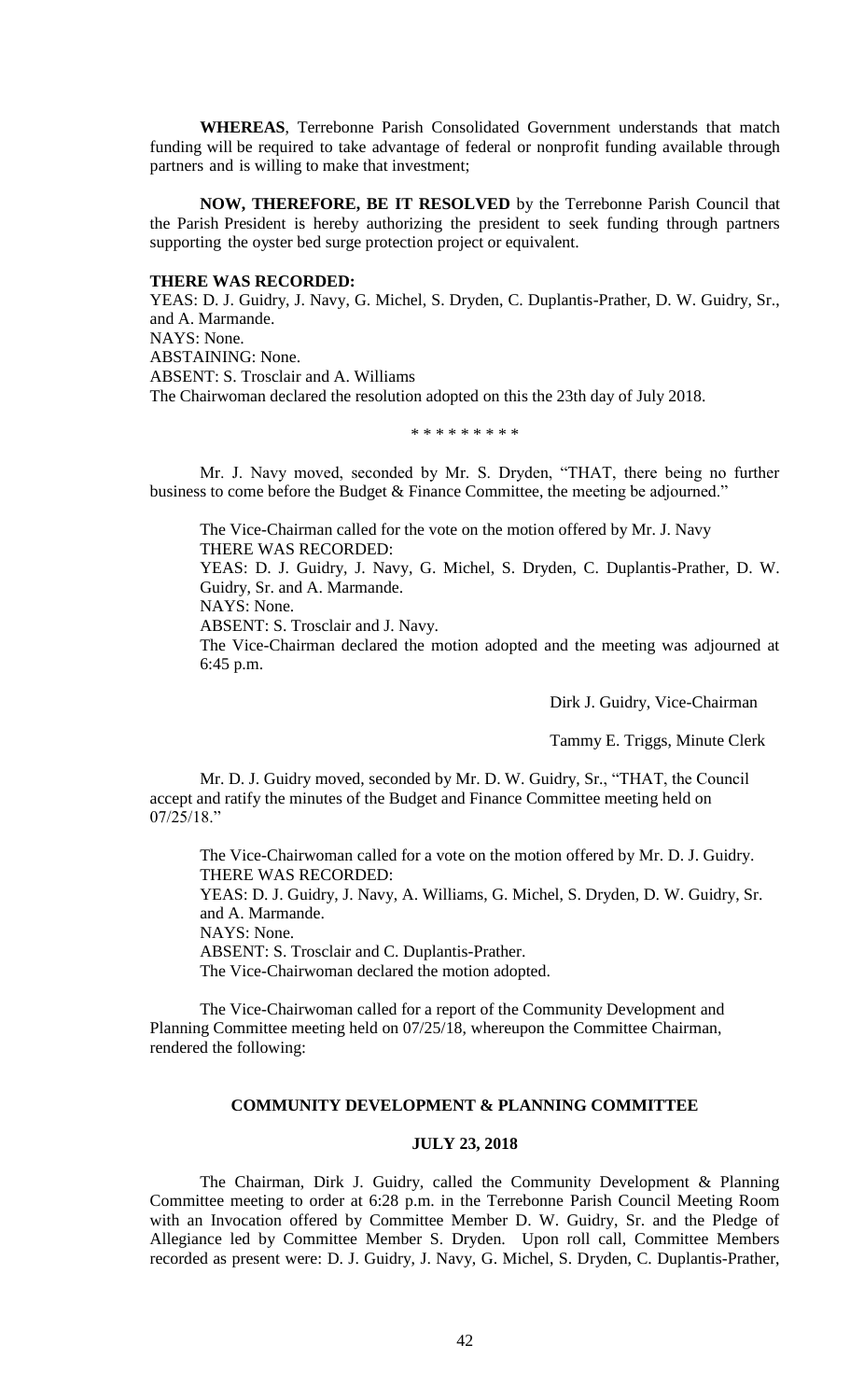D. W. Guidry, Sr. and A. Marmande. Committee Members S. Trosclair and A. Williams were recorded as absent. A quorum was declared present.

OFFERED BY: MR. G.MICHEL SECONDED BY: MR. J.NAVY

# **RESOLUTION NO. 18-286**

Resolution Authorizing the Parish President to sign the Intergovernmental Lease Agreement between Terrebonne Recreation District #8, and Terrebonne Parish Head Start, a program in the Department of Housing and Human Services within Terrebonne Parish Consolidated Government.

**WHEREAS,** Louisiana Revised Statute 33:1324 provides any parish or political subdivision of the state may make agreements among themselves to engage jointly in the construction or improvement of any public project or improvement provided that at least one of the participants to the agreement is authorized by law to complete the undertaking; and

**WHEREAS,** Article VII, Section 14(B) authorizes political subdivisions to use public funds for, among other things, "programs of social welfare for the aid and support of the needy"; and

**WHEREAS,** Terrebonne Parish Consolidated Government, through its Head Start program, receives funding for providing preschool services to low-income families; and

**WHEREAS,** the purpose of the contemplated lease is to further effectuate the power and duty of government, namely that power and duty to promote and provide its designated Head Start obligation for the citizens of the parish; and

**WHEREAS,** this lease will accomplish the intended purpose in that it will be used to advance the Head Start program by the establishment of classroom space in Terrebonne Parish; and

**NOW THEREFORE, BE IT RESOLVED** by the Terrebonne Parish Council on behalf of Terrebonne Parish Consolidated Government that:

The Parish President, Gordon E. Dove, is hereby authorized to renew and execute an intergovernmental agreement for and on behalf of the Terrebonne Parish Consolidated Government' Head Start Program with Terrebonne Parish Recreation District No. 8, containing substantially the same terms as those set out in the attached agreement, subject to approval by legal counsel for TPCG, and any other legal documents.

#### **THERE WAS RECORDED:**

YEAS: D. J. Guidry, J. Navy, G. Michel, S. Dryden, D. W. Guidry, Sr. and A. Marmande. NAYS: None. ABSTAINING: None. ABSENT: S. Trosclair, A. Williams and C. Duplantis-Prather. The Chairman declared the resolution adopted on this the 23rd day of July 2018.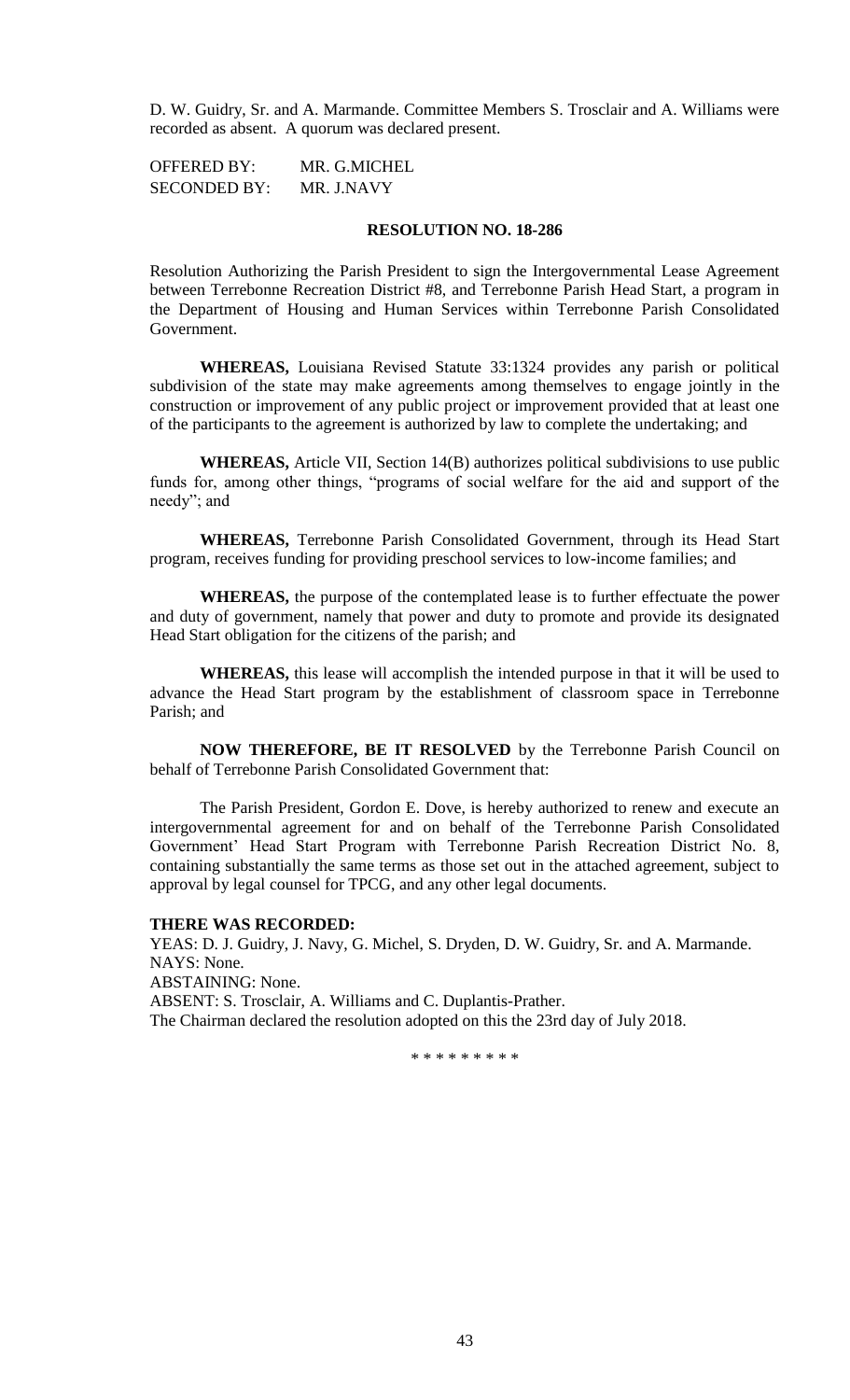| <b>OFFERED BY:</b>  | MR. G. MICHEL |
|---------------------|---------------|
| <b>SECONDED BY:</b> | MR. J. NAVY   |

#### **RESOLUTION NO. 18-287**

A RESOLUTION OBLIGATING THE NECESSARY FUNDING UNDER THE TERREBONNE PARISH FLOOD HAZARD MITIGATION GRANT PROGRAM/HURRICANE RITA, PROJECT NO 1603c-109-0010 TO COMPLETE THE STRUCTURE DEMOLITION AND MITIGATION RECONSTRUCTION.

**WHEREAS**, the Terrebonne Parish Consolidated Government has been formally notified by FEMA that the Hurricane Rita Flood Hazard Mitigation Grant Program (HMGP), Project No. 1603c-109-0010, can proceed with the mitigation of the following property:

**Address:** 6033 Bayouside Drive Chauvin, LA 70344

**Owned by:** Hilda Authement;

**WHEREAS,** under the administrative guidance of Higher Ground Flood Protection Services/Providence, the required "elevation packet" has been prepared and executed for the property owner recommending this mitigation eligible activities are reimbursable by the grant,

**NOW, THEREFORE, BE IT RESOLVED,** by the Terrebonne Parish Council (Community Development and Planning Committee), on behalf of the Terrebonne Parish Consolidated Government the necessary funding under the Terrebonne Parish Flood Hazard Mitigation Grant Program/Hurricane Rita, Project No. 1603c-109-0010 be hereby obligated to mitigate the property above.

#### **THERE WAS RECORDED:**

YEAS: D. J. Guidry, J. Navy, G. Michel, S. Dryden, D. W. Guidry, Sr., and Marmande. NAYS: None. ABSTAINING: None. ABSENT: S. Trosclair, A. Williams, and C. Duplantis-Prather The Chairwoman declared the resolution adopted on this the 23th day of July 2018.

\* \* \* \* \* \* \* \* \*

Planning and Zoning Director C. Pulaski explained that Administration requested that Agenda Item No. 3 – Legal Services for CDBG Buyout Program or other federal programs be "pulled" from the agenda to re-procure these services in a different way.

Mr. A. Marmande moved, seconded by Mr. J. Navy, "THAT, the Community Development and Planning Committee take no action on Agenda Item No. 3 - RESOLUTION: Authorizing the president to enter into the appropriate agreement with Turn Key Title of Louisiana, to provide the needed legal services for the CDBG Buyout Program, or other federal programs as necessary- due to it being "pulled" from the agenda per Administration."

The Chairman called for the vote on the motion offered by Mr. A. Marmande. THERE WAS RECORDED: YEAS: D. J. Guidry, J. Navy, G. Michel, S. Dryden, C. Duplantis-Prather, D. W. Guidry, Sr. and A. Marmande. NAYS: None. ABSENT: S. Trosclair and A. Williams. The Chairman declared the motion adopted.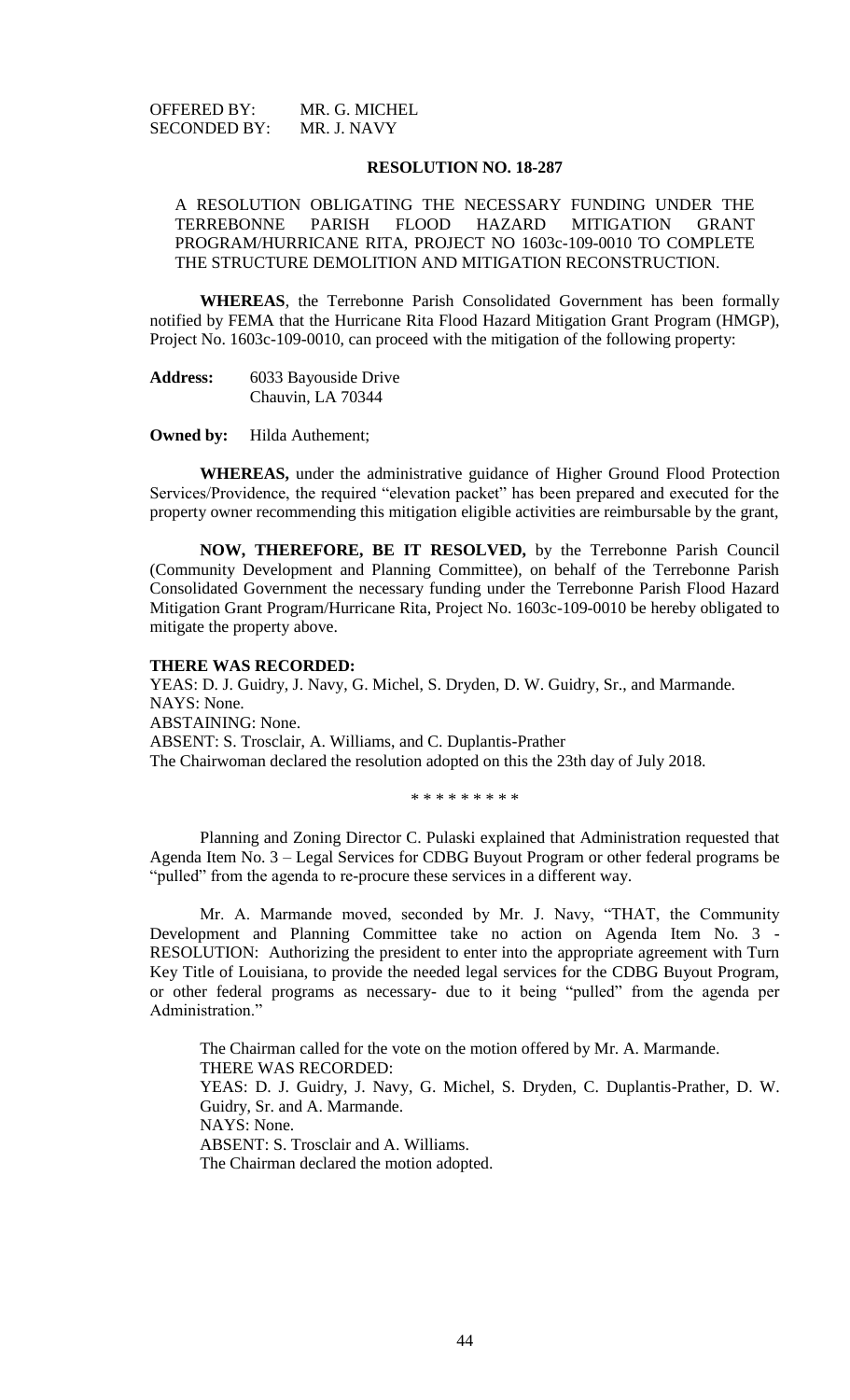OFFERED BY: MR. J. NAVY SECONDED BY: MR. A. MARMANDE

### **RESOLUTION NO. 288**

A RESOLUTION OBLIGATING THE NECESSARY FUNDING UNDER THE TERREBONNE PARISH FLOOD HAZARD MITIGATION GRANT PROGRAM/HURRICANE GUSTAV, PROJECT NO 1786-109-0006 TO COMPLETE THE STRUCTURE ELEVATION OF 3804 GRAND CAILLOU ROAD, HOUMA, LA 70363.

**WHEREAS**, the Terrebonne Parish Consolidated Government has been formally notified by FEMA that the Hurricane Gustav Flood Hazard Mitigation Grant Program (HMGP), Project No. 1786-109-0006, can proceed with the mitigation of the following property:

**Address:** 3804 Grand Caillou Road Houma, LA 70363

**Owned by:** Aaron Arnett**;**

**WHEREAS,** under the administrative guidance of Solutient, the required "elevation packet" has been prepared and executed for the property owners recommending elevation through the HMGP program.

**NOW, THEREFORE, BE IT RESOLVED,** by the Terrebonne Parish Council that the necessary funding under the Terrebonne Parish Flood Hazard Mitigation Grant Program/Hurricane Gustav, Project No. 1786-109-0006 be hereby obligated to mitigate the property above.

# **THERE WAS RECORDED:**

YEAS: D. J. Guidry, J. Navy, G. Michel, S. Dryden, D. W. Guidry, Sr., and Marmande. NAYS: None. ABSTAINING: None. ABSENT: S. Trosclair, A. Williams, and C. Duplantis-Prather The Chairwoman declared the resolution adopted on this the 23th day of July 2018.

\* \* \* \* \* \* \* \* \*

Mr. A. Marmande moved, seconded by Mr. G. Michel, "THAT, there being no further business to come before the Community Development & Planning Committee, the meeting be adjourned."

The Chairman called for the vote on the motion offered by Mr. A. Marmande. THERE WAS RECORDED:

YEAS: D. J. Guidry, J. Navy, G. Michel, S. Dryden, C. Duplantis-Prather, D. W. Guidry, Sr. and A. Marmande.

NAYS: None.

ABSENT: S. Trosclair and A. Williams.

The Chairman declared the motion adopted and the meeting was adjourned at 6:29 p.m.

Dirk J. Guidry, Chairman

Tammy E. Triggs, Minute Clerk

Mr. D. J. Guidry moved, seconded by Mr. D. W. Guidry, Sr., "THAT, the Council accept and ratify the minutes of the Community Development and Planning Committee meeting held on 07/23/18."

The Vice-Chairwoman called for a vote on the motion offered by Mr. D. J. Guidry.